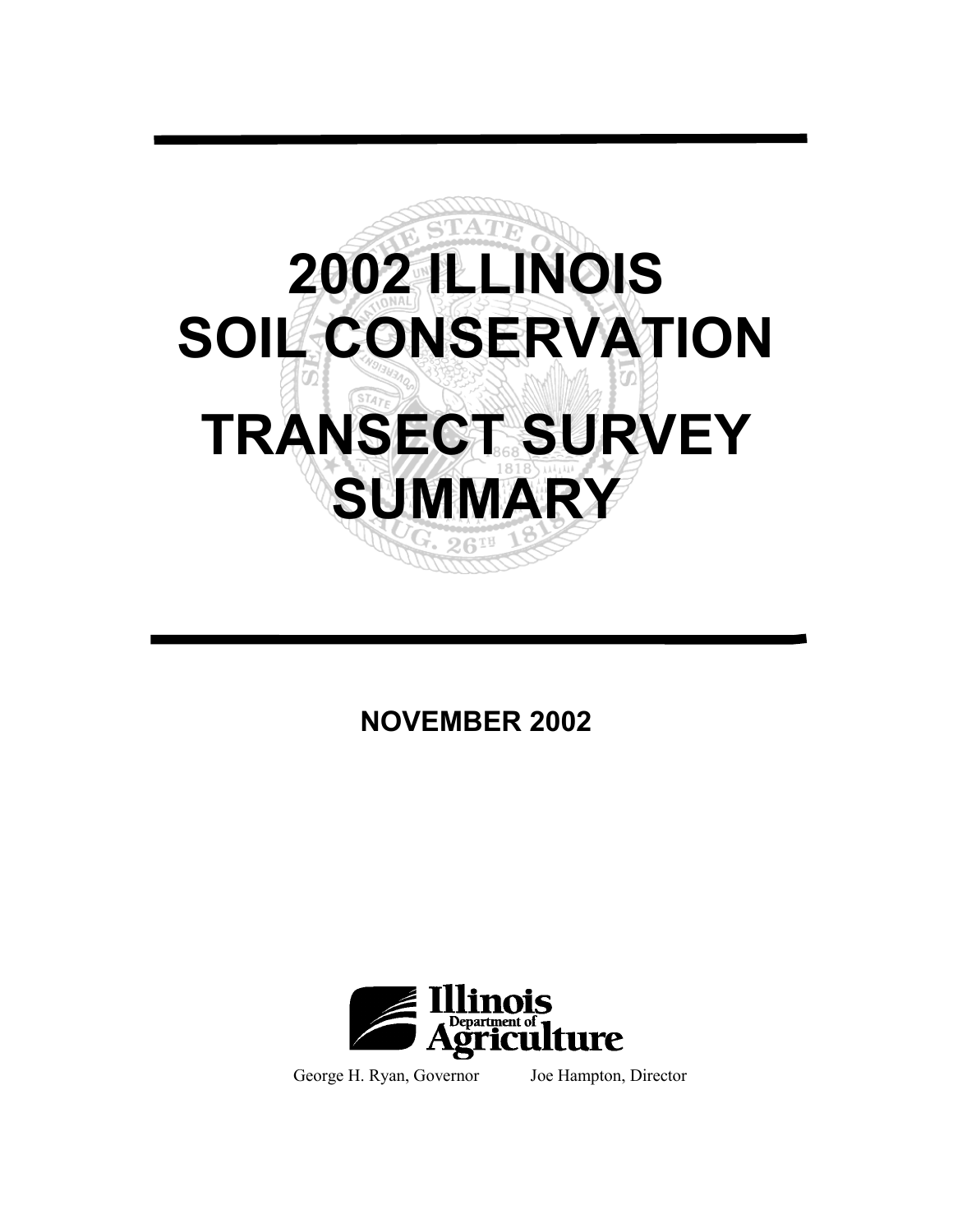#### **2002 ILLINOIS SOIL CONSERVATION TRANSECT SURVEY SUMMARY**

#### **Introduction**

The results of the ninth statewide Soil Conservation Transect Survey conducted this past spring and early summer indicate that Illinois producers are continuing to manage their cropland to minimize soil erosion. The survey, initiated by the Illinois Department of Agriculture (IDA), involved the cooperation of Illinois' 98 Soil and Water Conservation Districts (SWCD), and the USDA Natural Resources Conservation Service (NRCS). The annual surveys measure progress in reducing soil erosion to T or tolerable soil loss levels statewide. The tolerable soil loss for most soils is between 3 and 5 tons per acre per year. This is the amount of soil loss that can theoretically occur and be replaced by natural soil-building processes. Reducing soil loss to T is essential to maintaining the long-term agricultural productivity of the soil and to protecting water resources from sedimentation due to soil erosion**.** 

#### **Transect Survey Background**

The Soil Conservation Transect Survey provides a snapshot of the current status of soil conservation efforts in Illinois. Survey results provide data on the presence of conservation practices in each county, as well as an estimate of remaining land treatment needs.

Since 1982, the Conservation Technology Information Center, in cooperation with local SWCDs and the NRCS, has conducted an annual survey of tillage practices. During the 1980s, local staff estimated usage of various conservation tillage systems within their county**.** Although this method required only a small amount of time to complete the survey, it was soon recognized that a different procedure was needed to provide more useful data.

In an effort to improve the quality of the county-level data generated for the annual tillage survey, representatives from the state's natural resource management agencies and organizations met in 1993 and reviewed several survey options. The group recommended a county transect- survey method for use in Illinois. In the transect survey, SWCD and NRCS staff collect data from approximately 500 fields along a random route that intersects each township in the county twice. The survey is conducted each year after the crops are planted in the spring. Some counties with a significant amount of small grains conduct an additional survey in the fall to collect data on fall-planted crops.

Information on tillage systems and crop residue amounts is collected at more than 50,000 points across the state. In addition to collecting information on crop residue management and tillage practices, the surveyors also collect data on sheet/rill and ephemeral soil erosion. After the survey is completed for each of the 99 counties in Illinois that conduct a cropland survey, the data are sent to the Illinois Department of Agriculture to be analyzed. Data for each county and the entire state are available on soil loss, crop residue amounts and tillage systems.

Transect surveys have been completed for nine consecutive years (1994-2002). The nine years of data have provided an opportunity to analyze some trends in soil loss reductions, tillage systems and crop residue amounts. A brief analysis of the data is included in the summary tables and narrative that follow.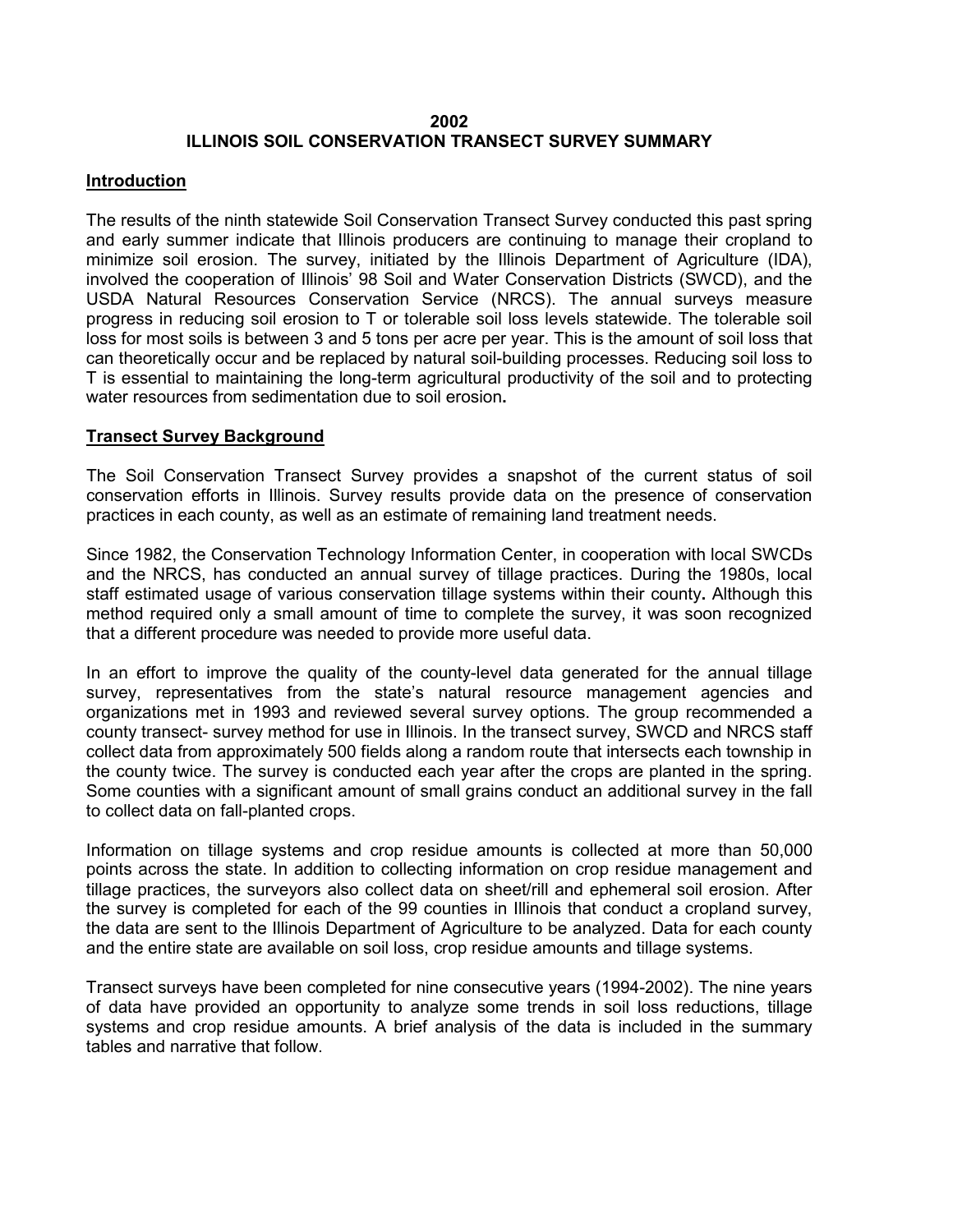#### **Soil Savings Trends**

Table 1 summarizes soil loss data by T value for 1994 through 2002. The soil loss estimates for 1997-2002 were developed using the Revised Universal Soil Loss Equation (RUSLE), which was adopted as the formula for predicting soil loss by the NRCS in 1997. Since 1997, the IDA has used the revised version of the Universal Soil Loss Equation to estimate soil losses from sheet and rill erosion. The National Resource Inventory (NRI) is conducted by NRCS every five years to measure trends in soil conservation. The Universal Soil Loss Equation (USLE) was used by NRCS to calculate soil loss for all NRIs to date, including the 1997 NRI. The NRI provides data that are statistically reliable at the state level. While the Transect Survey data are not statistically reliable at either the state or county level, the survey provides much detailed information that is useful for local planning and strategy development.

The 2002 survey showed that 85% of the points surveyed were at or below T or tolerable soil loss levels. The survey conducted in 2001 also showed that 85% of the points surveyed were at T or less. In 2000, the Soil Conservation Transect Survey showed that 85.7% of the points surveyed were at or below T. Data collected by the Soil Conservation Transect Surveys and NRIs confirm a very positive trend in reducing soil erosion on cropland to tolerable soil loss levels. The 1994 Soil Conservation Transect Survey, the first ever conducted, estimated that 74.1% of the points surveyed were meeting T. Previous surveys conducted by the NRCS using the USLE indicated that 59.4% of the total cropland acres were at T or less in 1982, 67.7% were at T or less in 1987, 73.6% were at T or less in 1992, and 78.4% of the state's cropland was at, or less than, the tolerable soil loss level in 1997.

The 2002 results also indicate that about 15% of the points surveyed were still exceeding tolerable soil loss levels, about the same as the results of the 2001 survey. Only about 4.2% of the points surveyed exceeded 2T. For most of the survey points at which estimated soil loss was greater than T, estimated soil losses were in the 1- to 2-T category (2 to 10 tons per acre per year). Soil loss on about two-thirds of these points was between 1 and 3 tons per acre above T (Table 2). With some slight adjustments in management systems to retain more crop residue, these acres could easily be brought to T or below.

#### **Tillage System Trends**

The survey also provided information on tillage systems used in planting corn and soybean crops this past spring, and small grain crops last fall. The data for 1994 through 2002 are summarized in Tables 3 and 4. Statewide, the survey showed that 30.2% of corn, soybeans and small grain fields surveyed in 2002 were farmed using no-till practices, which leave the soil virtually undisturbed from harvest through planting. The percent is about one percentage point higher than the 2001 figure of 29.3%.

The largest increase in no-till was in soybeans. No-till soybeans increased from 42.1% to 43.9% from 2001 to 2002, marking the sixth year this trend has been observed. About 16.9% of all corn fields surveyed were planted no-till, about the same as in 2001. About 34.0% of small grain fields were planted no-till in 2002, compared with 32.4% in 2001.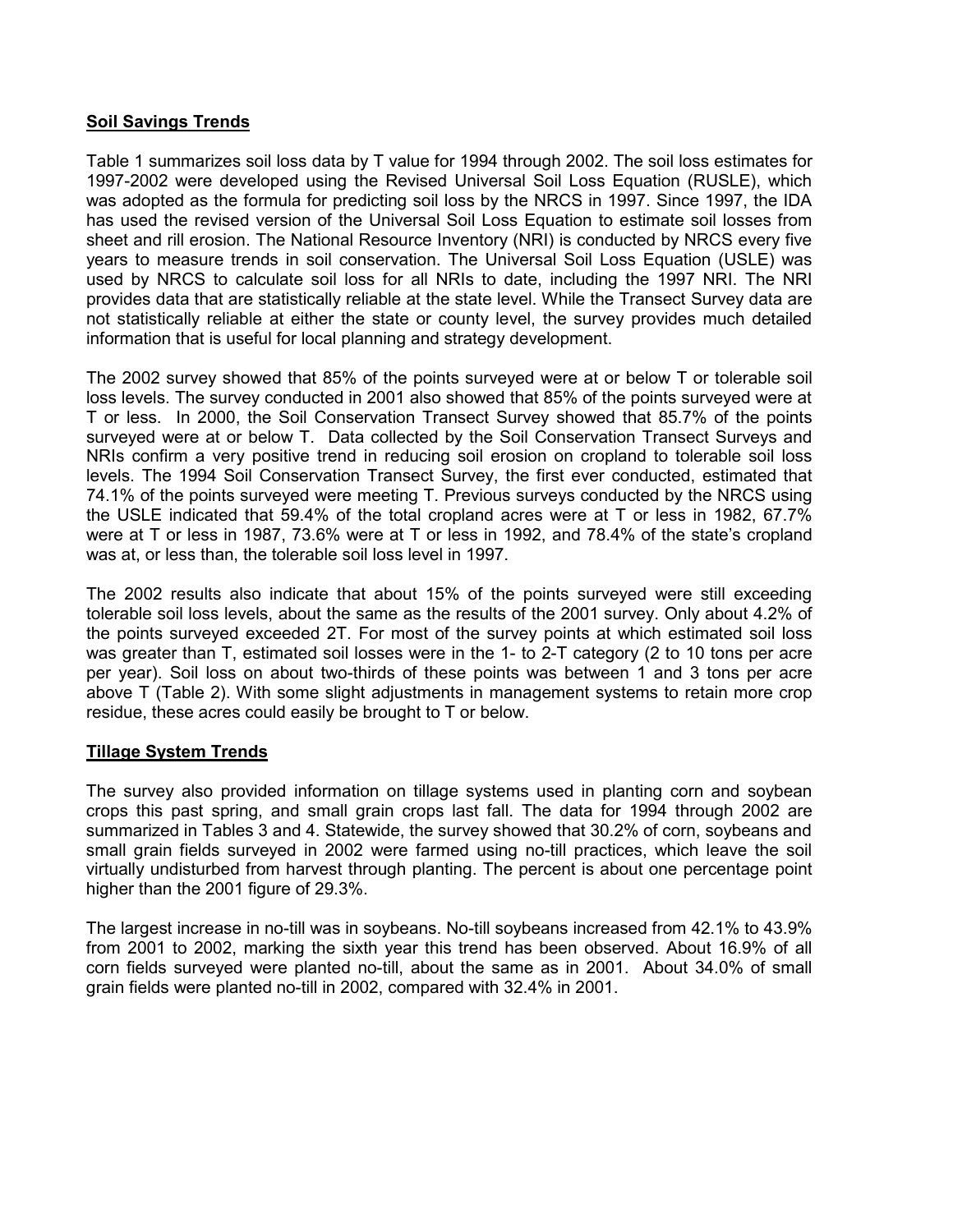About 15% of the fields surveyed were planted with a mulch-till system in 2002. This represents a decrease of 2.8 percentage points from 2001 mulch-till acres planted. To qualify as mulch tillage, at least 30% of the residue from the previous crop must remain on the soil surface after planting a new crop. Residue is important because it shields the ground from the eroding effects of rain and helps retain moisture for crops. Mulch-till and no-till are conservation tillage systems. The number of fields with conservation tillage decreased slightly from 47.1% in 2001 to 45.2 percent in 2002.

In 2002, mulch-till soybeans decreased by 5.9 percentage points, from 24.8% of the total soybeans fields surveyed in 2001 to 18.9% in 2002. Fields with mulch-till corn remained about the same in 2002 as 2001, at 10.7% of the points surveyed. Fields with mulch-till small grains decreased by 3.6 percentage points, from 27.9% in 2001 to 24.3% in 2002.

Statewide, 35.8% of the cropland fields surveyed in 2002 were planted conventionally, compared to 31.7% in 2001, an increase of about 4 percentage points. Conventionally planted cropland fields surveyed have generally been on the decline in the past few years. Since 1994, when 46% of the cropland fields surveyed in the state were planted conventionally, there has been a decrease of about 10 percentage points. Most of those fields are now in either no-till or mulch-till forms of conservation tillage.

Approximately 19% of the fields surveyed in 2002 were planted with a reduced tillage system. This is about 2.2 percentage points lower than in 2001. A reduced tillage system retains some crop residues that protect the soil surface from erosion. Although a reduced tillage system does provide some level of soil conservation, crop residues are not present in the amounts necessary to be categorized as conservation tillage.

#### **Crop Residue Level Trends**

Crop residue, which is directly related to the type of tillage system used, is an important factor in reducing soil erosion. The amount of residue remaining between fall harvest and after spring planting the following year has a direct correlation to soil loss levels. The greater the percent of the soil surface covered by residue, the greater the level of protection from soil erosion.

Generally, farmers continue to adopt tillage systems that result in greater residue levels. Survey results for 1994 through 2001 show a consistent increase in the number of fields with more than 30 percent residue cover (Tables 5 and 6), and an equivalent decrease in the 0 to15 percent and 16 to 30 percent residue categories. However, in 2002, residue amounts of 30 percent or greater were measured on 45.2% of all fields surveyed. This was a decrease of 2.2 percentage points from 2001 of fields surveyed that had 30 percent or more residue levels. Between 1994 and 2002 residue levels of 30 percent or greater increased by nearly 13 percentage points.

In 2002, the percentage of soybean fields with residue levels of 30 percent or greater remaining decreased to 62.8% from 67.5% in 2001. From 1994 to 2001, the percentage of soybean fields surveyed with greater than 30% residue increased by nearly 24 points. The 30 percent or greater residue levels for cornfields surveyed increased slightly, from 27.4% in 2001 to 27.6% in 2002. Small grain fields with 30 percent or greater residue decreased by 1.7 percentage points from 60.1% in 2001 to 58.4% in 2002.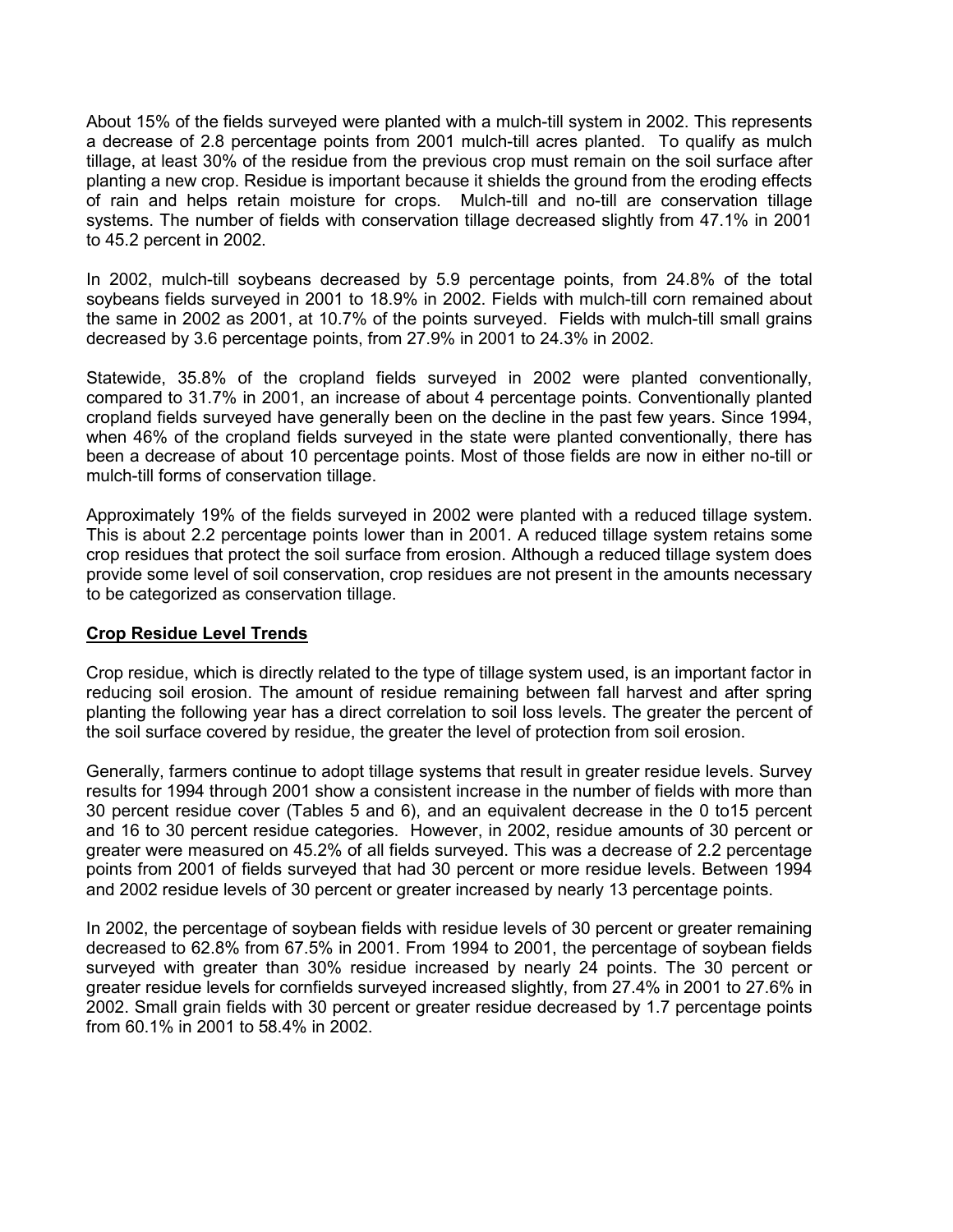#### **Ephemeral Concentrated Flow Erosion Trends**

Since 1995, surveyors have collected data on ephemeral or gully erosion in surveyed fields. Surveyors identify fields in which ephemeral erosion has occurred or is likely to occur in areas of concentrated surface water flow. This type of erosion requires structural conservation practices, such as grassed waterways, in addition to tillage or other cultural erosion control practices.

In both 1995 and 1996, the Transect Survey documented either ephemeral or gully erosion on 14% of the fields. In 1997, the number of fields increased to 16%. In 1998, the percentage of cropland fields with ephemeral/gully erosion increased to 22%. Heavy spring and summer precipitation was a factor in the increase of ephemeral/gully erosion from 1997 to 1998. In 1999, surveyors noted ephemeral or gully erosion on 18% of the fields. In 2000 and 2001 actual erosion or potential ephemeral/gully erosion was observed on 22% and 23.6% of the fields respectively. In 2002, the number of fields surveyed in which actual or potential ephemeral/gully erosion was observed increased once again to 25.1%.

#### **Summary**

The Illinois Department of Agriculture, local Soil and Water Conservation Districts and the USDA Natural Resources Conservation Service will use the survey data to plan future conservation efforts. The information will be vital in determining the course each Soil and Water Conservation District will take to reach Illinois' goal of reducing soil erosion and sedimentation and improving water quality.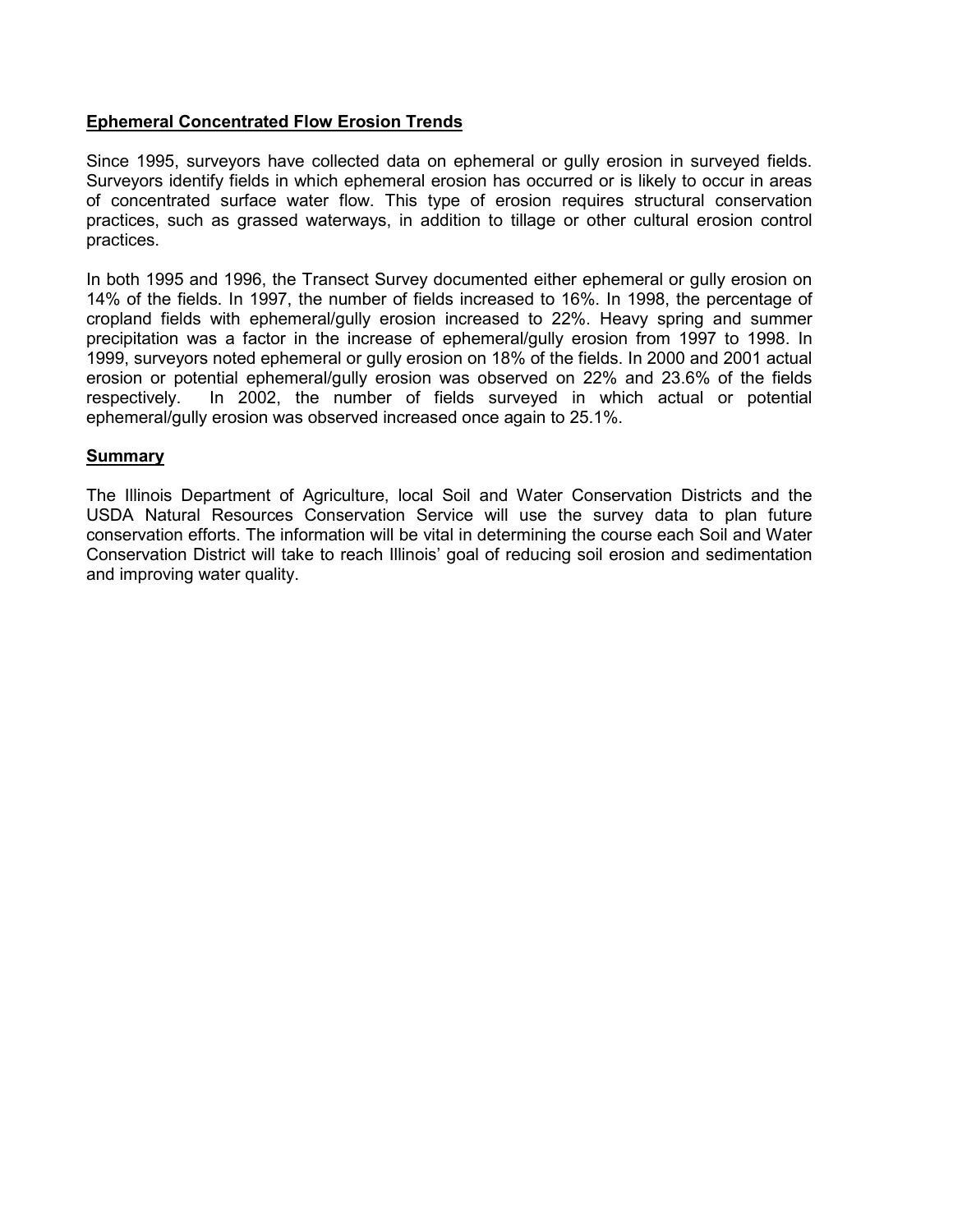## **TABLE 1**

#### **PERCENT OF POINTS SURVEYED WITH RELATIVE SOIL LOSS BY T VALUE 1994 – 2002**

|       | $1-2$ T |      | >2T | <b>Unknown</b> | Total % |  |
|-------|---------|------|-----|----------------|---------|--|
| 2002* | 85.0    | 10.8 | 4.2 | 0.0            | 100     |  |
| 2001* | 85.0    | 10.6 | 4.1 | 0.3            | 100     |  |
| 2000* | 85.7    | 10.4 | 3.6 | 0.3            | 100     |  |
| 1999* | 85.7    | 10.5 | 3.6 | 0.2            | 100     |  |
| 1998* | 86.5    | 9.9  | 3.4 | 0.2            | 100     |  |
| 1997* | 86.2    | 9.8  | 3.7 | 0.3            | 100     |  |
| 1996  | 76.2    | 14.8 | 6.4 | 2.6            | 100     |  |
| 1995  | 76.7    | 15.3 | 6.3 | 1.7            | 100     |  |
| 1994  | 74.1    | 16.7 | 7.1 | 2.1            | 100     |  |

## **TABLE 2**

#### **PERCENT OF POINTS SURVEYED WITH INCREMENTAL SOIL LOSS RELATIVE TO T VALUE 1994 – 2002**

|       | $\leq$ T | 0-1 Ton>T | 1-2 Tons>T | 2-3 Tons>T | >3 Tons>T | <b>Unknown</b> | <b>Total %</b> |
|-------|----------|-----------|------------|------------|-----------|----------------|----------------|
|       |          |           |            |            |           |                |                |
| 2002* | 85.0     | 4.6       | 3.0        | 2.1        | 5.3       | 0.0            | 100            |
| 2001* | 85.0     | 4.5       | 3.0        | 2.1        | 5.1       | 0.3            | 100            |
| 2000* | 85.7     | 4.5       | 2.8        | 2.0        | 4.7       | 0.3            | 100            |
| 1999* | 85.7     | 4.4       | 2.9        | 2.0        | 4.8       | 0.2            | 100            |
| 1998* | 86.5     | 4.4       | 2.7        | 1.7        | 4.5       | 0.2            | 100            |
| 1997* | 86.2     | 4.4       | 2.7        | 1.7        | 4.7       | 0.3            | 100            |
| 1996  | 76.2     | 6.3       | 4.0        | 2.4        | 8.5       | 2.6            | 100            |
| 1995  | 76.7     | 6.5       | 4.2        | 2.7        | 8.2       | 1.7            | 100            |
| 1994  | 74.1     | 6.8       | 4.8        | 3.2        | 9.0       | 2.1            | 100            |

\*The Revised Universal Soil Loss Equation (RUSLE) was used to estimate soil loss.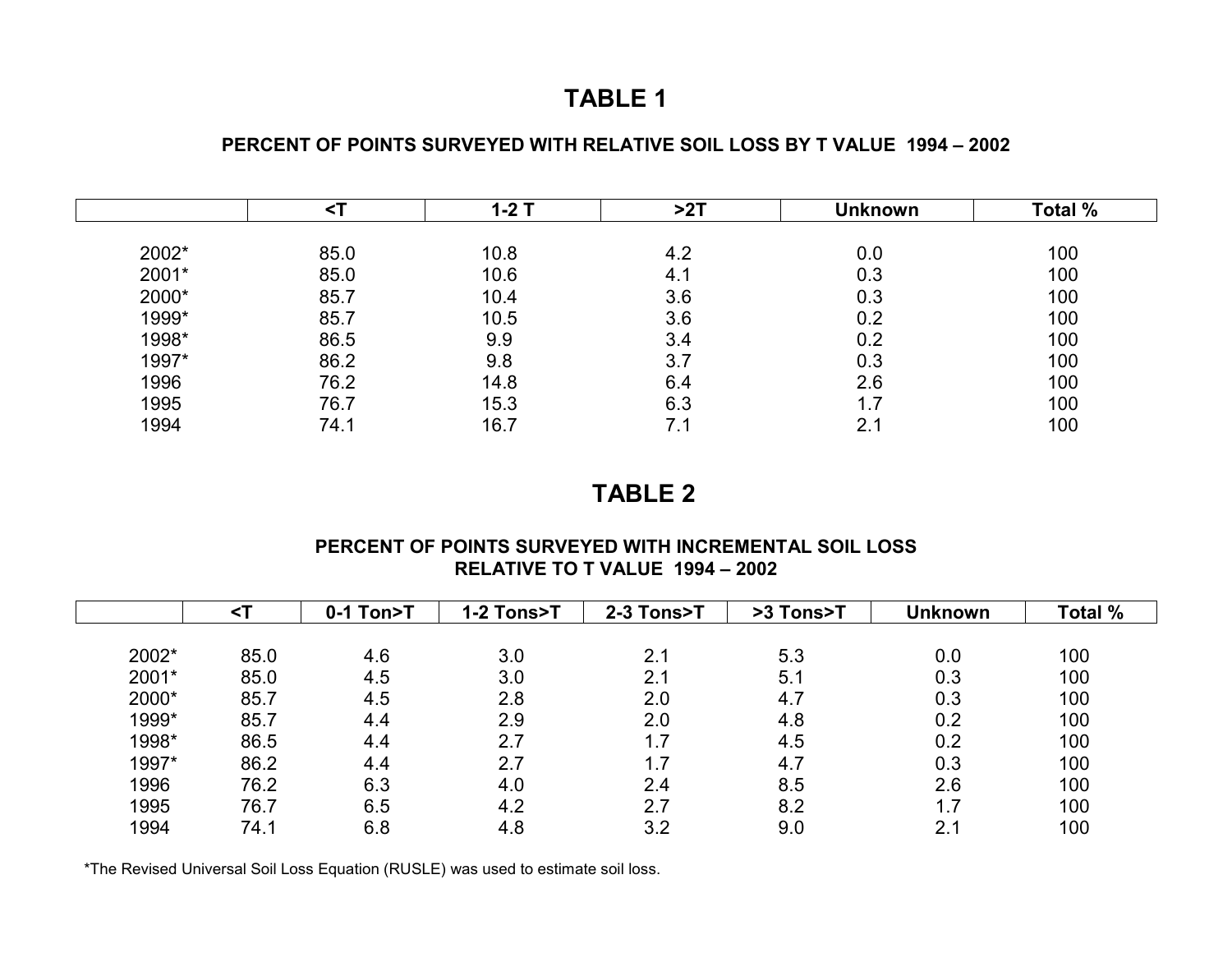### **TABLE 3**

#### **PERCENT OF FIELDS SURVEYED WITH EACH TILLAGE SYSTEM, BY YEAR (CORN, SOYBEANS, SMALL GRAIN) 1994 – 2002**

|              | 2002   | 2001   | 2000   | 1999   | 1998   | 1997   | 1996   | 1995   | 1994   |
|--------------|--------|--------|--------|--------|--------|--------|--------|--------|--------|
|              |        |        |        |        |        |        |        |        |        |
| Conventional | 35.8   | 31.7   | 30.4   | 36.4   | 38.1   | 33.6   | 36.5   | 33.5   | 46.1   |
| Reduced      | 19.0   | 21.2   | 21.2   | 22.0   | 22.7   | 21.7   | 23.8   | 26.3   | 20.4   |
| Mulch        | 15.0   | 17.8   | 18.7   | 15.0   | 13.7   | 19.1   | 16.3   | 14.7   | 9.8    |
| No-Till      | 30.2   | 29.3   | 29.1   | 25.8   | 24.6   | 24.6   | 22.7   | 24.8   | 22.7   |
| NA/Unknown   | 0      | 0      | 0.6    | 0.8    | 0.9    | 1.0    | 0.7    | 0.7    | 1.0    |
| <b>TOTAL</b> | 100.0% | 100.0% | 100.0% | 100.0% | 100.0% | 100.0% | 100.0% | 100.0% | 100.0% |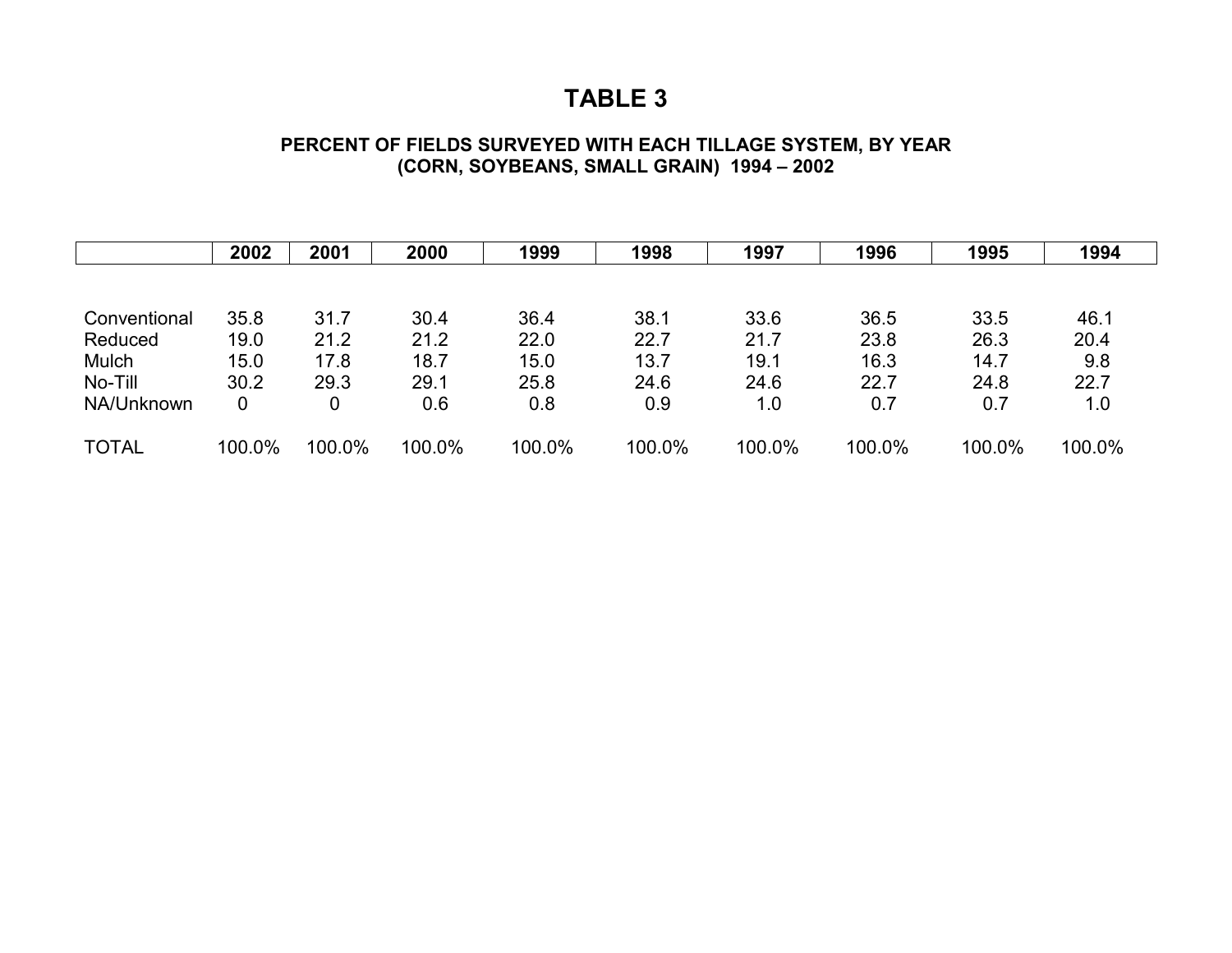### **TABLE 4**

#### **PERCENT OF FIELDS SURVEYED WITH INDICATED TILLAGE SYSTEMS USED FOR EACH CROP 1994 – 2002**

|      | <b>Conventional</b> | <b>Reduced</b> | <b>Mulch</b>        | <b>No-Till</b> | <b>NA/Unknown</b> | Total % |
|------|---------------------|----------------|---------------------|----------------|-------------------|---------|
|      |                     |                |                     |                |                   |         |
|      |                     |                | <b>CORN</b>         |                |                   |         |
| 2002 | 52.9                | 19.5           | 10.7                | 16.9           | 0                 | 100     |
| 2001 | 49.0                | 23.5           | 10.5                | 17.0           | $\mathbf 0$       | 100     |
| 2000 | 48.7                | 23.2           | 11.5                | 16.4           | 0.2               | 100     |
| 1999 | 56.2                | 21.3           | 8.5                 | 13.7           | 0.3               | 100     |
| 1998 | 56.7                | 22.4           | 8.2                 | 12.5           | 0.2               | 100     |
| 1997 | 50.4                | 22.6           | 12.3                | 14.4           | 0.3               | 100     |
| 1996 | 47.6                | 24.7           | 12.8                | 14.7           | 0.2               | 100     |
| 1995 | 44.3                | 27.7           | 11.0                | 16.9           | 0.1               | 100     |
| 1994 | 59.6                | 14.6           | 6.9                 | 18.8           | 0.1               | 100     |
|      |                     |                |                     |                |                   |         |
|      |                     |                | <b>SOYBEANS</b>     |                |                   |         |
| 2002 | 19.2                | 18.0           | 18.9                | 43.9           | 0                 | 100     |
| 2001 | 14.2                | 18.9           | 24.8                | 42.1           | 0                 | 100     |
| 2000 | 12.4                | 19.8           | 26.0                | 41.7           | 0.1               | 100     |
| 1999 | 16.4                | 23.2           | 21.9                | 38.3           | 0.2               | 100     |
| 1998 | 20.5                | 24.0           | 19.1                | 36.3           | 0.1               | 100     |
| 1997 | 16                  | 22.0           | 26.3                | 35.3           | 0.4               | 100     |
| 1996 | 25.5                | 23.2           | 19.8                | 31.2           | 0.3               | 100     |
| 1995 | 24.3                | 25.5           | 17.3                | 32.7           | 0.2               | 100     |
| 1994 | 32.0                | 23.8           | 15.5                | 28.6           | 0.1               | 100     |
|      |                     |                | <b>SMALL GRAINS</b> |                |                   |         |
|      |                     |                |                     |                |                   |         |
| 2002 | 16.5                | 25.2           | 24.3                | 34.0           | 0                 | 100     |
| 2001 | 20.8                | 18.9           | 27.9                | 32.4           | $\overline{0}$    | 100     |
| 2000 | 16.9                | 13.2           | 21.9                | 38.2           | 9.8               | 100     |
| 1999 | 19.2                | 16.9           | 17.5                | 34.9           | 11.5              | 100     |
| 1998 | 21.8                | 15.2           | 17.9                | 33.3           | 11.8              | 100     |
| 1997 | 22.0                | 11.8           | 22.4                | 30.4           | 13.4              | 100     |
| 1996 | 15.4                | 20.6           | 22.5                | 32.4           | 9.1               | 100     |
| 1995 | 19.6                | 22.0           | 22.3                | 28.2           | 7.9               | 100     |
| 1994 | 24.6                | 26.3           | 16.9                | 14.2           | 18.0              | 100     |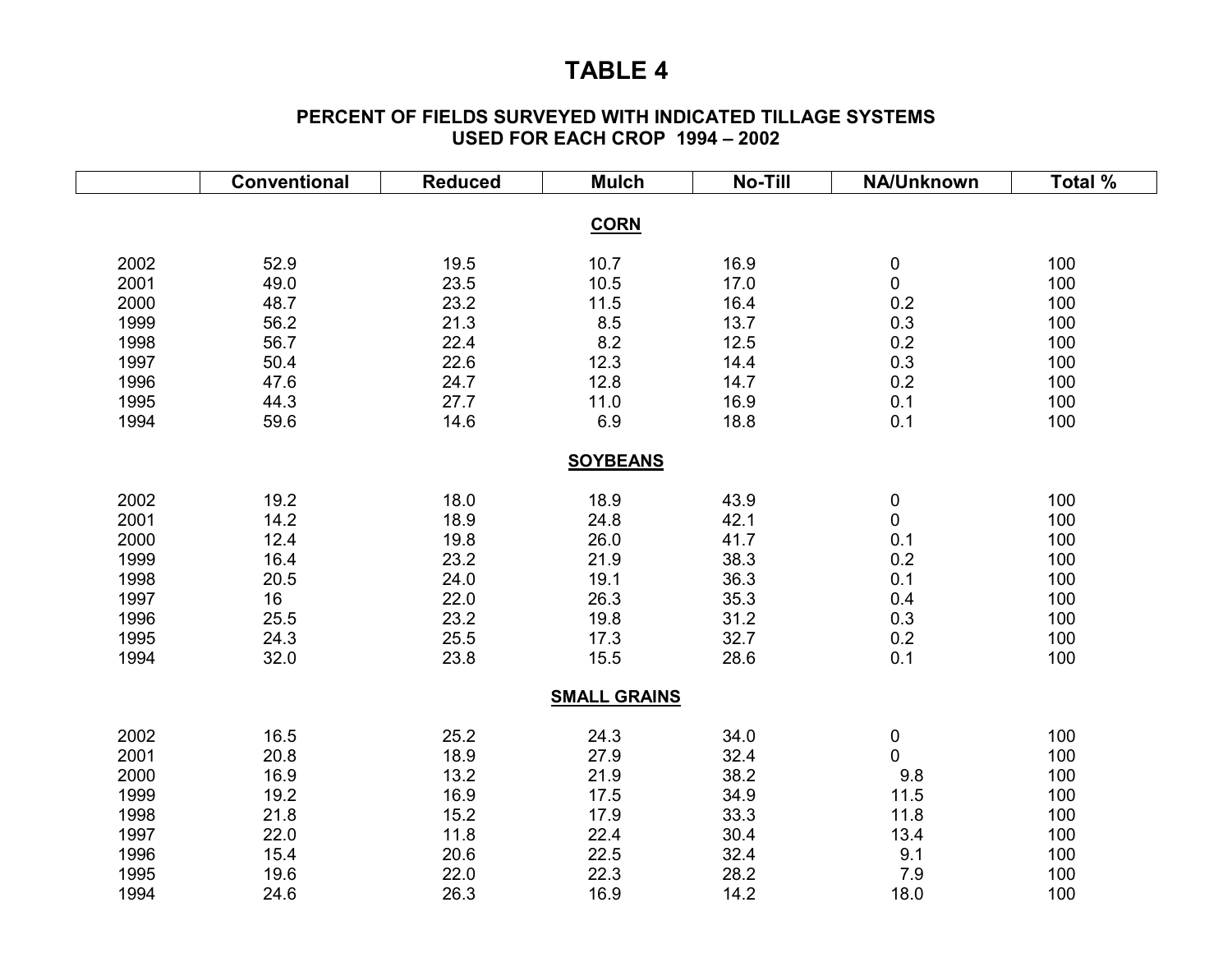Transects:<br>State: Illinois<br>2002 Year: 200<br>Counties: 98 Counties:

# **REPORT 1**

#### Percent (Number) of Points Surveyed With Indicated **Soil Loss Relative to T**

| <b>County</b> | <=1 "T"  | <u>1-2 "T"</u> | <u>&gt;2 "T"</u> | <u>Total</u> |
|---------------|----------|----------------|------------------|--------------|
| Adams         | 81 (599) | 15 (110)       | 4 (31)           | (740)        |
| Alexander     | 83 (118) | 14 (20)        | 3<br>(5)         | (143)        |
| <b>Bond</b>   | 63 (278) | 28 (125)       | 9(41)            | (444)        |
| Boone         | 92 (469) | 6(29)          | 2(10)            | (508)        |
| <b>Brown</b>  | 81 (440) | 13 (69)        | 6(32)            | (541)        |
| <b>Bureau</b> | 98 (531) | 2(9)           | (1)<br>0         | (541)        |
| Calhoun       | 88 (221) | 6(14)          | (15)<br>6        | (250)        |
| Carroll       | 85 (482) | 11 (65)        | 3<br>(19)        | (566)        |
| Cass          | 94 (595) | 5(30)          | 1<br>(6)         | (631)        |
| Champaign     | 96 (581) | 3(20)          | 1<br>(5)         | (606)        |
| Christian     | 87 (470) | 10(53)         | 4 (19)           | (542)        |
| Clark         | 88 (441) | 10(48)         | 2(10)            | (499)        |
| Clay          | 79 (554) | 15 (104)       | 6(45)            | (703)        |
| Clinton       | 87 (614) | 10(74)         | 3(18)            | (706)        |
| Coles         | 91 (424) | 8(38)          | 1(4)             | (466)        |
| Crawford      | 56 (339) | 28 (167)       | 17 (101)         | (607)        |
| Cumberland    | 83 (550) | 13 (89)        | 4(25)            | (664)        |
| De Kalb       | 92 (442) | 8(39)          | 0<br>(0)         | (481)        |
| De Witt       | 91 (556) | 7(43)          | 2(10)            | (609)        |
| Douglas       | 95 (484) | 5(27)          | 0<br>(0)         | (511)        |
| Edgar         | 91 (435) | 9(41)          | 1<br>(4)         | (480)        |
| Edwards       | 71 (317) | 18 (82)        | 11<br>(50)       | (449)        |
| Effingham     | 89 (557) | 6(39)          | 5(30)            | (626)        |
| Fayette       | 88 (698) | 8(67)          | 3(24)            | (789)        |
| Ford          | 84 (534) | 13 (85)        | 3(19)            | (638)        |
| Franklin      | 66 (341) | 23 (117)       | 11 (55)          | (513)        |
| Fulton        | 87 (537) | 11 (70)        | 1<br>(7)         | (614)        |
| Gallatin      | 74 (303) | 16 (66)        | 10(41)           | (410)        |
| Greene        | 77 (521) | 20 (137)       | 3(23)            | (681)        |
| Grundy        | 98 (486) | 2(11)          | (1)<br>0         | (498)        |
| Hamilton      | 77 (388) | 15 (77)        | 8(41)            | (506)        |
| Hancock       | 91 (483) | 6(31)          | 3(15)            | (529)        |
| Hardin        | 85 (106) | 4(5)           | 10 (13)          | (124)        |
| Henderson     | 90 (415) | 9(40)          | 2(7)             | (462)        |
| Henry         | 79 (496) | 12 (77)        | 8(51)            | (624)        |
| Iroquois      | 93 (414) | 7(29)          | 0(1)             | (444)        |
| Jackson       | 70 (419) | 16 (98)        | 13 (79)          | (596)        |
| Jasper        | 77 (476) | 16 (102)       | 7(42)            | (620)        |
| Jefferson     | 64 (369) | 21 (120)       | 15 (89)          | (578)        |
| Jersey        | 77 (346) | 20 (89)        | 4 (17)           | (452)        |
| Jo Daviess    | 79 (373) | 15 (69)        | 6(30)            | (472)        |
| Johnson       | 77 (151) | 8(16)          | 14 (28)          | (195)        |
| Kane          | 97 (553) | 3(19)          | 0(0)             | (572)        |
| Kankakee      | 99 (497) | 1(3)           | 0(1)             | (501)        |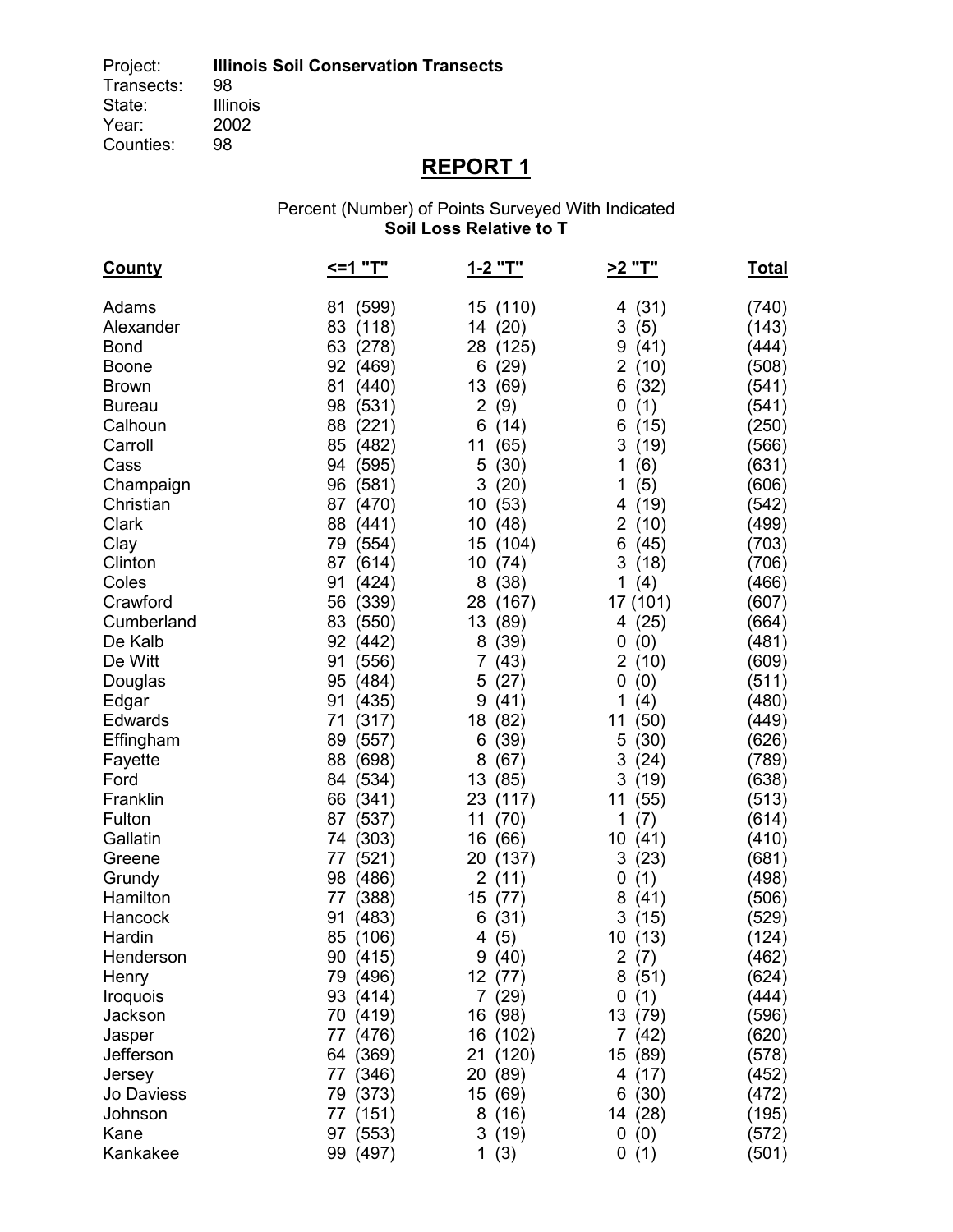| Kendall         | (534)<br>98  | 2(11)       | (2)<br>0               | (547)   |
|-----------------|--------------|-------------|------------------------|---------|
| Knox            | (335)<br>83  | 12 (49)     | (18)<br>4              | (402)   |
| La Salle        | 97 (422)     | 3(13)       | (0)<br>0               | (435)   |
| Lawrence        | 86 (512)     | 11<br>(66)  | 3<br>(20)              | (598)   |
| Lee             | 96 (519)     | 4(21)       | 0<br>(0)               | (540)   |
| Livingston      | (403)<br>89  | (38)<br>8   | 2<br>(11)              | (452)   |
| Logan           | 94 (547)     | 5(31)       | (4)<br>1               | (582)   |
| McDonough       | 83 (418)     | (69)<br>14  | (17)<br>3              | (504)   |
| McHenry         | 95 (429)     | 5(22)       | (1)<br>0               | (452)   |
| McLean          | 87<br>(426)  | 13 (63)     | 0<br>(1)               | (490)   |
| Macon           | 84<br>(468)  | 14 (80)     | 2<br>(12)              | (560)   |
| Macoupin        | (433)<br>85  | (55)<br>11  | (19)<br>4              | (507)   |
| Madison         | 65 (256)     | 20 (78)     | 16<br>(62)             | (396)   |
| Marion          | (418)<br>78  | 15 (79)     | 8<br>(42)              | (539)   |
| Marshall        | (531)<br>99  | 1<br>(7)    | 0<br>(1)               | (539)   |
| Mason           | 99<br>(649)  | 1<br>(5)    | (0)<br>0               | (654)   |
| Massac          | 86<br>(297)  | (27)<br>8   | (22)<br>6              | (346)   |
| Menard          | 79<br>(368)  | 17 (81)     | (17)<br>4              | (466)   |
| Mercer          | 88<br>(405)  | 10 (45)     | $\overline{2}$<br>(10) | (460)   |
| Monroe          | (228)<br>64  | 17 (61)     | 19<br>(67)             | (356)   |
| Montgomery      | 82 (379)     | 14 (64)     | (18)<br>4              | (461)   |
| Morgan          | 85 (675)     | 11(87)      | (30)<br>4              | (792)   |
| Moultrie        | (495)<br>94  | 4(20)       | 2<br>(13)              | (528)   |
| Ogle            | 89<br>(535)  | 10(61)      | 1<br>(5)               | (601)   |
| Peoria          | (567)<br>95  | 4 (22)      | (5)<br>1               | (594)   |
| Perry           | 78<br>(378)  | 16 (80)     | (29)<br>6              | (487)   |
| Piatt           | 93<br>(577)  | 6(40)       | (2)<br>0               | (619)   |
| Pike            | 66<br>(341)  | 22 (114)    | 13<br>(65)             | (520)   |
| Pope            | (322)<br>92  | 4 (14)      | (13)<br>4              | (349)   |
| Pulaski         | 59<br>(120)  | 19 (39)     | 22<br>(46)             | (205)   |
| Putnam          | (220)<br>96  | 4(9)        | 0<br>(0)               | (229)   |
| Randolph        | (381)<br>62  | 20 (126)    | 18<br>(108)            | (615)   |
| Richland        | (438)<br>79  | 13 (74)     | (39)<br>7              | (551)   |
| Rock Island     | (381)<br>80  | 16 (76)     | (22)<br>5              | (479)   |
| St. Clair       | 74 (248)     | 19 (62)     | 7(24)                  | (334)   |
| Saline          | 85 (395)     | 10(47)      | 4(20)                  | (462)   |
| Sangamon        | 86 (437)     | 10(52)      | (20)<br>4              | (509)   |
| Schuyler        | 83 (650)     | 13 (105)    | 4 (28)                 | (783)   |
| Scott           | 94 (430)     | 5(24)       | (4)<br>1               | (458)   |
| Shelby          | 76 (666)     | 19 (164)    | (52)<br>6              | (882)   |
| <b>Stark</b>    | 96 (573)     | 3(19)       | (2)<br>0               | (594)   |
| Stephenson      | 86 (546)     | 11 (68)     | 3(22)                  | (636)   |
| <b>Tazewell</b> | 93 (466)     | 6(30)       | 1<br>(4)               | (500)   |
| Union           | 87 (412)     | 9<br>(41)   | (23)<br>5              | (476)   |
| Vermilion       | 91<br>(430)  | 9<br>(42)   | (2)<br>0               | (474)   |
| Wabash          | 82 (424)     | 15 (78)     | 2<br>(12)              | (514)   |
| Warren          | 93 (433)     | 5(25)       | 1<br>(6)               | (464)   |
| Washington      | 74 (531)     | 21 (151)    | 5<br>(39)              | (721)   |
| White           | 86 (422)     | 10(47)      | (23)<br>5              | (492)   |
| Whiteside       | 92 (473)     | 6(33)       | $\overline{c}$<br>(8)  | (514)   |
| Will            | 94 (351)     | 6(21)       | 1<br>(2)               | (374)   |
| Williamson      | 84 (194)     | 10(22)      | 6(14)                  | (230)   |
| Winnebago       | 92 (711)     | 7(55)       | (8)<br>1               | (774)   |
| Woodford        | 96 (434)     | 3(15)       | 1<br>(4)               | (453)   |
| Total %:        | 85.0 (43036) | 10.8 (5491) | 4.2 (2103)             | (50630) |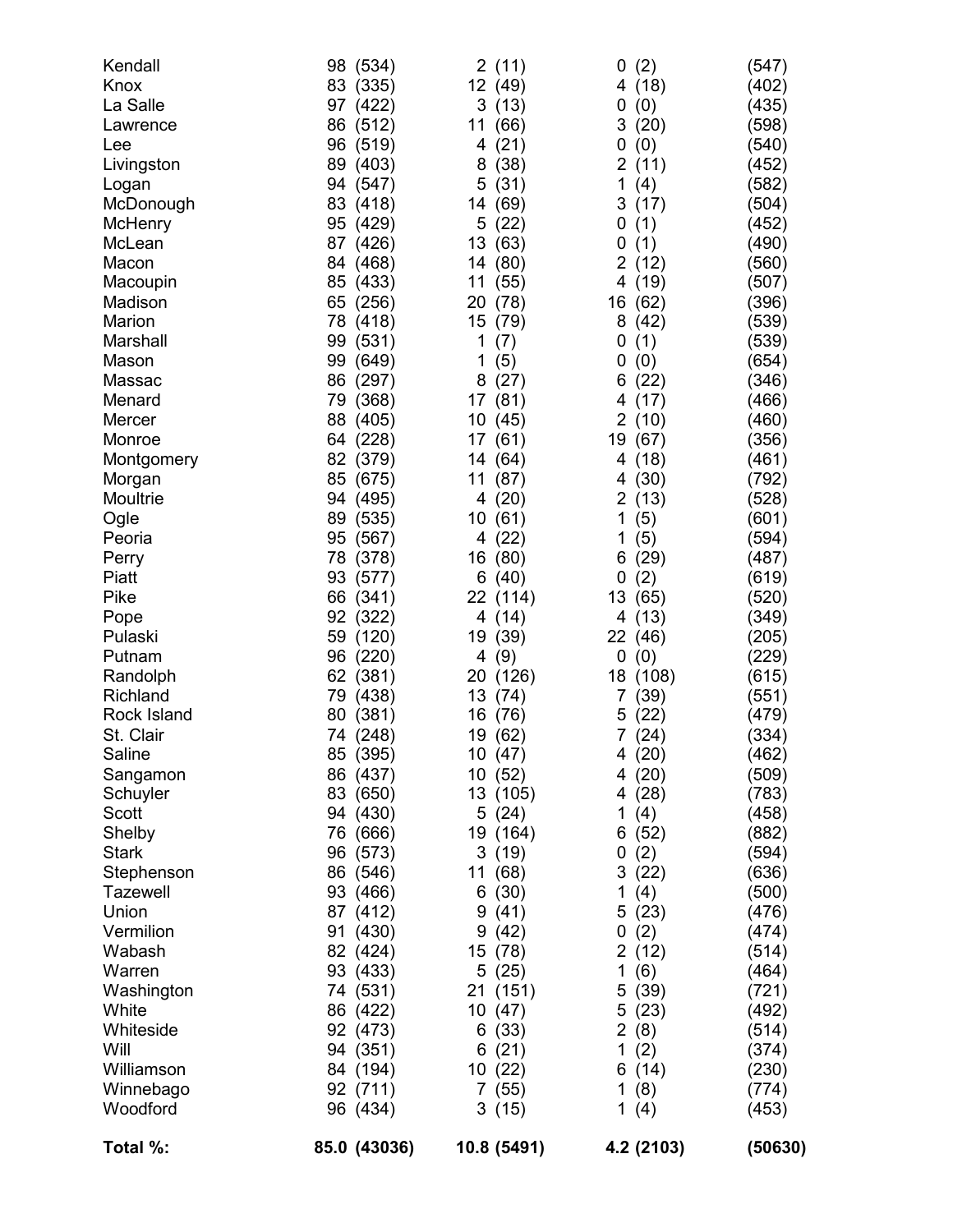Percent (Number) of Points Surveyed With **Soil Loss Less Than "T"** and Percent (Number) of Points With **Indicated Tons of Soil Loss Greater Than "T"** 

| <b>County</b>   | <="T"                | $0-1$ T/A              | <u>1-2 T/A</u>         | 2-3 T/A           | <u>&gt;3 T/A</u>       | <u>Total</u>   |
|-----------------|----------------------|------------------------|------------------------|-------------------|------------------------|----------------|
| Adams           | 81<br>(599)          | (41)<br>6              | 4(30)                  | 3(21)             | 7<br>(49)              | (740)          |
| Alexander       | 83<br>(118)          | (13)<br>9              | $\overline{2}$<br>(3)  | 2(3)              | (6)<br>4               | (143)          |
| <b>Bond</b>     | 63<br>(278)          | 10<br>(44)             | 10(43)                 | 8(35)             | 10<br>(44)             | (444)          |
| <b>Boone</b>    | 92<br>(469)          | 3<br>(15)              | 1<br>(4)               | (2)<br>0          | 4<br>(18)              | (508)          |
| <b>Brown</b>    | 81<br>(440)          | (22)<br>4              | 3<br>(18)              | 4(21)             | 7<br>(40)              | (541)          |
| <b>Bureau</b>   | 98<br>(531)          | 1<br>(7)               | (3)<br>1               | (0)<br>0          | (0)<br>0               | (541)          |
| Calhoun         | 88<br>(221)          | 1<br>(3)               | $\overline{2}$<br>(4)  | (2)<br>1          | 8<br>(20)              | (250)          |
| Carroll         | 85<br>(482)          | (23)<br>4              | (21)<br>4              | 2(12)             | 5<br>(28)              | (566)          |
| Cass            | 94<br>(595)          | $\overline{2}$<br>(13) | (8)<br>1               | 1<br>(4)          | $\overline{2}$<br>(11) | (631)          |
| Champaign       | 96<br>(581)          | 1<br>(7)               | 1<br>(7)               | (3)<br>0          | 1<br>(8)               | (606)          |
| Christian       | 87<br>(470)          | (21)<br>4              | 3<br>(14)              | 2(10)             | 5<br>(27)              | (542)          |
| Clark           | 88<br>(441)          | (20)<br>4              | 3<br>(16)              | 2(10)             | 2<br>(12)              | (499)          |
| Clay            | 79<br>(554)          | (43)<br>6              | (30)<br>4              | 5(32)             | (44)<br>6              | (703)          |
| Clinton         | 87<br>(614)          | (44)<br>6              | $\overline{2}$<br>(16) | 1<br>(9)          | 3<br>(23)              | (706)          |
| Coles           | 91<br>(424)          | (17)<br>4              | 3<br>(12)              | (6)<br>1          | $\overline{2}$<br>(7)  | (466)          |
| Crawford        | 56<br>(339)          | (69)<br>11             | (49)<br>8              | 6(34)             | 19<br>(116)            | (607)          |
| Cumberland      | 83<br>(550)          | $\overline{7}$<br>(47) | (25)<br>4              | 2(12)             | 5<br>(30)              | (664)          |
| De Kalb         | 92<br>(442)          | 3<br>(15)              | 3<br>(13)              | 2(9)              | (2)<br>0               | (481)          |
| De Witt         | 91<br>(556)          | 3<br>(17)              | (8)<br>1               | (9)<br>1          | 3<br>(19)              | (609)          |
| Douglas         | 95<br>(484)          | (19)<br>4              | 1<br>(6)               | (1)<br>0          | (1)<br>0               | (511)          |
| Edgar           | 91<br>(435)          | (22)<br>5              | 2<br>(8)               | 1<br>(6)          | $\overline{2}$<br>(9)  | (480)          |
| Edwards         | 71<br>(317)<br>89    | (41)<br>9              | (27)<br>6              | 2(10)             | 12<br>(54)             | (449)<br>(626) |
| Effingham       | (557)<br>88<br>(698) | 3<br>(17)<br>5<br>(37) | 1<br>(7)<br>2          | 2(10)<br>(9)<br>1 | (35)<br>6<br>4<br>(29) | (789)          |
| Fayette<br>Ford | (534)<br>84          | (40)<br>6              | (16)<br>(27)<br>4      | 3(17)             | 3<br>(20)              | (638)          |
| Franklin        | 66<br>(341)          | (45)<br>9              | (41)<br>8              | (30)<br>6         | 11<br>(56)             | (513)          |
| Fulton          | 87<br>(537)          | 5<br>(31)              | 3<br>(17)              | 2(14)             | $\overline{2}$<br>(15) | (614)          |
| Gallatin        | 74<br>(303)          | 7<br>(27)              | 3<br>(14)              | 3<br>(11)         | 13<br>(55)             | (410)          |
| Greene          | (521)<br>77          | 8<br>(55)              | (31)<br>5              | 3<br>(19)         | 8<br>(55)              | (681)          |
| Grundy          | 98<br>(486)          | 1<br>(7)               | (1)<br>0               | (3)<br>1          | (1)<br>0               | (498)          |
| Hamilton        | 77<br>(388)          | 7<br>(36)              | (20)<br>4              | 4 (19)            | 8<br>(43)              | (506)          |
| Hancock         | 91<br>(483)          | (12)<br>2              | $\overline{2}$<br>(9)  | (4)<br>1          | 4<br>(21)              | (529)          |
| Hardin          | 85<br>(106)          | $\overline{2}$<br>(2)  | 0<br>(0)               | 1<br>(1)          | 12<br>(15)             | (124)          |
| Henderson       | 90 (415)             | 3(13)                  | 3(13)                  | 1(3)              | 4 (18)                 | (462)          |
| Henry           | 79<br>(496)          | 5<br>(29)              | 3(21)                  | 2(11)             | 11 (67)                | (624)          |
| Iroquois        | 93<br>(414)          | (16)<br>4              | 2(8)                   | 1 $(4)$           | 0<br>(2)               | (444)          |
| Jackson         | 70<br>(419)          | (33)<br>6              | 4(24)                  | 4(24)             | 16 (96)                | (596)          |
| Jasper          | 77<br>(476)          | (56)<br>9              | 4 (25)                 | 3<br>(18)         | 7<br>(45)              | (620)          |
| Jefferson       | 64<br>(369)          | (49)<br>8              | 7(41)                  | 4(26)             | 16<br>(93)             | (578)          |
| Jersey          | 77<br>(346)          | (26)<br>6              | 5(21)                  | 5(22)             | 8<br>(37)              | (452)          |
| Jo Daviess      | (373)<br>79          | (20)<br>4              | 4(18)                  | 4 (19)            | (42)<br>9              | (472)          |
| Johnson         | 77<br>(151)          | 2<br>(3)               | 4 $(8)$                | 2(4)              | 15 (29)                | (195)          |
| Kane            | 97<br>(553)          | $\overline{2}$<br>(12) | 1<br>(5)               | 0(2)              | 0<br>(0)               | (572)          |
| Kankakee        | 99<br>(497)          | 0<br>(2)               | 0(1)                   | 0(1)              | 0<br>(0)               | (501)          |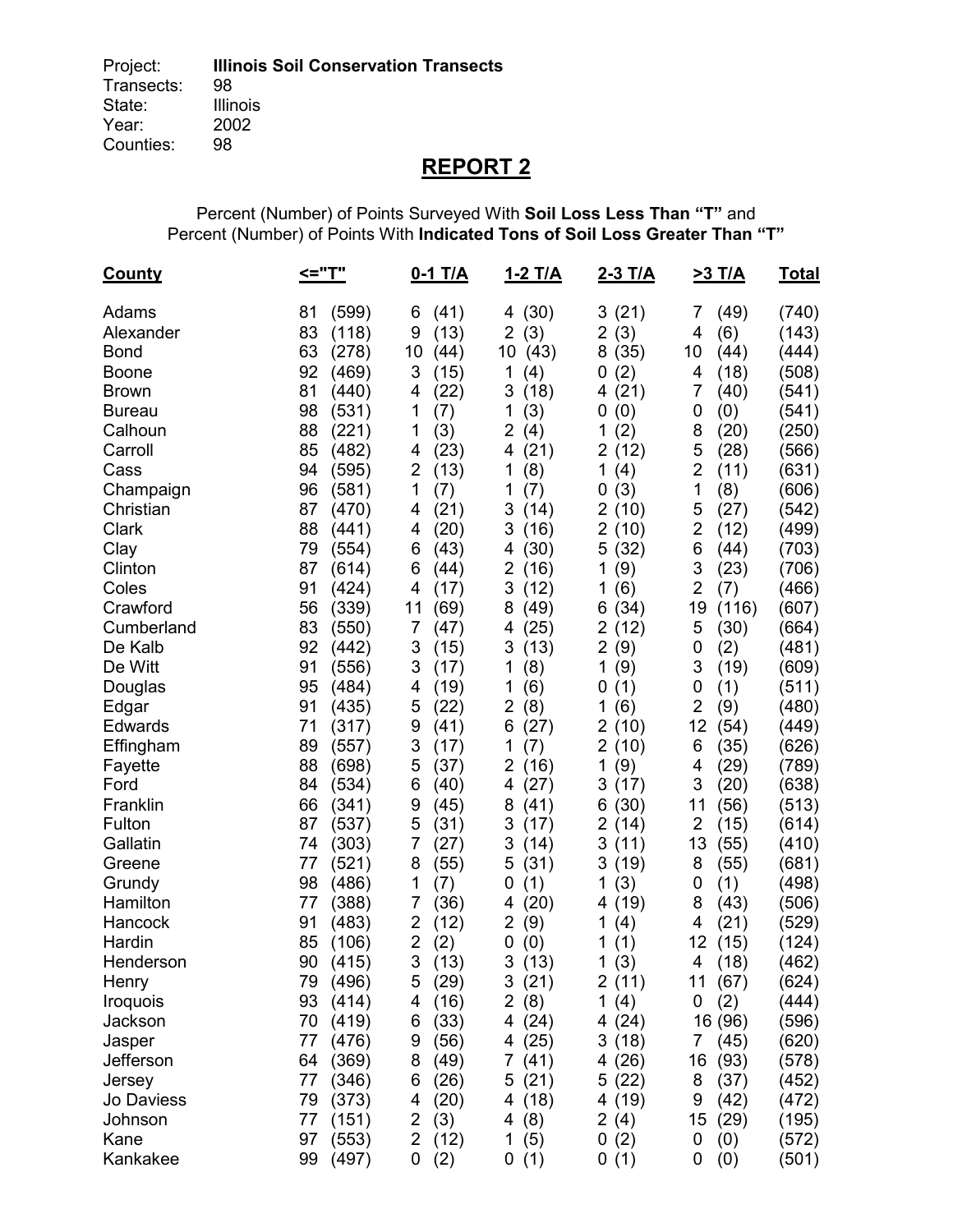| Kendall      | 98   | (534) | 1              | (6)  | (2)<br>0                                 | (3)<br>1              | 0              | (2)        | (547)   |
|--------------|------|-------|----------------|------|------------------------------------------|-----------------------|----------------|------------|---------|
| Knox         | 83   | (335) | 5              | (20) | (15)<br>4                                | 2(10)                 | 5              | (22)       | (402)   |
| La Salle     | 97   | (422) | 2              | (9)  | (4)<br>1                                 | (0)<br>0              | 0              | (0)        | (435)   |
| Lawrence     | 86   | (512) | 4              | (22) | (23)<br>4                                | 3<br>(17)             | 4              | (24)       | (598)   |
| Lee          | 96   | (519) | 2              | (12) | 2<br>(9)                                 | 0<br>(0)              | 0              | (0)        | (540)   |
| Livingston   | 89   | (403) | 5              | (21) | $\overline{2}$<br>(11)                   | 1<br>(5)              | 3              | (12)       | (452)   |
| Logan        | 94   | (547) | 3              | (18) | 1<br>(5)                                 | (3)<br>1              | $\overline{2}$ | (9)        | (582)   |
| McDonough    | 83   | (418) | 6              | (32) | (17)<br>3                                | 3<br>(16)             | 4              | (21)       | (504)   |
| McHenry      | 95   | (429) | $\overline{2}$ | (11) | 1<br>(5)                                 | (3)<br>1              | 1              | (4)        | (452)   |
| McLean       | 87   | (426) | 5              | (25) | (22)<br>4                                | (5)<br>1              | 2              | (12)       | (490)   |
| Macon        | 84   | (468) | 6              | (31) | 3<br>(19)                                | 3<br>(19)             | 4              | (23)       | (560)   |
| Macoupin     | 85   | (433) | 5              | (25) | 3<br>(13)                                | 2(12)                 | 5              | (24)       | (507)   |
| Madison      | 65   | (256) | 8              | (30) | (21)<br>5                                | 4 (17)                | 18             | (72)       | (396)   |
| Marion       | 78   | (418) | 6              | (35) | (26)<br>5                                | 3(15)                 | 8              | (45)       | (539)   |
| Marshall     | 99   | (531) | 0              | (1)  | 1<br>(3)                                 | 0<br>(2)              | 0              | (2)        | (539)   |
| Mason        | 99   | (649) | 0              | (3)  | (2)<br>0                                 | 0<br>(0)              | 0              | (0)        | (654)   |
| Massac       | 86   | (297) | 3              | (12) | (5)<br>1                                 | $\overline{2}$<br>(8) | 7              | (24)       | (346)   |
| Menard       | 79   | (368) | 6              | (26) | (25)<br>5                                | 3<br>(15)             | 7              | (32)       | (466)   |
| Mercer       | 88   | (405) | 4              | (19) | 3<br>(14)                                | 1<br>(4)              | 4              | (18)       | (460)   |
| Monroe       | 64   | (228) | 5              | (19) | (19)<br>5                                | (13)<br>4             | 22             | (77)       | (356)   |
| Montgomery   | 82   | (379) | 7              | (31) | 3<br>(16)                                | 3<br>(14)             | 5              | (21)       | (461)   |
| Morgan       | 85   | (675) | 6              | (47) | 2<br>(15)                                | 1<br>(11)             | 6              | (44)       | (792)   |
| Moultrie     | 94   | (495) | 1              | (5)  | 1<br>(7)                                 | (4)<br>1              | 3              | (17)       | (528)   |
| Ogle         | 89   | (535) | 4              | (25) | 3<br>(16)                                | 1<br>(7)              | 3              | (18)       | (601)   |
| Peoria       | 95   | (567) | $\overline{2}$ | (12) | (3)<br>1                                 | 1<br>(4)              | 1              | (8)        | (594)   |
| Perry        | 78   | (378) | 7              | (35) | (24)<br>5                                | 3<br>(17)             | 7              | (33)       | (487)   |
| Piatt        | 93   | (577) | 3              | (19) | 2<br>(13)                                | (4)<br>1              | 1              | (6)        | (619)   |
| Pike         | 66   | (341) | 7              | (37) | 6<br>(31)                                | 4(20)                 | 18             | (91)       | (520)   |
| Pope         | 92   | (322) | 1              | (4)  | 1<br>(2)                                 | 1<br>(4)              | 5              | (17)       | (349)   |
| Pulaski      | 59   | (120) | 9              | (18) | 3<br>(7)                                 | (9)<br>4              | 25             | (51)       | (205)   |
| Putnam       | 96   | (220) | 1              | (3)  | (2)<br>1                                 | (3)<br>1              | 0              | (1)        | (229)   |
| Randolph     | 62   | (381) | 6              | (38) | (35)<br>6                                | 7(40)                 | 20             | (121)      | (615)   |
| Richland     | 79   | (438) | 6              | (32) | 3<br>(19)                                | 3(19)                 | 8              | (43)       | (551)   |
| Rock Island  | 80   | (381) | 5              | (22) | (20)<br>4                                | 3<br>(16)             | 8              | (40)       | (479)   |
| St. Clair    | 74   | (248) | 11             | (36) | 3<br>(11)                                | 3<br>(9)              | 9              | (30)       | (334)   |
| Saline       | 85   | (395) | 6              | (30) | 3(12)                                    | 1(4)                  | 5              | (21)       | (462)   |
| Sangamon     | 86   | (437) | 4              | (19) | $\overline{2}$<br>(11)                   | 2(8)                  | 7              | (34)       | (509)   |
| Schuyler     | 83   | (650) | 7              | (51) | 3<br>(25)                                | 2(14)                 | 5              | (43)       | (783)   |
| Scott        | 94   | (430) | 2              | (11) | 2<br>(8)                                 | 1<br>(4)              | 1              | (5)        | (458)   |
| Shelby       | 76   | (666) | 8              | (69) | (43)<br>5                                | 4 (37)                | 8              | (67)       | (882)   |
| <b>Stark</b> | 96   | (573) | 1              | (7)  | 1<br>(8)                                 | 1<br>(3)              | 1              | (3)        | (594)   |
| Stephenson   | 86   | (546) | 4              | (27) | (24)<br>4                                | 2(11)                 | 4              | (28)       | (636)   |
| Tazewell     | 93   | (466) | 3              | (16) | $\overline{2}$<br>(9)                    | 1(3)                  | 1              | (6)        | (500)   |
| Union        | 87   | (412) | 3              | (15) | 3(15)                                    | 2(10)                 | 5              | (24)       | (476)   |
| Vermilion    | 91   | (430) | 5              | (23) | (12)<br>3                                | 1<br>(7)              | 0              | (2)        | (474)   |
| Wabash       | 82   | (424) | 8              | (43) | (22)<br>4                                | 2(10)                 | 3              | (15)       | (514)   |
| Warren       | 93   | (433) | 3              | (15) | (2)<br>0                                 | (5)<br>1              | $\overline{2}$ | (9)        | (464)   |
| Washington   | 74   | (531) | 9              | (66) | (58)<br>8                                | 3(20)                 | 6              | (46)       | (721)   |
| White        | 86   | (422) | 3              | (16) | 3<br>(17)                                | 2(9)                  | 6              | (28)       | (492)   |
| Whiteside    | 92   | (473) | $\overline{2}$ | (9)  | 2<br>(8)                                 | 2(8)                  | 3              | (16)       | (514)   |
| Will         | 94   | (351) | 3              | (12) | 2<br>(8)                                 | 0<br>(1)              | 1              | (2)        | (374)   |
| Williamson   | 84   | (194) | 3              | (8)  | $\overline{2}$<br>(5)                    | 3<br>(6)              | 7              | (17)       | (230)   |
| Winnebago    | 92   | (711) | 4              | (28) | $\overline{2}$<br>(16)                   | 1<br>(8)              | 1              | (11)       | (774)   |
| Woodford     | 96   | (434) | $\overline{2}$ | (7)  | 1<br>(5)                                 | (2)<br>0              | 1              | (5)        | (453)   |
| Total %:     | 85.0 |       |                |      | (43036) 4.6 (2344) 3.0 (1522) 2.1 (1040) |                       |                | 5.3 (2688) | (50630) |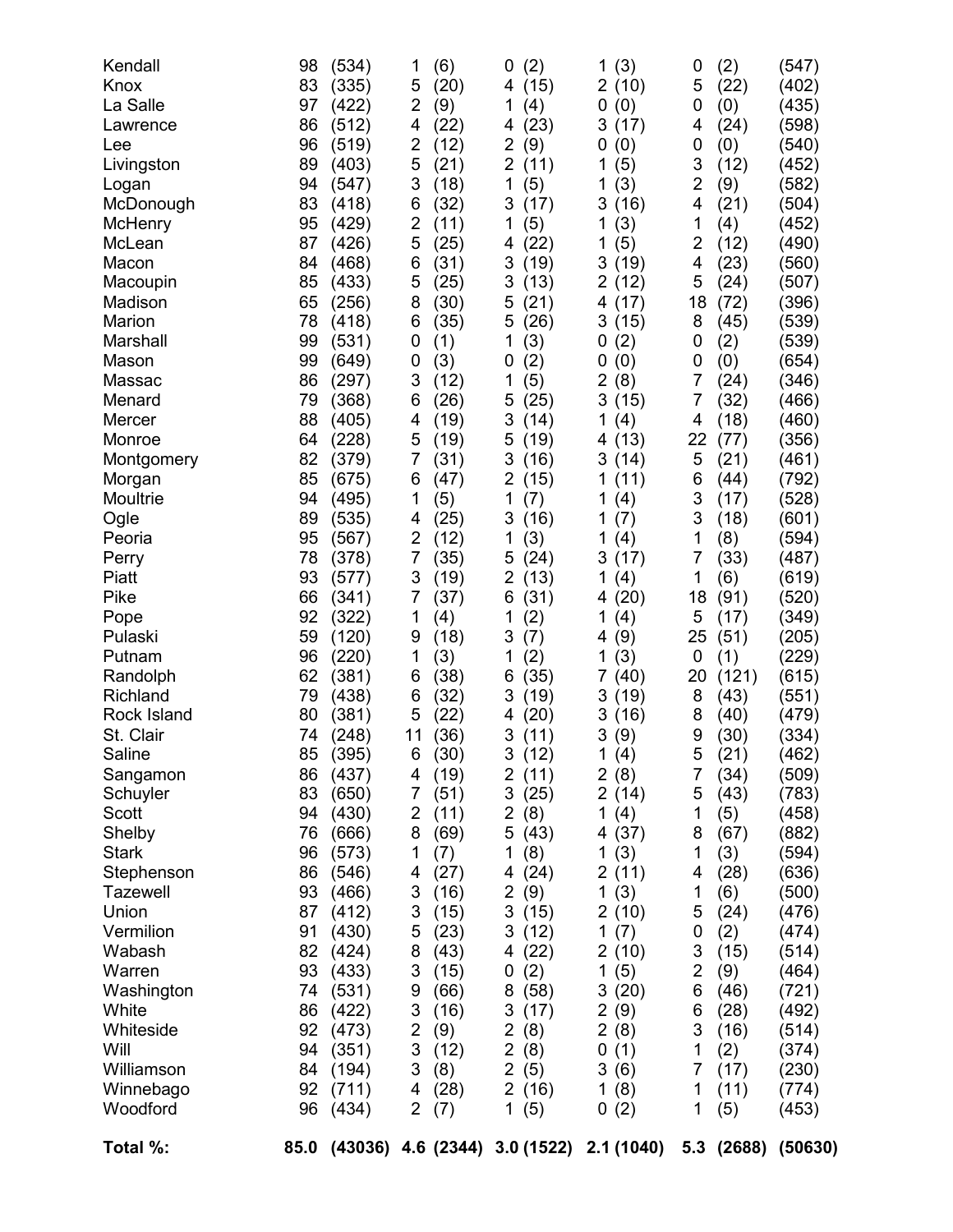Project: **Illinois Soil Conservation Transects** Transects:<br>State: Illinois<br>2002 Year: Counties: 98

## **REPORT 3**

#### Percent (Number) of Fields Surveyed With Indicated **Tillage System** For Each **Present Crop**

### **Tillage system**

| <b>Present crop</b> |      | Conventional | <b>Reduced-till</b> | <b>Mulch-till</b> | No-till     | <u>Total</u> |
|---------------------|------|--------------|---------------------|-------------------|-------------|--------------|
| Corn                | 53   | (11796)      | 20 (4360)           | 11 (2378)         | 17 (3767)   | (22301)      |
| Soybeans row        | 28   | (1546)       | 30 (1656)           | 21 (1139)         | 20 (1091)   | (5432)       |
| Soybeans drill      | 16   | (2460)       | 14 (2101)           | 18 (2813)         | 52 (8091)   | (15465)      |
| Small grains        | 17   | (293)        | 25 (447)            | 24 (432)          | 34 (603)    | (1775)       |
| Total %:            | 35.8 | (16095)      | 19.0 (8564)         | 15.0 (6762)       | 30.2(13552) | (44973)      |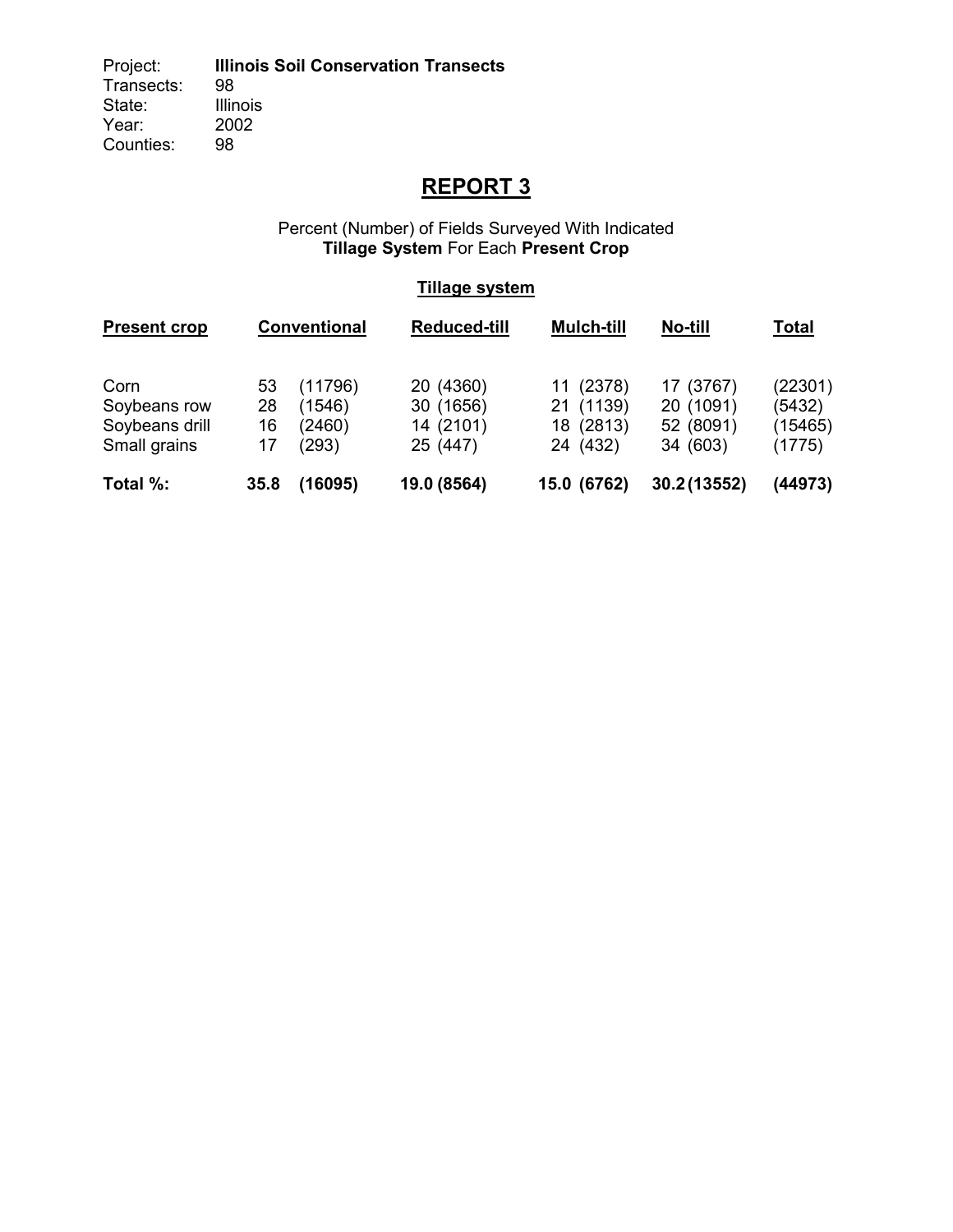Percent (Number) of **Corn Fields** Surveyed With Indicated **Tillage System** 

 **Tillage System County Conventional Reduced-till Mulch-till No-till Total** Adams 19 (62) 45 (149) 25 (82) 11 (36) (329) Alexander 82 (27) 3 (1) 9 (3) 6 (2) (33) Bond 91 (125) 0 (0) 0 (0) 9 (13) (138) Boone 79 (178) 8 (19) 9 (21) 3 (7) (225) Brown 47 (101) 32 (68) 7 (14) 15 (32) (215) Bureau 16 (52) 38 (122) 31 (98) 15 (47) (319) Calhoun 36 (29) 36 (29) 11 (9) 16 (13) (80) Carroll 2 (7) 36 (127) 45 (159) 16 (57) (350) Cass 7 (21) 34 (106) 27 (83) 33 (102) (312) Champaign 74 (220) 20 (59) 4 (12) 2 (7) (298) Christian 94 (275) 5 (16) 0 (0) 0 (1) (292) Clark 76 (172) 17 (38) 3 (6) 5 (11) (227) Clay 60 (158) 0 (0) 2 (6) 38 (100) (264) Clinton 73 (216) 2 (7) 17 (49) 8 (23) (295) Coles 73 (189) 17 (43) 8 (20) 3 (8) (260) Crawford 81 (184) 7 (15) 2 (4) 11 (24) (227) Cumberland 91 (261) 1 (4) 1 (3) 6 (18) (286) De Kalb 59 (153) 24 (63) 16 (40) 1 (2) (258) De Witt 82 (267) 1 (3) 2 (8) 15 (49) (327) Douglas 87 (223) 9 (22) 1 (2) 3 (8) (255) Edgar 59 (132) 9 (19) 2 (5) 30 (67) (223) Edwards 55 (101) 1 (1) 14 (25) 31 (58) (185) Effingham 97 (259) 0 (0) 1 (3) 2 (4) (266) Fayette 81 (223) 6 (17) 6 (18) 7 (19) (277) Ford 77 (228) 17 (52) 5 (15) 1 (3) (298) Franklin 69 (87) 1 (1) 6 (8) 24 (30) (126) Fulton 24 (68) 38 (109) 20 (56) 18 (51) (284) Gallatin 85 (181) 8 (16) 0 (0) 8 (16) (213) Greene 93 (305) 1 (2) 1 (3) 5 (18) (328) Grundy 66 (170) 20 (51) 13 (34) 0 (1) (256) Hamilton 48 (69) 3 (4) 1 (1) 49 (70) (144) Hancock 64 (144) 16 (37) 2 (5) 18 (40) (226) Hardin 67 (12) 0 (0) 6 (1) 28 (5) (18) Henderson 12 (27) 39 (91) 26 (61) 23 (54) (233) Henry 26 (79) 21 (66) 6 (17) 47 (146) (308) Iroquois 69 (159) 14 (32) 7 (17) 10 (24) (232) Jackson 55 (64) 0 (0) 19 (22) 26 (31) (117) Jasper 82 (210) 0 (0) 0 (0) 18 (46) (256) Jefferson 62 (78) 1 (1) 6 (7) 32 (40) (126) Jersey 50 (106) 14 (31) 7 (16) 29 (61) (214) Jo Daviess 17 (33) 35 (67) 17 (32) 31 (59) (191) Johnson 61 (11) 11 (2) 0 (0) 28 (5) (18)

Kane 24 (69) 53 (154) 21 (61) 2 (5) (289)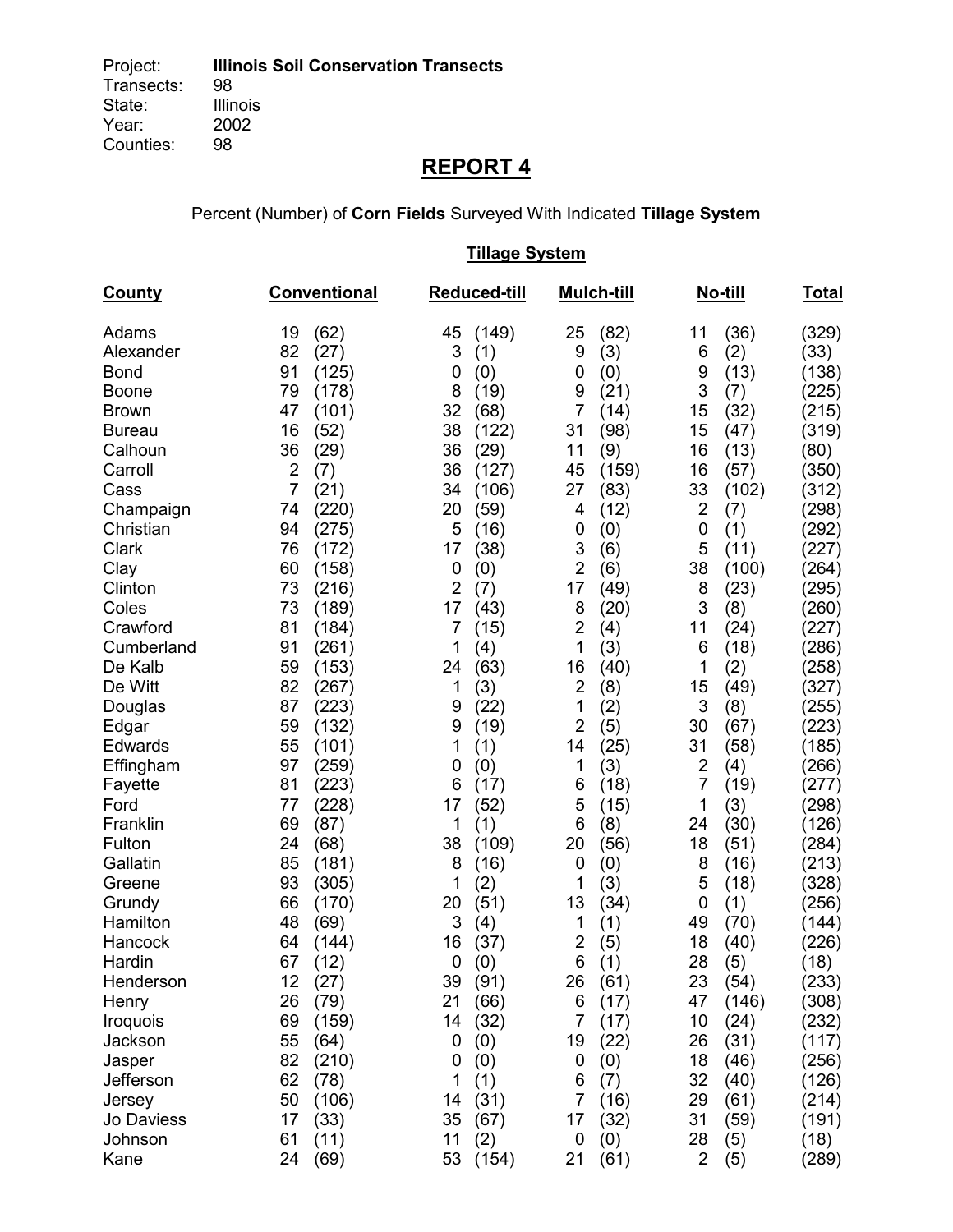| Kankakee<br>Kendall<br>Knox<br>La Salle<br>Lawrence<br>Lee<br>Livingston<br>Logan<br>McDonough<br>McHenry<br>McLean<br>Macon<br>Macoupin<br>Madison<br>Marion<br>Marshall<br>Mason<br>Massac<br>Menard<br>Mercer<br>Monroe<br>Montgomery<br>Morgan<br>Moultrie<br>Ogle<br>Peoria<br>Perry<br>Piatt<br>Pike<br>Pope<br>Pulaski<br>Putnam<br>Randolph<br>Richland<br>Rock Island<br>St. Clair<br>Saline<br>Sangamon<br>Schuyler<br>Scott<br>Shelby<br><b>Stark</b><br>Stephenson<br><b>Tazewell</b><br>Union<br>Vermilion<br>Wabash<br>Warren<br>Washington<br>White<br>Whiteside<br>Will<br>Williamson<br>Winnebago | 59<br>(146)<br>87<br>(213)<br>71<br>(147)<br>57<br>(135)<br>52<br>(138)<br>56<br>(163)<br>69<br>(144)<br>39<br>(112)<br>49<br>(129)<br>61<br>(124)<br>58<br>(142)<br>(274)<br>94<br>91<br>(228)<br>79<br>(131)<br>77<br>(133)<br>4<br>(10)<br>0<br>(0)<br>24<br>(21)<br>35<br>(78)<br>$\overline{2}$<br>(4)<br>93<br>(115)<br>85<br>(186)<br>57<br>(223)<br>95<br>(247)<br>50<br>(164)<br>11<br>(29)<br>1<br>(2)<br>83<br>(283)<br>67<br>(173)<br>29<br>(12)<br>53<br>(31)<br>6<br>(7)<br>66<br>(120)<br>50<br>(112)<br>12<br>(25)<br>78<br>(108)<br>(61)<br>44<br>(169)<br>66<br>(53)<br>19<br>18<br>(43)<br>88<br>(348)<br>$\overline{2}$<br>(5)<br>31<br>(93)<br>41<br>(94)<br>20<br>(8)<br>92<br>(206)<br>28<br>(62)<br>(33)<br>14<br>66<br>(174)<br>38<br>(70)<br>22<br>(64)<br>83<br>(136)<br>14<br>(3)<br>19<br>(81) | 12<br>9<br>7<br>42<br>11<br>33<br>22<br>28<br>20<br>11<br>18<br>5<br>4<br>16<br>$\overline{2}$<br>65<br>46<br>5<br>45<br>36<br>6<br>8<br>24<br>4<br>27<br>33<br>35<br>15<br>24<br>0<br>3<br>44<br>4<br>0<br>22<br>$\overline{\mathbf{c}}$<br>9<br>13<br>53<br>36<br>11<br>52<br>22<br>26<br>3<br>6<br>17<br>44<br>9<br>1<br>18<br>$\overline{7}$<br>5<br>23 | (30)<br>(21)<br>(14)<br>(99)<br>(30)<br>(95)<br>(46)<br>(82)<br>(53)<br>(23)<br>(43)<br>(16)<br>(10)<br>(26)<br>(3)<br>(177)<br>(151)<br>(4)<br>(100)<br>(82)<br>(8)<br>(17)<br>(92)<br>(11)<br>(89)<br>(89)<br>(55)<br>(51)<br>(61)<br>(0)<br>(2)<br>(50)<br>(8)<br>(0)<br>(47)<br>(3)<br>(13)<br>(34)<br>(148)<br>(89)<br>(45)<br>(161)<br>(66)<br>(60)<br>(1)<br>(13)<br>(38)<br>(104)<br>(24)<br>(2)<br>(52)<br>(11)<br>(1)<br>(97) | 8<br>4<br>0<br>0<br>5<br>9<br>4<br>4<br>9<br>16<br>15<br>0<br>$\overline{c}$<br>3<br>$\overline{2}$<br>19<br>23<br>1<br>7<br>10<br>$\boldsymbol{0}$<br>$\boldsymbol{0}$<br>3<br>1<br>10<br>25<br>13<br>$\overline{2}$<br>6<br>$\boldsymbol{0}$<br>5<br>32<br>4<br>4<br>12<br>4<br>$\overline{2}$<br>8<br>21<br>22<br>1<br>27<br>20<br>15<br>0<br>1<br>39<br>21<br>1<br>8<br>27<br>1<br>0<br>31 | (20)<br>(9)<br>(0)<br>(1)<br>(13)<br>(26)<br>(9)<br>(13)<br>(24)<br>(32)<br>(37)<br>(0)<br>(4)<br>(5)<br>(4)<br>(53)<br>(76)<br>(1)<br>(16)<br>(24)<br>(0)<br>(0)<br>(10)<br>(2)<br>(32)<br>(68)<br>(20)<br>(7)<br>(16)<br>(0)<br>(3)<br>(36)<br>(8)<br>(10)<br>(26)<br>(6)<br>(3)<br>(20)<br>(58)<br>(55)<br>(2)<br>(84)<br>(62)<br>(33)<br>(0)<br>(2)<br>(88)<br>(49)<br>(3)<br>(15)<br>(79)<br>(2)<br>(0)<br>(130) | 21<br>1<br>22<br>1<br>32<br>$\mathbf{2}$<br>5<br>29<br>22<br>12<br>9<br>0<br>4<br>$\overline{2}$<br>19<br>12<br>31<br>70<br>13<br>52<br>1<br>7<br>17<br>$\mathbf 0$<br>13<br>31<br>51<br>0<br>3<br>71<br>38<br>18<br>25<br>45<br>55<br>15<br>44<br>13<br>7<br>24<br>0<br>20<br>27<br>18<br>78<br>$\overline{2}$<br>16<br>21<br>24<br>52<br>34<br>9<br>81<br>26 | (51)<br>(2)<br>(46)<br>(2)<br>(85)<br>(6)<br>(10)<br>(83)<br>(58)<br>(24)<br>(23)<br>(1)<br>(9)<br>(4)<br>(33)<br>(32)<br>(101)<br>(60)<br>(29)<br>(119)<br>(1)<br>(15)<br>(65)<br>(0)<br>(43)<br>(84)<br>(81)<br>(0)<br>(7)<br>(29)<br>(22)<br>(20)<br>(45)<br>(101)<br>(118)<br>(21)<br>(61)<br>(32)<br>(20)<br>(58)<br>(1)<br>(62)<br>(82)<br>(40)<br>(31)<br>(4)<br>(37)<br>(49)<br>(64)<br>(95)<br>(101)<br>(15)<br>(17)<br>(110) | (247)<br>(245)<br>(207)<br>(237)<br>(266)<br>(290)<br>(209)<br>(290)<br>(264)<br>(203)<br>(245)<br>(291)<br>(251)<br>(166)<br>(173)<br>(272)<br>(328)<br>(86)<br>(223)<br>(229)<br>(124)<br>(218)<br>(390)<br>(260)<br>(328)<br>(270)<br>(158)<br>(341)<br>(257)<br>(41)<br>(58)<br>(113)<br>(181)<br>(223)<br>(216)<br>(138)<br>(138)<br>(255)<br>(279)<br>(245)<br>(396)<br>(312)<br>(303)<br>(227)<br>(40)<br>(225)<br>(225)<br>(235)<br>(265)<br>(182)<br>(296)<br>(164)<br>(21)<br>(418) |
|--------------------------------------------------------------------------------------------------------------------------------------------------------------------------------------------------------------------------------------------------------------------------------------------------------------------------------------------------------------------------------------------------------------------------------------------------------------------------------------------------------------------------------------------------------------------------------------------------------------------|-----------------------------------------------------------------------------------------------------------------------------------------------------------------------------------------------------------------------------------------------------------------------------------------------------------------------------------------------------------------------------------------------------------------------------------------------------------------------------------------------------------------------------------------------------------------------------------------------------------------------------------------------------------------------------------------------------------------------------------------------------------------------------------------------------------------------------|-------------------------------------------------------------------------------------------------------------------------------------------------------------------------------------------------------------------------------------------------------------------------------------------------------------------------------------------------------------|-----------------------------------------------------------------------------------------------------------------------------------------------------------------------------------------------------------------------------------------------------------------------------------------------------------------------------------------------------------------------------------------------------------------------------------------|------------------------------------------------------------------------------------------------------------------------------------------------------------------------------------------------------------------------------------------------------------------------------------------------------------------------------------------------------------------------------------------------|-----------------------------------------------------------------------------------------------------------------------------------------------------------------------------------------------------------------------------------------------------------------------------------------------------------------------------------------------------------------------------------------------------------------------|----------------------------------------------------------------------------------------------------------------------------------------------------------------------------------------------------------------------------------------------------------------------------------------------------------------------------------------------------------------|----------------------------------------------------------------------------------------------------------------------------------------------------------------------------------------------------------------------------------------------------------------------------------------------------------------------------------------------------------------------------------------------------------------------------------------|-----------------------------------------------------------------------------------------------------------------------------------------------------------------------------------------------------------------------------------------------------------------------------------------------------------------------------------------------------------------------------------------------------------------------------------------------------------------------------------------------|
| Woodford                                                                                                                                                                                                                                                                                                                                                                                                                                                                                                                                                                                                           | 22<br>(49)                                                                                                                                                                                                                                                                                                                                                                                                                                                                                                                                                                                                                                                                                                                                                                                                                  | 32                                                                                                                                                                                                                                                                                                                                                          | (69)                                                                                                                                                                                                                                                                                                                                                                                                                                    | 26                                                                                                                                                                                                                                                                                                                                                                                             | (56)                                                                                                                                                                                                                                                                                                                                                                                                                  | 21                                                                                                                                                                                                                                                                                                                                                             | (45)                                                                                                                                                                                                                                                                                                                                                                                                                                   | (219)                                                                                                                                                                                                                                                                                                                                                                                                                                                                                         |
| Total %:                                                                                                                                                                                                                                                                                                                                                                                                                                                                                                                                                                                                           | 52.9 (11796)                                                                                                                                                                                                                                                                                                                                                                                                                                                                                                                                                                                                                                                                                                                                                                                                                |                                                                                                                                                                                                                                                                                                                                                             | 19.5 (4360)                                                                                                                                                                                                                                                                                                                                                                                                                             |                                                                                                                                                                                                                                                                                                                                                                                                | 10.7 (2378)                                                                                                                                                                                                                                                                                                                                                                                                           |                                                                                                                                                                                                                                                                                                                                                                | 16.9 (3767)                                                                                                                                                                                                                                                                                                                                                                                                                            | (22301)                                                                                                                                                                                                                                                                                                                                                                                                                                                                                       |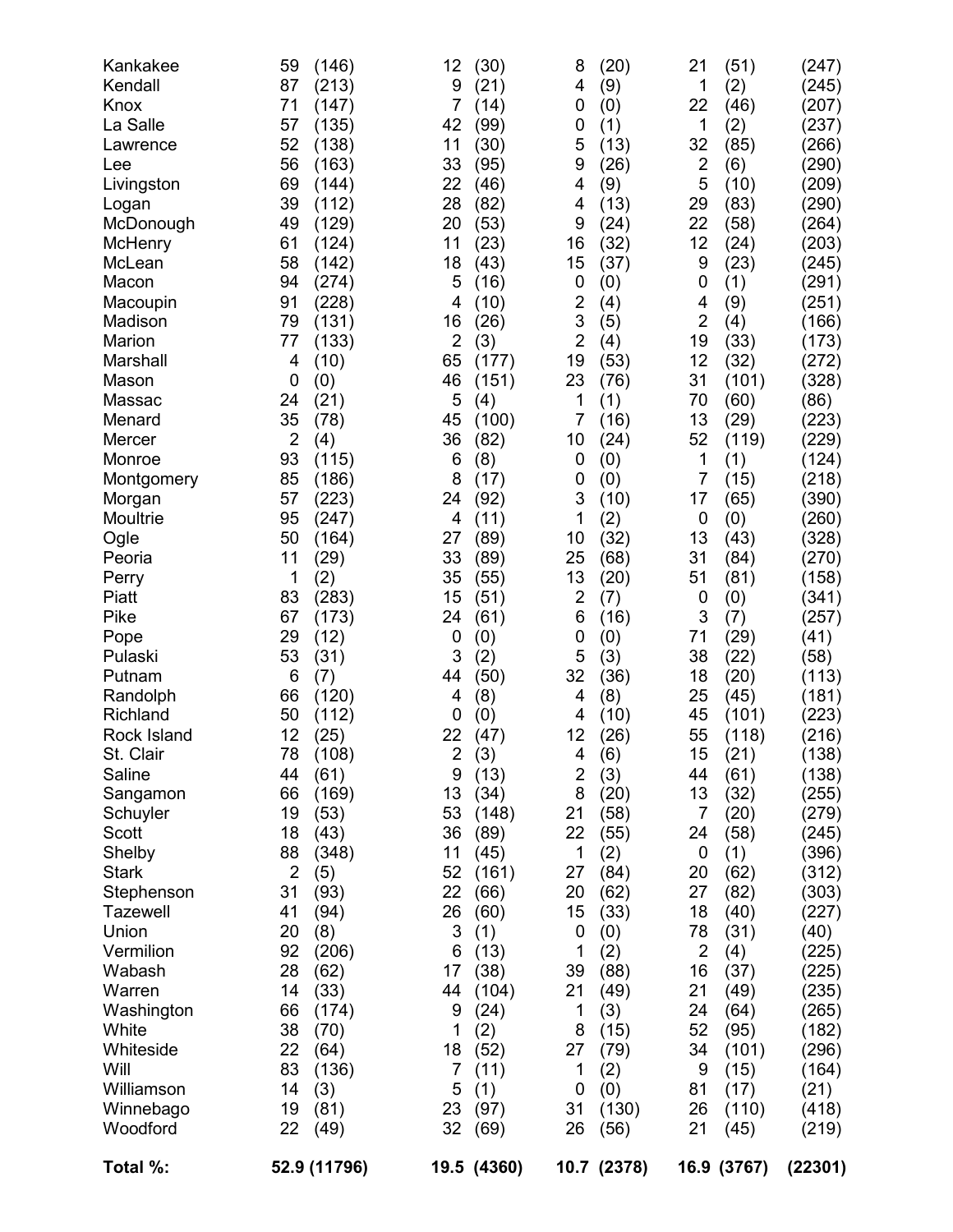Percent (Number) of **Soybean Fields** Surveyed With Indicated **Tillage System** 

|               |                | <b>Tillage System</b> |             |                     |                |            |    |         |              |  |  |
|---------------|----------------|-----------------------|-------------|---------------------|----------------|------------|----|---------|--------------|--|--|
| <b>County</b> |                | <b>Conventional</b>   |             | <b>Reduced-till</b> |                | Mulch-till |    | No-till | <u>Total</u> |  |  |
| Adams         | 5              | (15)                  | 20          | (61)                | 28             | (85)       | 48 | (146)   | (307)        |  |  |
| Alexander     | 41             | (39)                  | $\mathbf 0$ | (0)                 | 5              | (5)        | 54 | (52)    | (96)         |  |  |
| <b>Bond</b>   | 56             | (99)                  | 4           | (8)                 | 0              | (0)        | 40 | (71)    | (178)        |  |  |
| <b>Boone</b>  | 11             | (24)                  | 18          | (39)                | 38             | (81)       | 33 | (71)    | (215)        |  |  |
| <b>Brown</b>  | 7              | (14)                  | 15          | (29)                | 8              | (16)       | 69 | (132)   | (191)        |  |  |
| <b>Bureau</b> | $\overline{2}$ | (4)                   | 14          | (29)                | 33             | (67)       | 51 | (103)   | (203)        |  |  |
| Calhoun       | 22             | (8)                   | 38          | (14)                | 24             | (9)        | 16 | (6)     | (37)         |  |  |
| Carroll       | 0              | (0)                   | 10          | (12)                | 63             | (79)       | 28 | (35)    | (126)        |  |  |
| Cass          | 1              | (2)                   | 20          | (44)                | 23             | (49)       | 56 | (121)   | (216)        |  |  |
| Champaign     | 14             | (42)                  | 41          | (119)               | 23             | (66)       | 22 | (63)    | (290)        |  |  |
| Christian     | 37             | (80)                  | 39          | (85)                | 6              | (13)       | 18 | (38)    | (216)        |  |  |
| Clark         | 19             | (49)                  | 52          | (130)               | 12             | (31)       | 17 | (42)    | (252)        |  |  |
| Clay          | 26             | (90)                  | 1           | (2)                 | 4              | (14)       | 69 | (234)   | (340)        |  |  |
| Clinton       | 21             | (71)                  | 1           | (2)                 | 14             | (49)       | 64 | (218)   | (340)        |  |  |
| Coles         | 13             | (24)                  | 51          | (98)                | 20             | (39)       | 16 | (31)    | (192)        |  |  |
| Crawford      | 37             | (108)                 | 9           | (26)                | $\overline{2}$ | (6)        | 52 | (154)   | (294)        |  |  |
| Cumberland    | 51             | (160)                 | 21          | (67)                | 4              | (13)       | 24 | (75)    | (315)        |  |  |
| De Kalb       | 19             | (35)                  | 17          | (32)                | 41             | (75)       | 23 | (43)    | (185)        |  |  |
| De Witt       | 21             | (55)                  | 26          | (71)                | 18             | (49)       | 35 | (93)    | (268)        |  |  |
| Douglas       | 18             | (43)                  | 37          | (90)                | 7              | (18)       | 37 | (90)    | (241)        |  |  |
| Edgar         | 21             | (49)                  | 24          | (54)                | 10             | (24)       | 45 | (102)   | (229)        |  |  |
| Edwards       | 19             | (33)                  | 1           | (1)                 | 29             | (51)       | 52 | (92)    | (177)        |  |  |
| Effingham     | 58             | (161)                 | 10          | (27)                | 1              | (2)        | 32 | (88)    | (278)        |  |  |
| Fayette       | 25             | (94)                  | 9           | (34)                | 24             | (88)       | 42 | (156)   | (372)        |  |  |
| Ford          | 14             | (45)                  | 62          | (193)               | $\overline{2}$ | (7)        | 21 | (66)    | (311)        |  |  |
| Franklin      | 34             | (79)                  | 1           | (3)                 | 13             | (31)       | 52 | (120)   | (233)        |  |  |
| Fulton        | $\overline{2}$ | (6)                   | 11          | (29)                | 24             | (63)       | 62 | (162)   | (260)        |  |  |
| Gallatin      | 55             | (67)                  | 17          | (20)                | 1              | (1)        | 27 | (33)    | (121)        |  |  |
| Greene        | 45             | (125)                 | 1           | (3)                 | 9              | (26)       | 45 | (125)   | (279)        |  |  |
| Grundy        | $\overline{7}$ | (15)                  | 21          | (49)                | 20             | (45)       | 52 | (119)   | (228)        |  |  |
| Hamilton      | 36             | (75)                  | 8           | (17)                | 3              | (7)        | 53 | (111)   | (210)        |  |  |
| Hancock       | 25             | (61)                  | 17          | (41)                | 11             | (27)       | 48 | (117)   | (246)        |  |  |
| Hardin        | 47             | (8)                   | 12          | (2)                 | 6              | (1)        | 35 | (6)     | (17)         |  |  |
| Henderson     | 4              | (7)                   | 20          | (34)                | 16             | (26)       | 60 | (99)    | (166)        |  |  |
| Henry         | 5              | (15)                  | 28          | (79)                | 23             | (64)       | 43 | (120)   | (278)        |  |  |
| Iroquois      | 11             | (21)                  | 12          | (24)                | 51             | (102)      | 26 | (52)    | (199)        |  |  |
| Jackson       | 57             | (154)                 | 0           | (0)                 | 16             | (44)       | 27 | (73)    | (271)        |  |  |
| Jasper        | 34             | (106)                 | 14          | (45)                | $\overline{c}$ | (6)        | 50 | (159)   | (316)        |  |  |
| Jefferson     | 24             | (57)                  | 5           | (11)                | 7              | (17)       | 64 | (154)   | (239)        |  |  |
| Jersey        | 14             | (24)                  | 11          | (19)                | 11             | (20)       | 64 | (112)   | (175)        |  |  |
| Jo Daviess    | 5              | (6)                   | 16          | (19)                | 21             | (24)       | 58 | (67)    | (116)        |  |  |
| Johnson       | 31             | (21)                  | $\mathbf 0$ | (0)                 | 1              | (1)        | 67 | (45)    | (67)         |  |  |
| Kane          | 3              | (7)                   | 30          | (66)                | 31             | (69)       | 36 | (79)    | (221)        |  |  |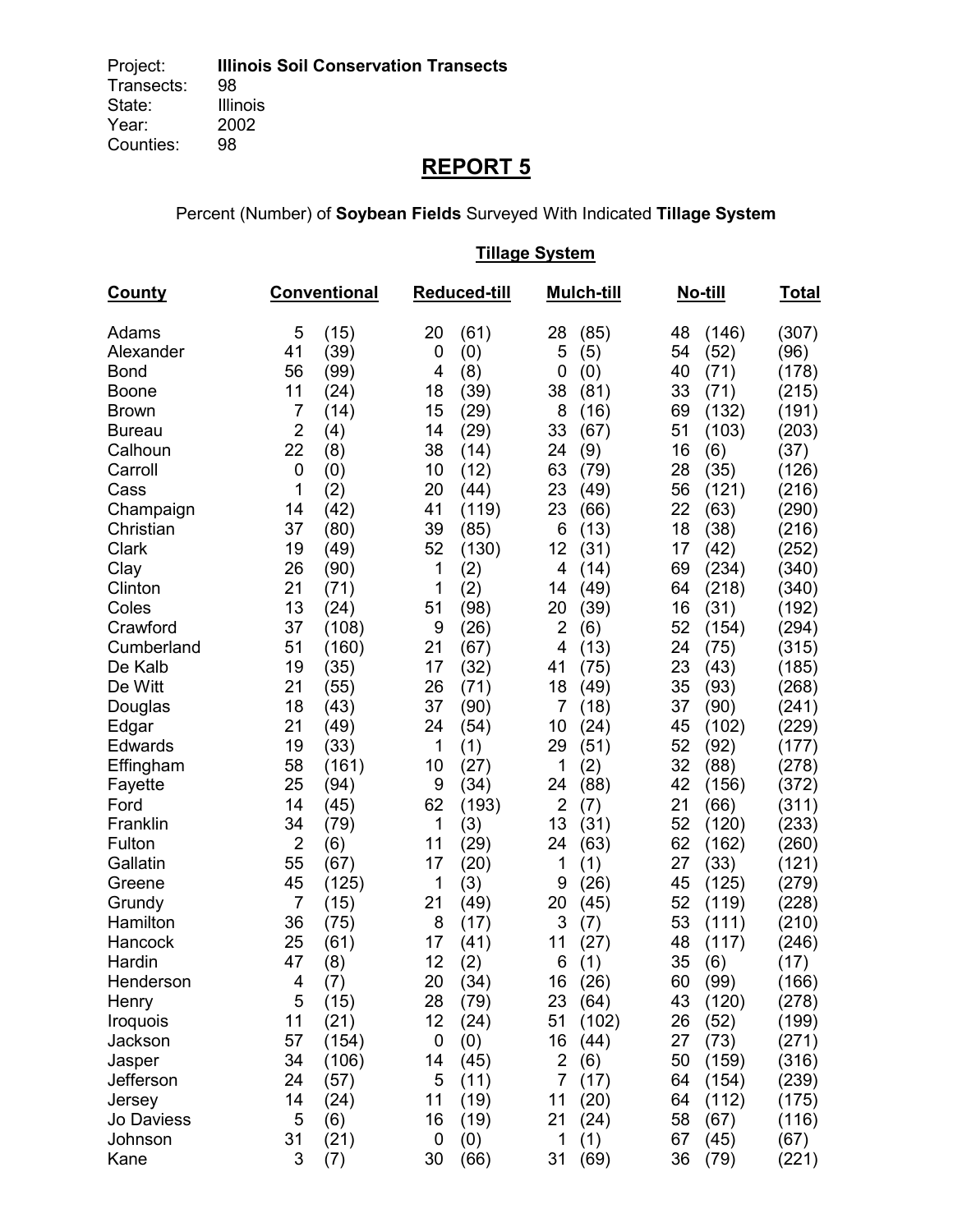| 24<br>40 | (53)<br>(102)                                                                                                                                                                                                                                                                  | 19<br>23                                                                                                                                                                                                                                                                                                  | (41)<br>(58)                                                                                                                                                                                                                      | 18<br>5                                                                                                                                                                                                                                                                                                               | (38)<br>(13)                                                                                                                                                                                                     | 39<br>33                                                                                                                                                                                                                                                                                                                             | (85)<br>(84)                                                                                                                                                                                                               | (217)<br>(257)                                                                                                                                                                                                                                                                                                                                       |
|----------|--------------------------------------------------------------------------------------------------------------------------------------------------------------------------------------------------------------------------------------------------------------------------------|-----------------------------------------------------------------------------------------------------------------------------------------------------------------------------------------------------------------------------------------------------------------------------------------------------------|-----------------------------------------------------------------------------------------------------------------------------------------------------------------------------------------------------------------------------------|-----------------------------------------------------------------------------------------------------------------------------------------------------------------------------------------------------------------------------------------------------------------------------------------------------------------------|------------------------------------------------------------------------------------------------------------------------------------------------------------------------------------------------------------------|--------------------------------------------------------------------------------------------------------------------------------------------------------------------------------------------------------------------------------------------------------------------------------------------------------------------------------------|----------------------------------------------------------------------------------------------------------------------------------------------------------------------------------------------------------------------------|------------------------------------------------------------------------------------------------------------------------------------------------------------------------------------------------------------------------------------------------------------------------------------------------------------------------------------------------------|
| 23       | (38)                                                                                                                                                                                                                                                                           | 10                                                                                                                                                                                                                                                                                                        | (17)                                                                                                                                                                                                                              | 0                                                                                                                                                                                                                                                                                                                     | (0)                                                                                                                                                                                                              | 66                                                                                                                                                                                                                                                                                                                                   | (107)                                                                                                                                                                                                                      | (162)                                                                                                                                                                                                                                                                                                                                                |
| 5        | (10)                                                                                                                                                                                                                                                                           | 63                                                                                                                                                                                                                                                                                                        | (114)                                                                                                                                                                                                                             | 6                                                                                                                                                                                                                                                                                                                     | (11)                                                                                                                                                                                                             | 26                                                                                                                                                                                                                                                                                                                                   | (47)                                                                                                                                                                                                                       | (182)                                                                                                                                                                                                                                                                                                                                                |
|          |                                                                                                                                                                                                                                                                                |                                                                                                                                                                                                                                                                                                           |                                                                                                                                                                                                                                   |                                                                                                                                                                                                                                                                                                                       |                                                                                                                                                                                                                  |                                                                                                                                                                                                                                                                                                                                      |                                                                                                                                                                                                                            | (228)                                                                                                                                                                                                                                                                                                                                                |
|          |                                                                                                                                                                                                                                                                                |                                                                                                                                                                                                                                                                                                           |                                                                                                                                                                                                                                   |                                                                                                                                                                                                                                                                                                                       |                                                                                                                                                                                                                  |                                                                                                                                                                                                                                                                                                                                      |                                                                                                                                                                                                                            | (224)                                                                                                                                                                                                                                                                                                                                                |
|          |                                                                                                                                                                                                                                                                                |                                                                                                                                                                                                                                                                                                           |                                                                                                                                                                                                                                   |                                                                                                                                                                                                                                                                                                                       |                                                                                                                                                                                                                  |                                                                                                                                                                                                                                                                                                                                      |                                                                                                                                                                                                                            | (223)                                                                                                                                                                                                                                                                                                                                                |
|          |                                                                                                                                                                                                                                                                                |                                                                                                                                                                                                                                                                                                           |                                                                                                                                                                                                                                   |                                                                                                                                                                                                                                                                                                                       |                                                                                                                                                                                                                  |                                                                                                                                                                                                                                                                                                                                      |                                                                                                                                                                                                                            | (273)                                                                                                                                                                                                                                                                                                                                                |
|          |                                                                                                                                                                                                                                                                                |                                                                                                                                                                                                                                                                                                           |                                                                                                                                                                                                                                   |                                                                                                                                                                                                                                                                                                                       |                                                                                                                                                                                                                  |                                                                                                                                                                                                                                                                                                                                      |                                                                                                                                                                                                                            | (213)                                                                                                                                                                                                                                                                                                                                                |
|          |                                                                                                                                                                                                                                                                                |                                                                                                                                                                                                                                                                                                           |                                                                                                                                                                                                                                   |                                                                                                                                                                                                                                                                                                                       |                                                                                                                                                                                                                  |                                                                                                                                                                                                                                                                                                                                      |                                                                                                                                                                                                                            | (177)                                                                                                                                                                                                                                                                                                                                                |
|          |                                                                                                                                                                                                                                                                                |                                                                                                                                                                                                                                                                                                           |                                                                                                                                                                                                                                   |                                                                                                                                                                                                                                                                                                                       |                                                                                                                                                                                                                  |                                                                                                                                                                                                                                                                                                                                      |                                                                                                                                                                                                                            | (229)                                                                                                                                                                                                                                                                                                                                                |
|          |                                                                                                                                                                                                                                                                                |                                                                                                                                                                                                                                                                                                           |                                                                                                                                                                                                                                   |                                                                                                                                                                                                                                                                                                                       |                                                                                                                                                                                                                  |                                                                                                                                                                                                                                                                                                                                      |                                                                                                                                                                                                                            | (260)                                                                                                                                                                                                                                                                                                                                                |
|          |                                                                                                                                                                                                                                                                                |                                                                                                                                                                                                                                                                                                           |                                                                                                                                                                                                                                   |                                                                                                                                                                                                                                                                                                                       |                                                                                                                                                                                                                  |                                                                                                                                                                                                                                                                                                                                      |                                                                                                                                                                                                                            | (195)                                                                                                                                                                                                                                                                                                                                                |
|          |                                                                                                                                                                                                                                                                                |                                                                                                                                                                                                                                                                                                           |                                                                                                                                                                                                                                   |                                                                                                                                                                                                                                                                                                                       |                                                                                                                                                                                                                  |                                                                                                                                                                                                                                                                                                                                      |                                                                                                                                                                                                                            | (168)<br>(208)                                                                                                                                                                                                                                                                                                                                       |
|          |                                                                                                                                                                                                                                                                                |                                                                                                                                                                                                                                                                                                           |                                                                                                                                                                                                                                   |                                                                                                                                                                                                                                                                                                                       |                                                                                                                                                                                                                  |                                                                                                                                                                                                                                                                                                                                      |                                                                                                                                                                                                                            | (226)                                                                                                                                                                                                                                                                                                                                                |
|          |                                                                                                                                                                                                                                                                                |                                                                                                                                                                                                                                                                                                           |                                                                                                                                                                                                                                   |                                                                                                                                                                                                                                                                                                                       |                                                                                                                                                                                                                  |                                                                                                                                                                                                                                                                                                                                      |                                                                                                                                                                                                                            | (214)                                                                                                                                                                                                                                                                                                                                                |
|          |                                                                                                                                                                                                                                                                                |                                                                                                                                                                                                                                                                                                           |                                                                                                                                                                                                                                   |                                                                                                                                                                                                                                                                                                                       |                                                                                                                                                                                                                  |                                                                                                                                                                                                                                                                                                                                      |                                                                                                                                                                                                                            | (161)                                                                                                                                                                                                                                                                                                                                                |
|          |                                                                                                                                                                                                                                                                                |                                                                                                                                                                                                                                                                                                           |                                                                                                                                                                                                                                   |                                                                                                                                                                                                                                                                                                                       |                                                                                                                                                                                                                  |                                                                                                                                                                                                                                                                                                                                      |                                                                                                                                                                                                                            | (215)                                                                                                                                                                                                                                                                                                                                                |
|          |                                                                                                                                                                                                                                                                                |                                                                                                                                                                                                                                                                                                           |                                                                                                                                                                                                                                   |                                                                                                                                                                                                                                                                                                                       |                                                                                                                                                                                                                  |                                                                                                                                                                                                                                                                                                                                      |                                                                                                                                                                                                                            | (204)                                                                                                                                                                                                                                                                                                                                                |
|          |                                                                                                                                                                                                                                                                                |                                                                                                                                                                                                                                                                                                           |                                                                                                                                                                                                                                   |                                                                                                                                                                                                                                                                                                                       |                                                                                                                                                                                                                  |                                                                                                                                                                                                                                                                                                                                      |                                                                                                                                                                                                                            | (116)                                                                                                                                                                                                                                                                                                                                                |
|          |                                                                                                                                                                                                                                                                                |                                                                                                                                                                                                                                                                                                           |                                                                                                                                                                                                                                   |                                                                                                                                                                                                                                                                                                                       |                                                                                                                                                                                                                  |                                                                                                                                                                                                                                                                                                                                      |                                                                                                                                                                                                                            | (212)                                                                                                                                                                                                                                                                                                                                                |
|          |                                                                                                                                                                                                                                                                                | 16                                                                                                                                                                                                                                                                                                        |                                                                                                                                                                                                                                   |                                                                                                                                                                                                                                                                                                                       |                                                                                                                                                                                                                  | 41                                                                                                                                                                                                                                                                                                                                   |                                                                                                                                                                                                                            | (351)                                                                                                                                                                                                                                                                                                                                                |
| 18       |                                                                                                                                                                                                                                                                                |                                                                                                                                                                                                                                                                                                           |                                                                                                                                                                                                                                   |                                                                                                                                                                                                                                                                                                                       |                                                                                                                                                                                                                  |                                                                                                                                                                                                                                                                                                                                      |                                                                                                                                                                                                                            | (243)                                                                                                                                                                                                                                                                                                                                                |
| 16       |                                                                                                                                                                                                                                                                                | 39                                                                                                                                                                                                                                                                                                        |                                                                                                                                                                                                                                   | 18                                                                                                                                                                                                                                                                                                                    | (34)                                                                                                                                                                                                             | 27                                                                                                                                                                                                                                                                                                                                   |                                                                                                                                                                                                                            | (193)                                                                                                                                                                                                                                                                                                                                                |
| 1        | (3)                                                                                                                                                                                                                                                                            | 16                                                                                                                                                                                                                                                                                                        | (39)                                                                                                                                                                                                                              | 29                                                                                                                                                                                                                                                                                                                    | (72)                                                                                                                                                                                                             | 54                                                                                                                                                                                                                                                                                                                                   | (136)                                                                                                                                                                                                                      | (250)                                                                                                                                                                                                                                                                                                                                                |
| 1        | (2)                                                                                                                                                                                                                                                                            | 13                                                                                                                                                                                                                                                                                                        | (29)                                                                                                                                                                                                                              | 6                                                                                                                                                                                                                                                                                                                     | (13)                                                                                                                                                                                                             | 80                                                                                                                                                                                                                                                                                                                                   | (175)                                                                                                                                                                                                                      | (219)                                                                                                                                                                                                                                                                                                                                                |
|          | (8)                                                                                                                                                                                                                                                                            | 39                                                                                                                                                                                                                                                                                                        | (102)                                                                                                                                                                                                                             | 36                                                                                                                                                                                                                                                                                                                    | (95)                                                                                                                                                                                                             | 22                                                                                                                                                                                                                                                                                                                                   | (57)                                                                                                                                                                                                                       | (262)                                                                                                                                                                                                                                                                                                                                                |
| 22       | (37)                                                                                                                                                                                                                                                                           | 15                                                                                                                                                                                                                                                                                                        | (25)                                                                                                                                                                                                                              | 6                                                                                                                                                                                                                                                                                                                     | (10)                                                                                                                                                                                                             | 57                                                                                                                                                                                                                                                                                                                                   | (94)                                                                                                                                                                                                                       | (166)                                                                                                                                                                                                                                                                                                                                                |
|          | (35)                                                                                                                                                                                                                                                                           | 0                                                                                                                                                                                                                                                                                                         | (0)                                                                                                                                                                                                                               |                                                                                                                                                                                                                                                                                                                       |                                                                                                                                                                                                                  |                                                                                                                                                                                                                                                                                                                                      | (35)                                                                                                                                                                                                                       | (72)                                                                                                                                                                                                                                                                                                                                                 |
|          |                                                                                                                                                                                                                                                                                |                                                                                                                                                                                                                                                                                                           |                                                                                                                                                                                                                                   | 14                                                                                                                                                                                                                                                                                                                    |                                                                                                                                                                                                                  |                                                                                                                                                                                                                                                                                                                                      |                                                                                                                                                                                                                            | (93)                                                                                                                                                                                                                                                                                                                                                 |
|          |                                                                                                                                                                                                                                                                                |                                                                                                                                                                                                                                                                                                           |                                                                                                                                                                                                                                   |                                                                                                                                                                                                                                                                                                                       |                                                                                                                                                                                                                  |                                                                                                                                                                                                                                                                                                                                      |                                                                                                                                                                                                                            | (105)                                                                                                                                                                                                                                                                                                                                                |
|          |                                                                                                                                                                                                                                                                                |                                                                                                                                                                                                                                                                                                           |                                                                                                                                                                                                                                   |                                                                                                                                                                                                                                                                                                                       |                                                                                                                                                                                                                  |                                                                                                                                                                                                                                                                                                                                      |                                                                                                                                                                                                                            | (226)                                                                                                                                                                                                                                                                                                                                                |
|          |                                                                                                                                                                                                                                                                                |                                                                                                                                                                                                                                                                                                           |                                                                                                                                                                                                                                   |                                                                                                                                                                                                                                                                                                                       |                                                                                                                                                                                                                  |                                                                                                                                                                                                                                                                                                                                      |                                                                                                                                                                                                                            | (261)                                                                                                                                                                                                                                                                                                                                                |
|          |                                                                                                                                                                                                                                                                                |                                                                                                                                                                                                                                                                                                           |                                                                                                                                                                                                                                   |                                                                                                                                                                                                                                                                                                                       |                                                                                                                                                                                                                  |                                                                                                                                                                                                                                                                                                                                      |                                                                                                                                                                                                                            | (172)                                                                                                                                                                                                                                                                                                                                                |
|          |                                                                                                                                                                                                                                                                                |                                                                                                                                                                                                                                                                                                           |                                                                                                                                                                                                                                   |                                                                                                                                                                                                                                                                                                                       |                                                                                                                                                                                                                  |                                                                                                                                                                                                                                                                                                                                      |                                                                                                                                                                                                                            | (141)                                                                                                                                                                                                                                                                                                                                                |
|          |                                                                                                                                                                                                                                                                                |                                                                                                                                                                                                                                                                                                           |                                                                                                                                                                                                                                   |                                                                                                                                                                                                                                                                                                                       |                                                                                                                                                                                                                  |                                                                                                                                                                                                                                                                                                                                      |                                                                                                                                                                                                                            | (207)<br>(213)                                                                                                                                                                                                                                                                                                                                       |
|          |                                                                                                                                                                                                                                                                                |                                                                                                                                                                                                                                                                                                           |                                                                                                                                                                                                                                   |                                                                                                                                                                                                                                                                                                                       |                                                                                                                                                                                                                  |                                                                                                                                                                                                                                                                                                                                      |                                                                                                                                                                                                                            | (319)                                                                                                                                                                                                                                                                                                                                                |
|          |                                                                                                                                                                                                                                                                                |                                                                                                                                                                                                                                                                                                           |                                                                                                                                                                                                                                   |                                                                                                                                                                                                                                                                                                                       |                                                                                                                                                                                                                  |                                                                                                                                                                                                                                                                                                                                      |                                                                                                                                                                                                                            | (187)                                                                                                                                                                                                                                                                                                                                                |
|          |                                                                                                                                                                                                                                                                                |                                                                                                                                                                                                                                                                                                           |                                                                                                                                                                                                                                   |                                                                                                                                                                                                                                                                                                                       |                                                                                                                                                                                                                  |                                                                                                                                                                                                                                                                                                                                      |                                                                                                                                                                                                                            | (381)                                                                                                                                                                                                                                                                                                                                                |
|          |                                                                                                                                                                                                                                                                                |                                                                                                                                                                                                                                                                                                           |                                                                                                                                                                                                                                   |                                                                                                                                                                                                                                                                                                                       |                                                                                                                                                                                                                  |                                                                                                                                                                                                                                                                                                                                      |                                                                                                                                                                                                                            | (267)                                                                                                                                                                                                                                                                                                                                                |
|          |                                                                                                                                                                                                                                                                                |                                                                                                                                                                                                                                                                                                           |                                                                                                                                                                                                                                   |                                                                                                                                                                                                                                                                                                                       |                                                                                                                                                                                                                  |                                                                                                                                                                                                                                                                                                                                      |                                                                                                                                                                                                                            | (198)                                                                                                                                                                                                                                                                                                                                                |
|          |                                                                                                                                                                                                                                                                                |                                                                                                                                                                                                                                                                                                           |                                                                                                                                                                                                                                   |                                                                                                                                                                                                                                                                                                                       |                                                                                                                                                                                                                  |                                                                                                                                                                                                                                                                                                                                      |                                                                                                                                                                                                                            | (219)                                                                                                                                                                                                                                                                                                                                                |
| 17       |                                                                                                                                                                                                                                                                                | 4                                                                                                                                                                                                                                                                                                         |                                                                                                                                                                                                                                   | $\boldsymbol{0}$                                                                                                                                                                                                                                                                                                      |                                                                                                                                                                                                                  | 79                                                                                                                                                                                                                                                                                                                                   |                                                                                                                                                                                                                            | (78)                                                                                                                                                                                                                                                                                                                                                 |
| 31       | (71)                                                                                                                                                                                                                                                                           | 24                                                                                                                                                                                                                                                                                                        | (55)                                                                                                                                                                                                                              | 9                                                                                                                                                                                                                                                                                                                     | (20)                                                                                                                                                                                                             | 36                                                                                                                                                                                                                                                                                                                                   | (82)                                                                                                                                                                                                                       | (228)                                                                                                                                                                                                                                                                                                                                                |
| 4        | (10)                                                                                                                                                                                                                                                                           | $\overline{c}$                                                                                                                                                                                                                                                                                            | (5)                                                                                                                                                                                                                               | 30                                                                                                                                                                                                                                                                                                                    | (72)                                                                                                                                                                                                             | 64                                                                                                                                                                                                                                                                                                                                   | (157)                                                                                                                                                                                                                      | (244)                                                                                                                                                                                                                                                                                                                                                |
| 0        | (1)                                                                                                                                                                                                                                                                            | 6                                                                                                                                                                                                                                                                                                         | (13)                                                                                                                                                                                                                              | 27                                                                                                                                                                                                                                                                                                                    | (56)                                                                                                                                                                                                             | 67                                                                                                                                                                                                                                                                                                                                   | (141)                                                                                                                                                                                                                      | (211)                                                                                                                                                                                                                                                                                                                                                |
| 17       | (40)                                                                                                                                                                                                                                                                           | 17                                                                                                                                                                                                                                                                                                        | (41)                                                                                                                                                                                                                              | 18                                                                                                                                                                                                                                                                                                                    | (44)                                                                                                                                                                                                             | 48                                                                                                                                                                                                                                                                                                                                   | (116)                                                                                                                                                                                                                      | (241)                                                                                                                                                                                                                                                                                                                                                |
| 24       | (54)                                                                                                                                                                                                                                                                           | $\overline{2}$                                                                                                                                                                                                                                                                                            | (5)                                                                                                                                                                                                                               | 8                                                                                                                                                                                                                                                                                                                     | (17)                                                                                                                                                                                                             | 66                                                                                                                                                                                                                                                                                                                                   | (150)                                                                                                                                                                                                                      | (226)                                                                                                                                                                                                                                                                                                                                                |
|          | (11)                                                                                                                                                                                                                                                                           |                                                                                                                                                                                                                                                                                                           | (25)                                                                                                                                                                                                                              | 23                                                                                                                                                                                                                                                                                                                    | (39)                                                                                                                                                                                                             | 56                                                                                                                                                                                                                                                                                                                                   |                                                                                                                                                                                                                            | (169)                                                                                                                                                                                                                                                                                                                                                |
|          | (50)                                                                                                                                                                                                                                                                           |                                                                                                                                                                                                                                                                                                           |                                                                                                                                                                                                                                   | 1                                                                                                                                                                                                                                                                                                                     | (2)                                                                                                                                                                                                              | 57                                                                                                                                                                                                                                                                                                                                   |                                                                                                                                                                                                                            | (173)                                                                                                                                                                                                                                                                                                                                                |
|          |                                                                                                                                                                                                                                                                                |                                                                                                                                                                                                                                                                                                           |                                                                                                                                                                                                                                   |                                                                                                                                                                                                                                                                                                                       |                                                                                                                                                                                                                  |                                                                                                                                                                                                                                                                                                                                      |                                                                                                                                                                                                                            | (77)                                                                                                                                                                                                                                                                                                                                                 |
|          |                                                                                                                                                                                                                                                                                |                                                                                                                                                                                                                                                                                                           |                                                                                                                                                                                                                                   |                                                                                                                                                                                                                                                                                                                       |                                                                                                                                                                                                                  |                                                                                                                                                                                                                                                                                                                                      |                                                                                                                                                                                                                            | (237)                                                                                                                                                                                                                                                                                                                                                |
|          |                                                                                                                                                                                                                                                                                |                                                                                                                                                                                                                                                                                                           |                                                                                                                                                                                                                                   |                                                                                                                                                                                                                                                                                                                       |                                                                                                                                                                                                                  |                                                                                                                                                                                                                                                                                                                                      |                                                                                                                                                                                                                            | (193)                                                                                                                                                                                                                                                                                                                                                |
| 19.2     | (4006)                                                                                                                                                                                                                                                                         | 18.0                                                                                                                                                                                                                                                                                                      | (3757)                                                                                                                                                                                                                            |                                                                                                                                                                                                                                                                                                                       |                                                                                                                                                                                                                  | 43.9                                                                                                                                                                                                                                                                                                                                 | (9182)                                                                                                                                                                                                                     | (20897)                                                                                                                                                                                                                                                                                                                                              |
|          | 18<br>15<br>18<br>15<br>12<br>8<br>1<br>45<br>20<br>45<br>32<br>$\overline{2}$<br>0<br>14<br>10<br>1<br>39<br>43<br>5<br>3<br>49<br>24<br>0<br>19<br>14<br>$\overline{2}$<br>35<br>31<br>46<br>8<br>1<br>32<br>0<br>4<br>3<br>$\overline{7}$<br>29<br>8<br>$\overline{2}$<br>4 | (40)<br>(34)<br>(41)<br>(40)<br>(25)<br>(15)<br>(2)<br>(116)<br>(39)<br>(75)<br>(67)<br>(5)<br>(0)<br>(22)<br>(21)<br>(2)<br>(45)<br>(92)<br>(16)<br>(43)<br>(31)<br>(22)<br>(0)<br>(44)<br>(37)<br>(3)<br>(49)<br>(65)<br>(98)<br>(24)<br>(2)<br>(121)<br>(1)<br>(8)<br>(7)<br>(13)<br>(6)<br>(4)<br>(8) | 14<br>44<br>33<br>29<br>16<br>12<br>24<br>29<br>23<br>30<br>6<br>13<br>20<br>4<br>27<br>8<br>18<br>14<br>31<br>3<br>29<br>6<br>1<br>5<br>4<br>10<br>18<br>9<br>5<br>42<br>10<br>10<br>19<br>15<br>13<br>9<br>$\overline{2}$<br>15 | (33)<br>(98)<br>(74)<br>(79)<br>(35)<br>(22)<br>(56)<br>(75)<br>(45)<br>(50)<br>(12)<br>(30)<br>(42)<br>(6)<br>(57)<br>(16)<br>(21)<br>(29)<br>(56)<br>(76)<br>(75)<br>(3)<br>(30)<br>(13)<br>(3)<br>(9)<br>(6)<br>(20)<br>(38)<br>(29)<br>(10)<br>(159)<br>(28)<br>(19)<br>(41)<br>(3)<br>(23)<br>(7)<br>(4)<br>(28) | 5<br>14<br>22<br>10<br>40<br>42<br>51<br>6<br>14<br>13<br>9<br>61<br>28<br>1<br>29<br>18<br>20<br>5<br>38<br>35<br>3<br>45<br>15<br>10<br>23<br>11<br>4<br>8<br>45<br>36<br>6<br>39<br>42<br>29<br>0<br>53<br>34 | (11)<br>(32)<br>(48)<br>(26)<br>(85)<br>(74)<br>(117)<br>(16)<br>(28)<br>(22)<br>(18)<br>(137)<br>(59)<br>(2)<br>(63)<br>(36)<br>(23)<br>(10)<br>(135)<br>(84)<br>(2)<br>(13)<br>(47)<br>(35)<br>(26)<br>(40)<br>(15)<br>(9)<br>(16)<br>(145)<br>(67)<br>(24)<br>(104)<br>(83)<br>(64)<br>(0)<br>(0)<br>(125)<br>(65)<br>18.9 (3952) | 63<br>27<br>27<br>47<br>32<br>37<br>24<br>20<br>43<br>13<br>53<br>24<br>53<br>81<br>34<br>74<br>23<br>38<br>16<br>49<br>59<br>27<br>59<br>75<br>70<br>50<br>55<br>29<br>38<br>58<br>20<br>50<br>44<br>49<br>83<br>44<br>48 | (144)<br>(60)<br>(60)<br>(128)<br>(68)<br>(66)<br>(54)<br>(53)<br>(83)<br>(21)<br>(111)<br>(54)<br>(113)<br>(131)<br>(74)<br>(150)<br>(27)<br>(81)<br>(144)<br>(40)<br>(53)<br>(55)<br>(28)<br>(134)<br>(195)<br>(120)<br>(71)<br>(113)<br>(61)<br>(121)<br>(108)<br>(77)<br>(134)<br>(88)<br>(107)<br>(62)<br>(94)<br>(98)<br>(64)<br>(104)<br>(92) |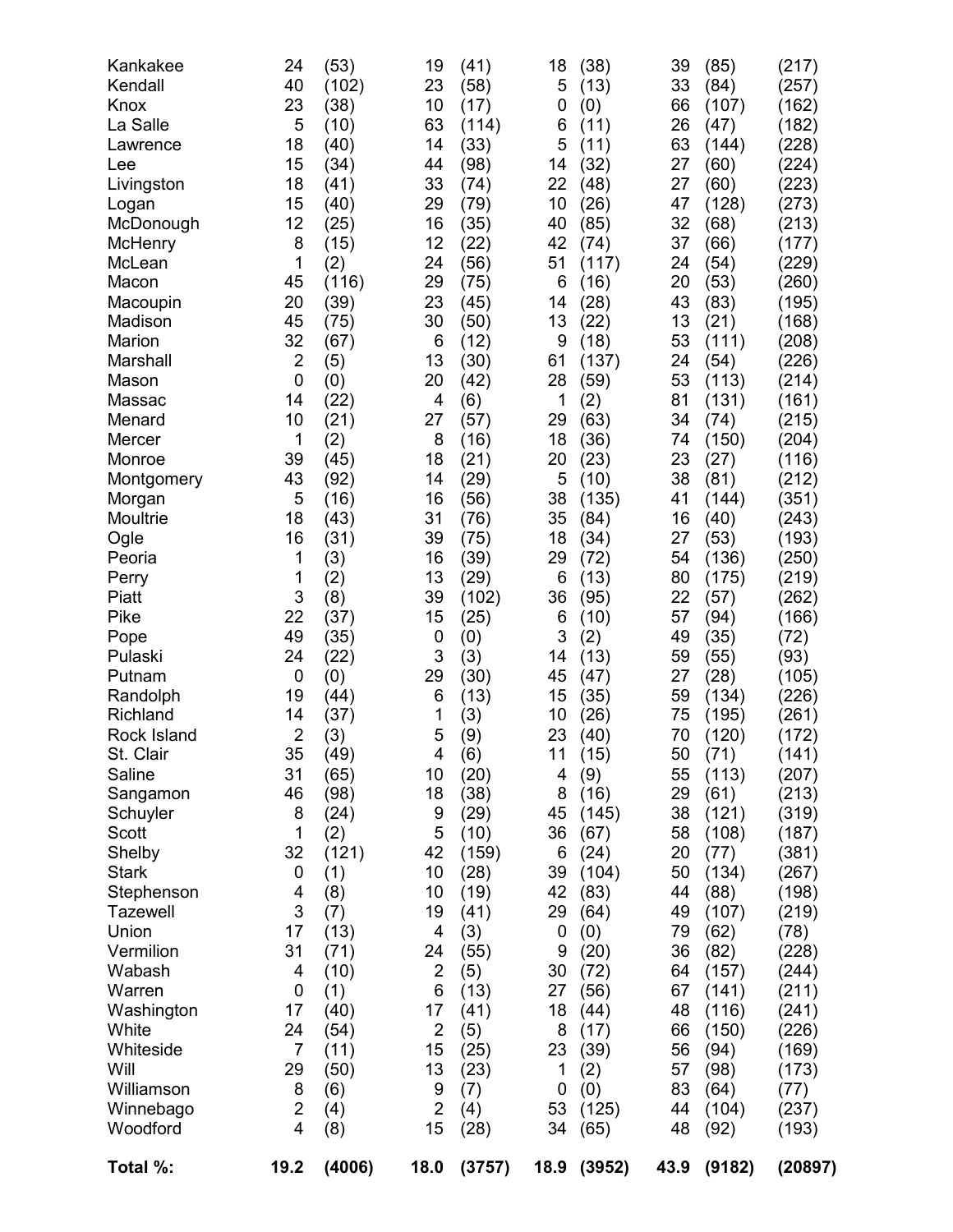Percent (Number) of **Small Grain Fields** Surveyed With Indicated **Tillage System** 

|                |                         |                     | <b>Tillage System</b> |                         |              |
|----------------|-------------------------|---------------------|-----------------------|-------------------------|--------------|
| <b>County</b>  | Conventional            | <b>Reduced-till</b> | <b>Mulch-till</b>     | No-till                 | <u>Total</u> |
| Adams          | (0)<br>0                | 10<br>(4)           | (10)<br>26            | (25)<br>64              | (39)         |
| Alexander      | (0)<br>0                | 0<br>(0)            | (0)<br>0              | (0)<br>0                | (0)          |
| <b>Bond</b>    | (16)<br>27              | 3<br>(2)            | (0)<br>0              | 69<br>(41)              | (59)         |
| <b>Boone</b>   | 0<br>(0)                | (12)<br>86          | (2)<br>14             | 0<br>(0)                | (14)         |
| <b>Brown</b>   | (0)<br>0                | 31<br>(5)           | 19<br>(3)             | 50<br>(8)               | (16)         |
| <b>Bureau</b>  | 0<br>(0)                | 0<br>(0)            | 0<br>(0)              | 100<br>(3)              | (3)          |
| Calhoun        | 50<br>(2)               | 25<br>(1)           | 25<br>(1)             | 0<br>(0)                | (4)          |
| Carroll        | 0<br>(0)                | 0<br>(0)            | 100<br>(6)            | (0)<br>0                | (6)          |
| Cass           | (2)<br>8                | 69<br>(18)          | 19<br>(5)             | (1)<br>4                | (26)         |
| Champaign      | 0<br>(0)                | (0)<br>0            | 100<br>(4)            | (0)<br>0                | (4)          |
| Christian      | 33<br>(1)               | 67<br>(2)           | 0<br>(0)              | (0)<br>0                | (3)          |
| <b>Clark</b>   | 0<br>(0)                | 0<br>(0)            | 80<br>(8)             | (2)<br>20               | (10)         |
| Clay           | 16<br>(5)               | (2)<br>6            | 19<br>(6)             | 59<br>(19)              | (32)         |
| Clinton        | 100<br>(1)              | 0<br>(0)            | 0<br>(0)              | 0<br>(0)                | (1)          |
| Coles          | 29<br>(2)               | 43<br>(3)           | 14<br>(1)             | (1)<br>14               | (7)          |
| Crawford       | 5<br>(1)                | 45<br>(9)           | 50<br>(10)            | 0<br>(0)                | (20)         |
| Cumberland     | 0<br>(0)                | 0<br>(0)            | 45<br>(5)             | 55<br>(6)               | (11)         |
| De Kalb        | 43<br>(3)               | (0)<br>0            | $\mathbf 0$<br>(0)    | 57<br>(4)               | (7)          |
| De Witt        | 100<br>(1)              | 0<br>(0)            | 0<br>(0)              | (0)<br>0                | (1)          |
| Douglas        | 67<br>(4)               | 17<br>(1)           | 17<br>(1)             | (0)<br>0                | (6)          |
| Edgar          | 0<br>(0)                | 100<br>(7)          | $\mathbf 0$<br>(0)    | (0)<br>0                | (7)          |
| <b>Edwards</b> | (0)<br>0                | 0<br>(0)            | 36<br>(8)             | (14)<br>64              | (22)         |
| Effingham      | 100<br>(40)             | (0)<br>0            | (0)<br>0              | $\mathbf 0$<br>(0)      | (40)         |
| Fayette        | 38<br>(20)              | 21<br>(11)          | 26<br>(14)            | 15<br>(8)               | (53)         |
| Ford           | 22<br>(2)               | 78<br>(7)           | 0<br>(0)              | 0<br>(0)                | (9)          |
| Franklin       | 8<br>(2)                | 28<br>(7)           | (16)<br>64            | 0<br>(0)                | (25)         |
| Fulton         | 13<br>(1)               | (0)<br>0            | 13<br>(1)             | 75<br>(6)               | (8)          |
| Gallatin       | 100<br>(7)              | 0<br>(0)            | 0<br>(0)              | (0)<br>0                | (7)          |
| Greene         | 0<br>(0)                | (0)<br>0            | 0<br>(0)              | (19)<br>100             | (19)         |
| Grundy         | 100<br>(1)              | (0)<br>0            | 0<br>(0)              | 0<br>(0)                | (1)          |
| Hamilton       | 15<br>(4)               | (1)<br>4            | 26<br>(7)             | (15)<br>56              | (27)         |
| Hancock        | $\boldsymbol{0}$<br>(0) | (0)<br>0            | 0<br>(0)              | 100<br>(13)             | (13)         |
| Hardin         | (0)<br>0                | 0<br>(0)            | (0)<br>0              | 0<br>(0)                | (0)          |
| Henderson      | 0<br>(0)                | 100<br>(4)          | 0<br>(0)              | 0<br>(0)                | (4)          |
| Henry          | 0<br>(0)                | 0<br>(0)            | 0<br>(0)              | 100<br>(9)              | (9)          |
| Iroquois       | (1)<br>17               | (0)<br>0            | 17<br>(1)             | 67<br>(4)               | (6)          |
| Jackson        | 52<br>(16)              | 0<br>(0)            | 48<br>(15)            | (0)<br>$\boldsymbol{0}$ | (31)         |
| Jasper         | 20<br>(3)               | 40<br>(6)           | 7<br>(1)              | 33<br>(5)               | (15)         |
| Jefferson      | 12<br>(5)               | 0<br>(0)            | 0<br>(0)              | 88<br>(36)              | (41)         |
| Jersey         | 8<br>(2)                | 4<br>(1)            | 4<br>(1)              | 83<br>(20)              | (24)         |
| Jo Daviess     | 0<br>(0)                | 60<br>(9)           | 40<br>(6)             | $\boldsymbol{0}$<br>(0) | (15)         |
| Johnson        | 0<br>(0)                | 0<br>(0)            | 0<br>(0)              | (0)<br>0                | (0)          |
| Kane           | 6<br>(1)                | 63<br>(10)          | 31<br>(5)             | 0<br>(0)                | (16)         |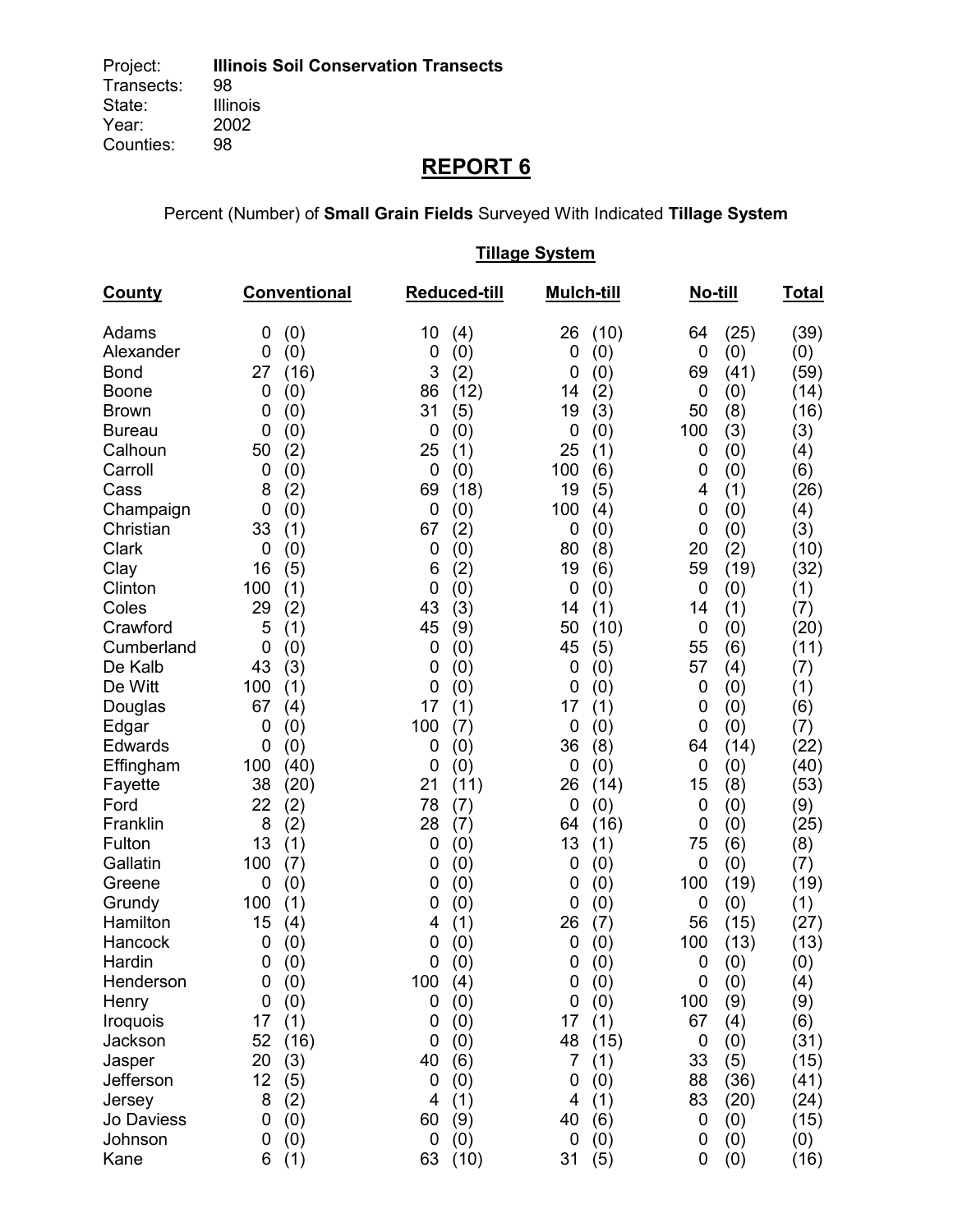| Kankakee<br>Kendall<br>Knox<br>La Salle<br>Lawrence<br>Lee<br>Livingston<br>Logan<br>McDonough<br>McHenry<br>McLean<br>Macon<br>Macoupin<br>Madison<br>Marion<br>Marshall<br>Mason<br>Massac<br>Menard<br>Mercer<br>Monroe<br>Montgomery<br>Morgan<br>Moultrie<br>Ogle<br>Peoria<br>Perry<br>Piatt<br>Pike<br>Pope<br>Pulaski<br>Putnam<br>Randolph<br>Richland<br>Rock Island<br>St. Clair<br>Saline<br>Sangamon<br>Schuyler<br>Scott<br>Shelby<br><b>Stark</b><br>Stephenson<br><b>Tazewell</b><br>Union<br>Vermilion<br>Wabash<br>Warren<br>Washington<br>White<br>Whiteside<br>Will<br>Williamson<br>Winnebago<br>Woodford<br>Total %: | 18<br>0<br>0<br>0<br>4<br>0<br>10<br>0<br>0<br>100<br>0<br>0<br>38<br>8<br>42<br>0<br>0<br>0<br>0<br>0<br>4<br>9<br>0<br>0<br>0<br>0<br>4<br>0<br>23<br>0<br>71<br>0<br>28<br>60<br>13<br>$\mathbf 0$<br>0<br>0<br>0<br>0<br>23<br>0<br>0<br>29<br>0<br>50<br>$\boldsymbol{0}$<br>33<br>8<br>0<br>75<br>0<br>0<br>0<br>0 | (2)<br>(0)<br>(0)<br>(0)<br>(2)<br>(0)<br>(1)<br>(0)<br>(0)<br>(15)<br>(0)<br>(0)<br>(6)<br>(3)<br>(14)<br>(0)<br>(0)<br>(0)<br>(0)<br>(0)<br>(4)<br>(1)<br>(0)<br>(0)<br>(0)<br>(0)<br>(2)<br>(0)<br>(3)<br>(0)<br>(5)<br>(0)<br>(44)<br>(15)<br>(1)<br>(0)<br>(0)<br>(0)<br>(0)<br>(0)<br>(9)<br>(0)<br>(0)<br>(2)<br>(0)<br>(1)<br>(0)<br>(1)<br>(13)<br>(0)<br>(6)<br>(0)<br>(0)<br>(0)<br>(0)<br>16.5 (293) | 0<br>100<br>0<br>0<br>4<br>0<br>90<br>100<br>0<br>0<br>0<br>0<br>0<br>92<br>0<br>0<br>4<br>0<br>71<br>0<br>27<br>18<br>0<br>100<br>89<br>0<br>8<br>0<br>8<br>0<br>0<br>0<br>1<br>0<br>25<br>21<br>0<br>0<br>0<br>0<br>77<br>100<br>100<br>57<br>11<br>0<br>0<br>67<br>82<br>0<br>25<br>0<br>0<br>0<br>0 | (0)<br>(12)<br>(0)<br>(0)<br>(2)<br>(0)<br>(9)<br>(7)<br>(0)<br>(0)<br>(0)<br>(0)<br>(0)<br>(34)<br>(0)<br>(0)<br>(1)<br>(0)<br>(5)<br>(0)<br>(25)<br>(2)<br>(0)<br>(8)<br>(8)<br>(0)<br>(4)<br>(0)<br>(1)<br>(0)<br>(0)<br>(0)<br>(1)<br>(0)<br>(2)<br>(10)<br>(0)<br>(0)<br>(0)<br>(0)<br>(30)<br>(1)<br>(16)<br>(4)<br>(2)<br>(0)<br>(0)<br>(2)<br>(137)<br>(0)<br>(2)<br>(0)<br>(0)<br>(0)<br>(0)<br>25.2 (447) | 0<br>0<br>0<br>0<br>28<br>100<br>0<br>0<br>100<br>0<br>0<br>0<br>0<br>0<br>3<br>0<br>96<br>0<br>0<br>75<br>14<br>$\mathbf 0$<br>21<br>$\mathbf 0$<br>11<br>17<br>10<br>100<br>0<br>0<br>0<br>50<br>64<br>16<br>25<br>79<br>22<br>0<br>88<br>30<br>0<br>0<br>0<br>0<br>33<br>0<br>24<br>0<br>10<br>0<br>0<br>0<br>0<br>100<br>22 | (0)<br>(0)<br>(0)<br>(0)<br>(14)<br>(6)<br>(0)<br>(0)<br>(1)<br>(0)<br>(0)<br>(0)<br>(0)<br>(0)<br>(1)<br>(0)<br>(22)<br>(0)<br>(0)<br>(3)<br>(13)<br>(0)<br>(3)<br>(0)<br>(1)<br>(1)<br>(5)<br>(1)<br>(0)<br>(0)<br>(0)<br>(1)<br>(100)<br>(4)<br>(2)<br>(38)<br>(2)<br>(0)<br>(15)<br>(3)<br>(0)<br>(0)<br>(0)<br>(0)<br>(6)<br>(0)<br>(5)<br>(0)<br>(16)<br>(0)<br>(0)<br>(0)<br>(0)<br>(30)<br>(2)<br>24.3 (432) | 82<br>0<br>100<br>100<br>64<br>0<br>0<br>0<br>0<br>0<br>0<br>0<br>63<br>0<br>55<br>100<br>0<br>0<br>29<br>25<br>55<br>73<br>79<br>0<br>0<br>83<br>78<br>0<br>69<br>100<br>29<br>50<br>7<br>24<br>38<br>$\mathbf 0$<br>78<br>100<br>12<br>70<br>0<br>0<br>0<br>14<br>56<br>50<br>76<br>0<br>1<br>100<br>0<br>100<br>0<br>0<br>78 | (9)<br>(0)<br>(1)<br>(1)<br>(32)<br>(0)<br>(0)<br>(0)<br>(0)<br>(0)<br>(0)<br>(0)<br>(10)<br>(0)<br>(18)<br>(2)<br>(0)<br>(0)<br>(2)<br>(1)<br>(52)<br>(8)<br>(11)<br>(0)<br>(0)<br>(5)<br>(40)<br>(0)<br>(9)<br>(2)<br>(2)<br>(1)<br>(11)<br>(6)<br>(3)<br>(0)<br>(7)<br>(1)<br>(2)<br>(7)<br>(0)<br>(0)<br>(0)<br>(1)<br>(10)<br>(1)<br>(16)<br>(0)<br>(2)<br>(52)<br>(0)<br>(12)<br>(0)<br>(0)<br>(7)<br>34.0 (603) | (11)<br>(12)<br>(1)<br>(1)<br>(50)<br>(6)<br>(10)<br>(7)<br>(1)<br>(15)<br>(0)<br>(0)<br>(16)<br>(37)<br>(33)<br>(2)<br>(23)<br>(0)<br>(7)<br>(4)<br>(94)<br>(11)<br>(14)<br>(8)<br>(9)<br>(6)<br>(51)<br>(1)<br>(13)<br>(2)<br>(7)<br>(2)<br>(156)<br>(25)<br>(8)<br>(48)<br>(9)<br>(1)<br>(17)<br>(10)<br>(39)<br>(1)<br>(16)<br>(7)<br>(18)<br>(2)<br>(21)<br>(3)<br>(168)<br>(52)<br>(8)<br>(12)<br>(0)<br>(30)<br>(9)<br>(1775) |
|--------------------------------------------------------------------------------------------------------------------------------------------------------------------------------------------------------------------------------------------------------------------------------------------------------------------------------------------------------------------------------------------------------------------------------------------------------------------------------------------------------------------------------------------------------------------------------------------------------------------------------------------|--------------------------------------------------------------------------------------------------------------------------------------------------------------------------------------------------------------------------------------------------------------------------------------------------------------------------|------------------------------------------------------------------------------------------------------------------------------------------------------------------------------------------------------------------------------------------------------------------------------------------------------------------------------------------------------------------------------------------------------------------|---------------------------------------------------------------------------------------------------------------------------------------------------------------------------------------------------------------------------------------------------------------------------------------------------------|---------------------------------------------------------------------------------------------------------------------------------------------------------------------------------------------------------------------------------------------------------------------------------------------------------------------------------------------------------------------------------------------------------------------|---------------------------------------------------------------------------------------------------------------------------------------------------------------------------------------------------------------------------------------------------------------------------------------------------------------------------------|----------------------------------------------------------------------------------------------------------------------------------------------------------------------------------------------------------------------------------------------------------------------------------------------------------------------------------------------------------------------------------------------------------------------|---------------------------------------------------------------------------------------------------------------------------------------------------------------------------------------------------------------------------------------------------------------------------------------------------------------------------------|------------------------------------------------------------------------------------------------------------------------------------------------------------------------------------------------------------------------------------------------------------------------------------------------------------------------------------------------------------------------------------------------------------------------|--------------------------------------------------------------------------------------------------------------------------------------------------------------------------------------------------------------------------------------------------------------------------------------------------------------------------------------------------------------------------------------------------------------------------------------|
|--------------------------------------------------------------------------------------------------------------------------------------------------------------------------------------------------------------------------------------------------------------------------------------------------------------------------------------------------------------------------------------------------------------------------------------------------------------------------------------------------------------------------------------------------------------------------------------------------------------------------------------------|--------------------------------------------------------------------------------------------------------------------------------------------------------------------------------------------------------------------------------------------------------------------------------------------------------------------------|------------------------------------------------------------------------------------------------------------------------------------------------------------------------------------------------------------------------------------------------------------------------------------------------------------------------------------------------------------------------------------------------------------------|---------------------------------------------------------------------------------------------------------------------------------------------------------------------------------------------------------------------------------------------------------------------------------------------------------|---------------------------------------------------------------------------------------------------------------------------------------------------------------------------------------------------------------------------------------------------------------------------------------------------------------------------------------------------------------------------------------------------------------------|---------------------------------------------------------------------------------------------------------------------------------------------------------------------------------------------------------------------------------------------------------------------------------------------------------------------------------|----------------------------------------------------------------------------------------------------------------------------------------------------------------------------------------------------------------------------------------------------------------------------------------------------------------------------------------------------------------------------------------------------------------------|---------------------------------------------------------------------------------------------------------------------------------------------------------------------------------------------------------------------------------------------------------------------------------------------------------------------------------|------------------------------------------------------------------------------------------------------------------------------------------------------------------------------------------------------------------------------------------------------------------------------------------------------------------------------------------------------------------------------------------------------------------------|--------------------------------------------------------------------------------------------------------------------------------------------------------------------------------------------------------------------------------------------------------------------------------------------------------------------------------------------------------------------------------------------------------------------------------------|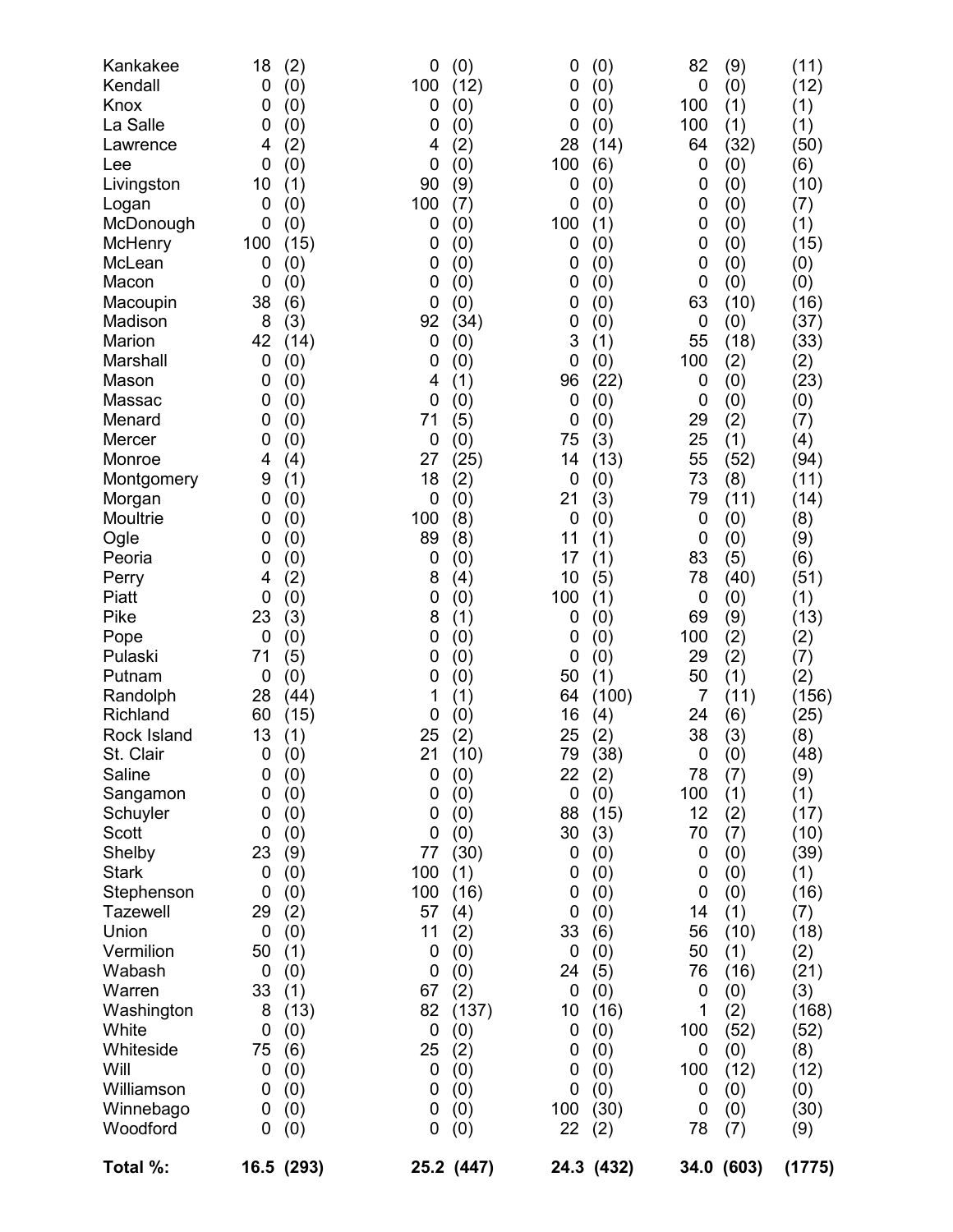### Percent (Number) of **Corn Fields** Surveyed With Indicated **Residue Level**

|                         |                       | <b>Residue Level</b>  |                    |                |
|-------------------------|-----------------------|-----------------------|--------------------|----------------|
| <b>County</b>           | $0 - 15%$             | <u>16-30%</u>         | <u>&gt;30%</u>     | <u>Total</u>   |
| Adams                   | (62)<br>19            | 45 (149)              | 36 (118)           | (329)          |
| Alexander               | 82<br>(27)            | 3<br>(1)              | (5)<br>15          | (33)           |
| <b>Bond</b>             | (125)<br>91           | (0)<br>0              | 9(13)              | (138)          |
| <b>Boone</b>            | 79 (178)              | 8<br>(19)             | 12 (28)            | (225)          |
| <b>Brown</b>            | 47 (101)              | 32 (68)               | 21 (46)            | (215)          |
| <b>Bureau</b>           | 16 (52)               | 38 (122)              | 45 (145)           | (319)          |
| Calhoun                 | 36 (29)               | 36 (29)               | 28 (22)            | (80)           |
| Carroll                 | $\overline{2}$<br>(7) | 36 (127)              | 62 (216)           | (350)          |
| Cass                    | 7(21)                 | 34 (106)              | 59 (185)           | (312)          |
| Champaign               | 74 (220)              | (59)<br>20            | 6<br>(19)          | (298)          |
| Christian               | 94<br>(275)           | 5<br>(16)             | (1)<br>0           | (292)          |
| <b>Clark</b>            | 76<br>(172)           | 17<br>(38)            | 7(17)              | (227)          |
| Clay                    | (158)<br>60           | (0)<br>0              | 40 (106)           | (264)          |
| Clinton                 | (216)<br>73           | $\overline{2}$<br>(7) | 24 (72)            | (295)          |
| Coles                   | 73 (189)              | 17 (43)               | 11 (28)            | (260)          |
| Crawford                | (184)<br>81           | (15)<br>7             | 12 (28)            | (227)          |
| Cumberland              | (261)<br>91           | 1<br>(4)              | 7(21)              | (286)          |
| De Kalb                 | 59<br>(153)           | 24 (63)               | 16 (42)            | (258)          |
| De Witt                 | 82<br>(267)           | 1<br>(3)              | 17 (57)            | (327)          |
| Douglas                 | 87<br>(223)<br>59     | (22)<br>9<br>9        | 4 (10)             | (255)          |
| Edgar<br><b>Edwards</b> | (132)<br>55 (101)     | (19)<br>1<br>(1)      | 32 (72)<br>45 (83) | (223)<br>(185) |
| Effingham               | 97 (259)              | (0)<br>0              | 3<br>(7)           | (266)          |
| Fayette                 | 81 (223)              | (17)<br>6             | 13 (37)            | (277)          |
| Ford                    | (228)<br>77           | (52)<br>17            | 6(18)              | (298)          |
| Franklin                | 69<br>(87)            | (1)<br>1              | 30 (38)            | (126)          |
| Fulton                  | 24 (68)               | 38 (109)              | 38 (107)           | (284)          |
| Gallatin                | 85 (181)              | (16)<br>8             | 8<br>(16)          | (213)          |
| Greene                  | 93<br>(305)           | 1<br>(2)              | (21)<br>6          | (328)          |
| Grundy                  | (170)<br>66           | 20<br>(51)            | (35)<br>14         | (256)          |
| Hamilton                | 48 (69)               | 3<br>(4)              | 49 (71)            | (144)          |
| Hancock                 | 64 (144)              | 16 (37)               | 20 (45)            | (226)          |
| Hardin                  | 67 (12)               | 0(0)                  | 33(6)              | (18)           |
| Henderson               | 12 (27)               | 39 (91)               | 49 (115)           | (233)          |
| Henry                   | 26 (79)               | 21 (66)               | 53 (163)           | (308)          |
| Iroquois                | 69 (159)              | 14 (32)               | 18 (41)            | (232)          |
| Jackson                 | 55 (64)               | 0(0)                  | 45 (53)            | (117)          |
| Jasper                  | 82 (210)              | (0)<br>0              | 18 (46)            | (256)          |
| Jefferson               | 62 (78)               | 1<br>(1)              | 37 (47)            | (126)          |
| Jersey                  | 50 (106)              | 14 (31)               | 36 (77)            | (214)          |
| Jo Daviess              | 17 (33)               | 35 (67)               | 48 (91)            | (191)          |
| Johnson                 | 61 (11)               | 11 $(2)$              | 28(5)              | (18)           |
| Kane                    | 24 (69)               | 53 (154)              | 23 (66)            | (289)          |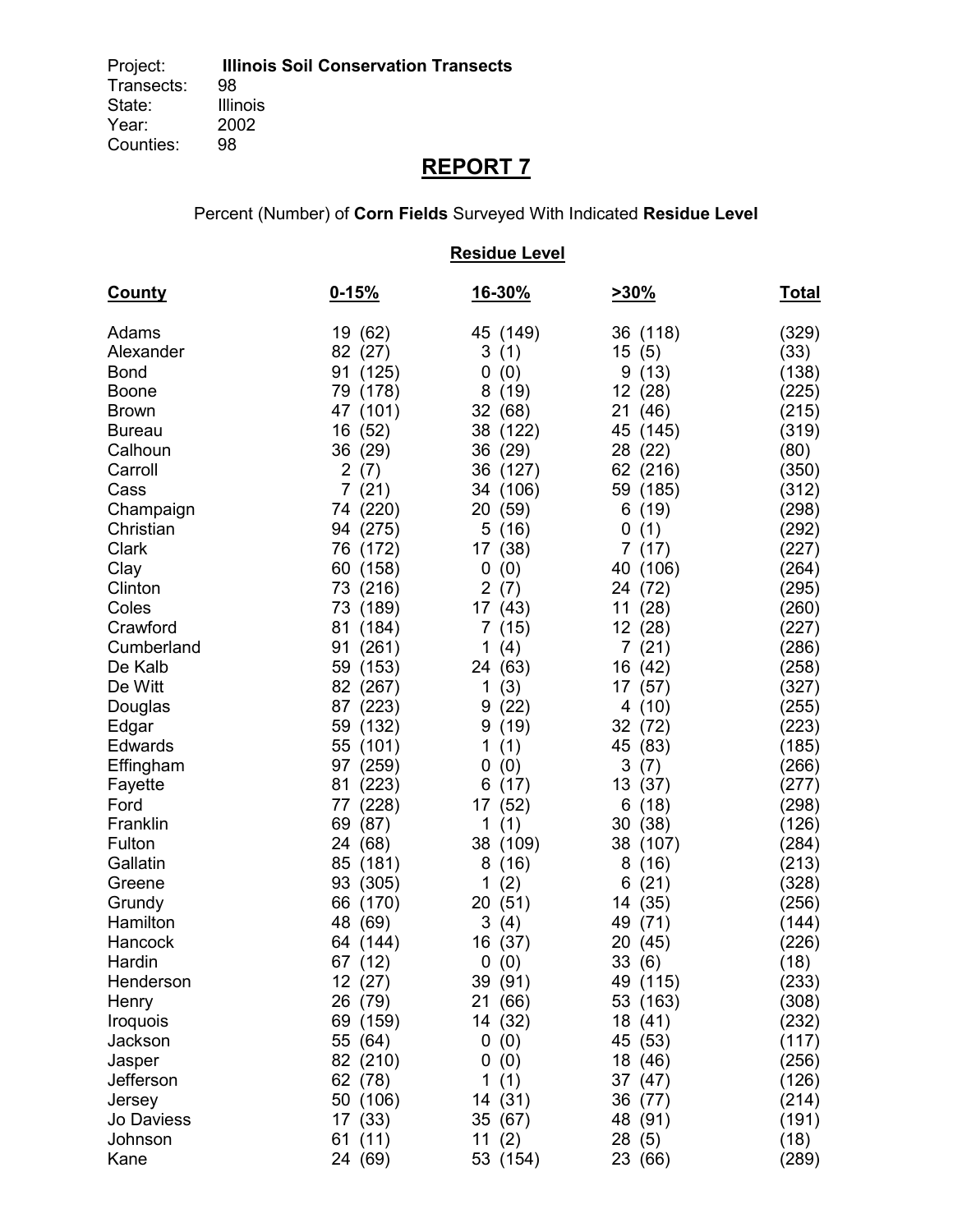| Total %:                                                                                                                                                                                                                                                    | 52.9 (11796)                                                                                                                                                                                                                                                                   | 19.5 (4360)                                                                                                                                                                                                                                                 | 27.6 (6145)                                                                                                                                                                                                                                                                                     | (22301)                                                                                                                                                                                 |
|-------------------------------------------------------------------------------------------------------------------------------------------------------------------------------------------------------------------------------------------------------------|--------------------------------------------------------------------------------------------------------------------------------------------------------------------------------------------------------------------------------------------------------------------------------|-------------------------------------------------------------------------------------------------------------------------------------------------------------------------------------------------------------------------------------------------------------|-------------------------------------------------------------------------------------------------------------------------------------------------------------------------------------------------------------------------------------------------------------------------------------------------|-----------------------------------------------------------------------------------------------------------------------------------------------------------------------------------------|
| Rock Island<br>St. Clair<br>Saline<br>Sangamon<br>Schuyler<br>Scott<br>Shelby<br><b>Stark</b><br>Stephenson<br><b>Tazewell</b><br>Union<br>Vermilion<br>Wabash<br>Warren<br>Washington<br>White<br>Whiteside<br>Will<br>Williamson<br>Winnebago<br>Woodford | 12 (25)<br>78 (108)<br>44 (61)<br>66 (169)<br>19 (53)<br>18 (43)<br>88 (348)<br>2(5)<br>31 (93)<br>41 (94)<br>20(8)<br>92 (206)<br>28 (62)<br>14 (33)<br>66 (174)<br>38 (70)<br>22 (64)<br>83 (136)<br>14(3)<br>19 (81)<br>22 (49)                                             | 22 (47)<br>2(3)<br>9(13)<br>13(34)<br>53 (148)<br>36 (89)<br>11(45)<br>52 (161)<br>22 (66)<br>26 (60)<br>3(1)<br>6(13)<br>17 (38)<br>44 (104)<br>9(24)<br>1 $(2)$<br>18 (52)<br>7(11)<br>5(1)<br>23 (97)<br>32 (69)                                         | 67 (144)<br>20 (27)<br>46 (64)<br>20 (52)<br>28 (78)<br>46 (113)<br>1 $(3)$<br>47 (146)<br>48 (144)<br>32 (73)<br>78 (31)<br>3<br>(6)<br>56 (125)<br>42 (98)<br>25 (67)<br>60 (110)<br>61 (180)<br>10(17)<br>81 (17)<br>57 (240)<br>46 (101)                                                    | (216)<br>(138)<br>(138)<br>(255)<br>(279)<br>(245)<br>(396)<br>(312)<br>(303)<br>(227)<br>(40)<br>(225)<br>(225)<br>(235)<br>(265)<br>(182)<br>(296)<br>(164)<br>(21)<br>(418)<br>(219) |
| Marion<br>Marshall<br>Mason<br>Massac<br>Menard<br>Mercer<br>Monroe<br>Montgomery<br>Morgan<br>Moultrie<br>Ogle<br>Peoria<br>Perry<br>Piatt<br>Pike<br>Pope<br>Pulaski<br>Putnam<br>Randolph<br>Richland                                                    | 77 (133)<br>(10)<br>4<br>0<br>(0)<br>(21)<br>24<br>35<br>(78)<br>2(4)<br>93<br>(115)<br>85<br>(186)<br>(223)<br>57<br>95<br>(247)<br>50<br>(164)<br>11<br>(29)<br>1<br>(2)<br>83<br>(283)<br>67<br>(173)<br>29<br>(12)<br>53<br>(31)<br>6<br>(7)<br>66<br>(120)<br>50<br>(112) | 2<br>(3)<br>65<br>(177)<br>46<br>(151)<br>(4)<br>5<br>45 (100)<br>(82)<br>36<br>(8)<br>6<br>8<br>(17)<br>24 (92)<br>(11)<br>4<br>27 (89)<br>33 (89)<br>35<br>(55)<br>15<br>(51)<br>24<br>(61)<br>0<br>(0)<br>3<br>(2)<br>(50)<br>44<br>(8)<br>4<br>(0)<br>0 | (37)<br>21<br>(85)<br>31<br>(177)<br>54<br>(61)<br>71<br>20 (45)<br>62 (143)<br>1<br>(1)<br>7 <sup>1</sup><br>(15)<br>(75)<br>19<br>1<br>(2)<br>23 (75)<br>56 (152)<br>(101)<br>64<br>$\overline{2}$<br>(7)<br>(23)<br>9<br>(29)<br>71<br>(25)<br>43<br>(56)<br>50<br>(53)<br>29<br>(111)<br>50 | (173)<br>(272)<br>(328)<br>(86)<br>(223)<br>(229)<br>(124)<br>(218)<br>(390)<br>(260)<br>(328)<br>(270)<br>(158)<br>(341)<br>(257)<br>(41)<br>(58)<br>(113)<br>(181)<br>(223)           |
| Kankakee<br>Kendall<br>Knox<br>La Salle<br>Lawrence<br>Lee<br>Livingston<br>Logan<br>McDonough<br>McHenry<br>McLean<br>Macon<br>Macoupin<br>Madison                                                                                                         | 59 (146)<br>87 (213)<br>71<br>(147)<br>57 (135)<br>52 (138)<br>56<br>(163)<br>69 (144)<br>39<br>(112)<br>49<br>(129)<br>(124)<br>61<br>58<br>(142)<br>94 (274)<br>91<br>(228)<br>(131)<br>79                                                                                   | 12 (30)<br>(21)<br>9<br>7(14)<br>(99)<br>42<br>(30)<br>11<br>33 (95)<br>22<br>(46)<br>28<br>(82)<br>20<br>(53)<br>11<br>(23)<br>18 (43)<br>(16)<br>5<br>(10)<br>4<br>(26)<br>16                                                                             | 29<br>(71)<br>(11)<br>4<br>22<br>(46)<br>(3)<br>1<br>(98)<br>37<br>(32)<br>11<br>9<br>(19)<br>33<br>(96)<br>31<br>(82)<br>28<br>(56)<br>(60)<br>24<br>(1)<br>0<br>5<br>(13)<br>5<br>(9)                                                                                                         | (247)<br>(245)<br>(207)<br>(237)<br>(266)<br>(290)<br>(209)<br>(290)<br>(264)<br>(203)<br>(245)<br>(291)<br>(251)<br>(166)                                                              |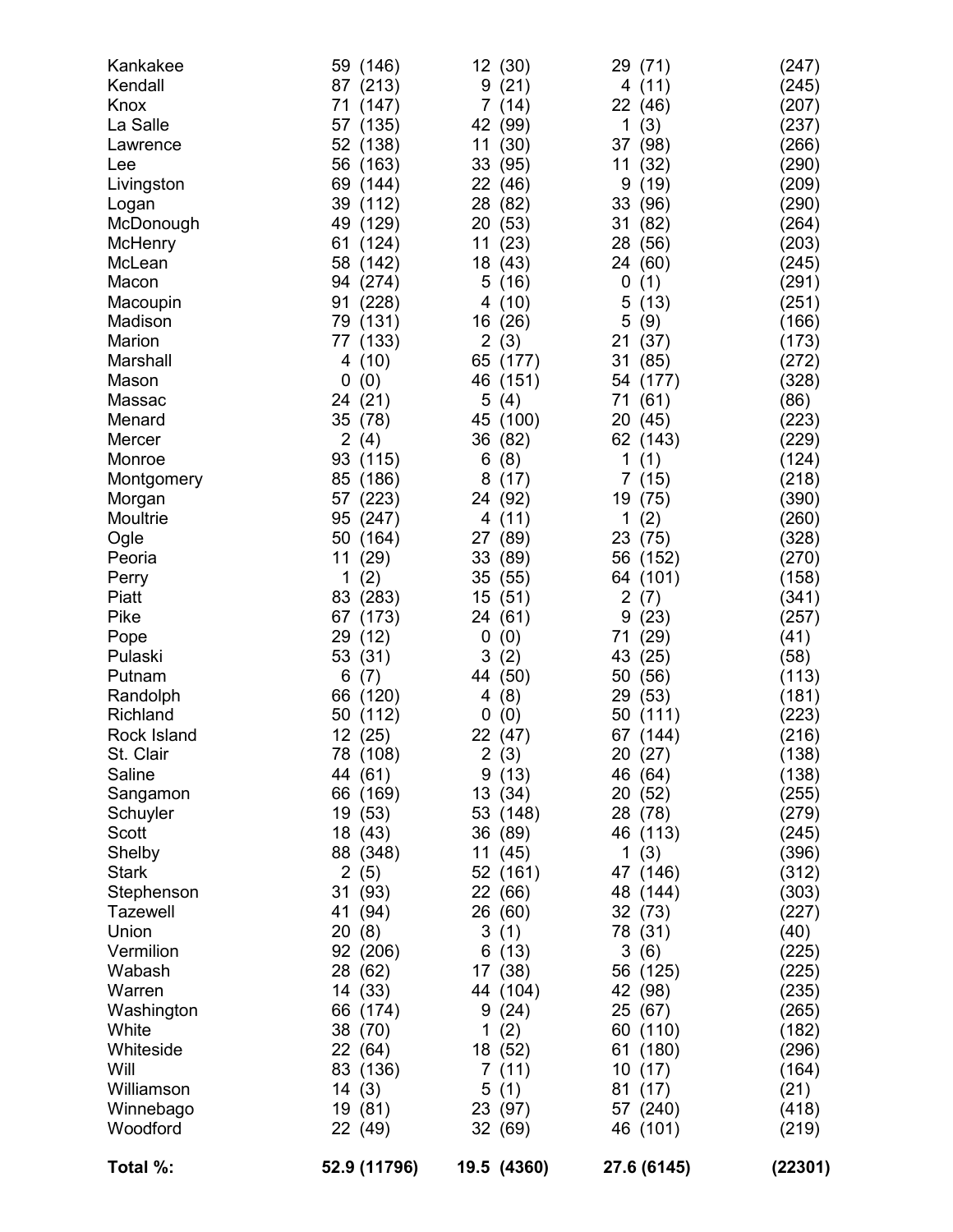### Percent (Number) of **Soybean Fields** Surveyed With Indicated **Residue Level**

| <b>Residue Level</b> |                        |                  |                    |                |  |  |  |
|----------------------|------------------------|------------------|--------------------|----------------|--|--|--|
| <u>County</u>        | $0 - 15%$              | <u>16-30%</u>    | <u>&gt;30%</u>     | <u>Total</u>   |  |  |  |
| Adams                | 5 (15)                 | 20 (61)          | 75 (231)           | (307)          |  |  |  |
| Alexander            | (39)<br>41             | 0<br>(0)         | (57)<br>59         | (96)           |  |  |  |
| <b>Bond</b>          | 56<br>(99)             | (8)<br>4         | 40 (71)            | (178)          |  |  |  |
| <b>Boone</b>         | 11<br>(24)             | 18 (39)          | 71 (152)           | (215)          |  |  |  |
| <b>Brown</b>         | $\overline{7}$<br>(14) | 15 (29)          | 77 (148)           | (191)          |  |  |  |
| <b>Bureau</b>        | $\overline{2}$<br>(4)  | (29)<br>14       | 84 (170)           | (203)          |  |  |  |
| Calhoun              | 22(8)                  | 38 (14)          | 41 (15)            | (37)           |  |  |  |
| Carroll              | 0<br>(0)               | 10<br>(12)       | 90 (114)           | (126)          |  |  |  |
| Cass                 | (2)<br>1               | 20<br>(44)       | 79 (170)           | (216)          |  |  |  |
| Champaign            | 14 (42)                | 41<br>(119)      | 44 (129)           | (290)          |  |  |  |
| Christian            | 37<br>(80)             | 39 (85)          | (51)<br>24         | (216)          |  |  |  |
| Clark                | 19<br>(49)             | 52 (130)         | 29<br>(73)         | (252)          |  |  |  |
| Clay                 | 26<br>(90)             | (2)<br>1         | 73 (248)           | (340)          |  |  |  |
| Clinton              | 21<br>(71)             | 1<br>(2)         | 79 (267)           | (340)          |  |  |  |
| Coles                | 13<br>(24)             | 51<br>(98)       | 36 (70)            | (192)          |  |  |  |
| Crawford             | 37 (108)               | (26)<br>9        | 54 (160)           | (294)          |  |  |  |
| Cumberland           | (160)<br>51            | (67)<br>21       | 28 (88)            | (315)          |  |  |  |
| De Kalb              | (35)<br>19             | 17<br>(32)       | 64 (118)           | (185)          |  |  |  |
| De Witt              | 21<br>(55)             | 26 (71)          | 53 (142)           | (268)          |  |  |  |
| Douglas              | 18<br>(43)             | (90)<br>37       | 45 (108)           | (241)          |  |  |  |
| Edgar                | 21<br>(49)             | (54)<br>24       | 55 (126)           | (229)          |  |  |  |
| Edwards              | 19 (33)                | 1<br>(1)         | 81 (143)           | (177)          |  |  |  |
| Effingham            | 58 (161)               | (27)<br>10       | 32 (90)            | (278)          |  |  |  |
| Fayette              | 25 (94)                | (34)<br>9        | 66 (244)           | (372)          |  |  |  |
| Ford                 | 14<br>(45)             | 62<br>(193)      | 23 (73)            | (311)          |  |  |  |
| Franklin             | 34<br>(79)             | 1<br>(3)         | 65 (151)           | (233)          |  |  |  |
| Fulton               | 2<br>(6)               | (29)<br>11       | 87 (225)           | (260)          |  |  |  |
| Gallatin             | 55<br>(67)             | (20)<br>17       | 28 (34)            | (121)          |  |  |  |
| Greene               | 45<br>(125)            | (3)<br>1         | 54 (151)           | (279)          |  |  |  |
| Grundy<br>Hamilton   | 7 (15)                 | (49)<br>21       | 72 (164)           | (228)          |  |  |  |
|                      | 36 (75)                | 8(17)            | 56 (118)           | (210)          |  |  |  |
| Hancock              | 25 (61)<br>47 (8)      | 17 (41)          | 59 (144)           | (246)          |  |  |  |
| Hardin<br>Henderson  | 4<br>(7)               | 12(2)<br>20 (34) | 41 (7)<br>75 (125) | (17)<br>(166)  |  |  |  |
|                      | 5(15)                  | 28 (79)          | 66 (184)           | (278)          |  |  |  |
| Henry<br>Iroquois    | 11(21)                 | 12 (24)          | 77 (154)           |                |  |  |  |
| Jackson              | 57 (154)               | 0(0)             | 43 (117)           | (199)<br>(271) |  |  |  |
| Jasper               | 34 (106)               | 14 (45)          | 52 (165)           | (316)          |  |  |  |
| Jefferson            | 24 (57)                | 5(11)            | 72 (171)           | (239)          |  |  |  |
| Jersey               | 14 (24)                | 11 (19)          | 75 (132)           | (175)          |  |  |  |
| Jo Daviess           | 5(6)                   | 16 (19)          | 78 (91)            | (116)          |  |  |  |
| Johnson              | 31(21)                 | 0(0)             | 69 (46)            | (67)           |  |  |  |
| Kane                 | 3(7)                   | 30 (66)          | 67 (148)           | (221)          |  |  |  |
|                      |                        |                  |                    |                |  |  |  |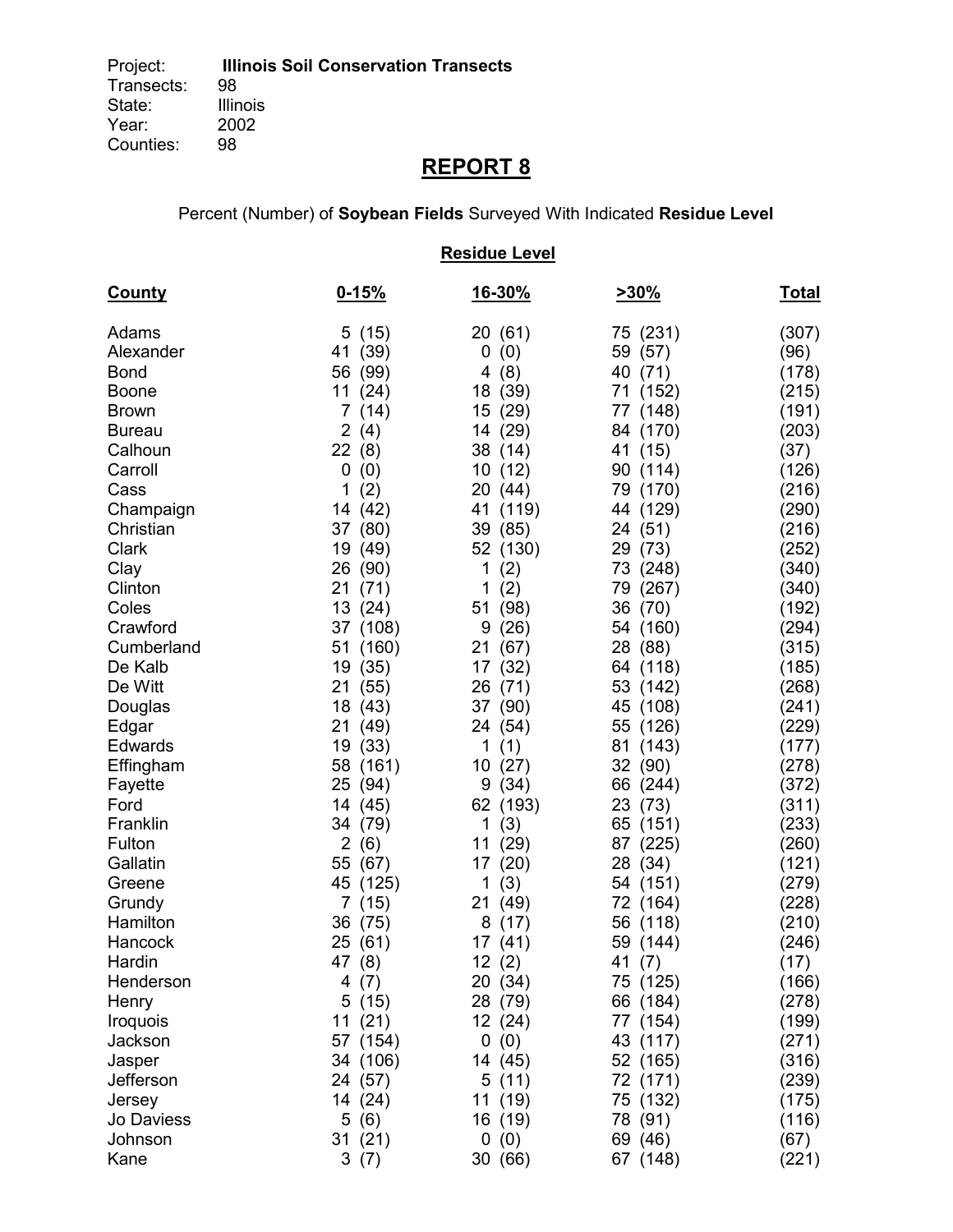| Kankakee<br>Kendall<br>Knox<br>La Salle<br>Lawrence<br>Lee<br>Livingston<br>Logan<br>McDonough<br>McHenry<br>McLean<br>Macon<br>Macoupin<br>Madison<br>Marion<br>Marshall<br>Mason<br>Massac<br>Menard<br>Mercer<br>Monroe<br>Montgomery<br>Morgan<br>Moultrie | (53)<br>24<br>40<br>(102)<br>23<br>(38)<br>5(10)<br>18<br>(40)<br>15<br>(34)<br>18<br>(41)<br>15<br>(40)<br>12<br>(25)<br>8<br>(15)<br>(2)<br>1<br>(116)<br>45<br>(39)<br>20<br>45<br>(76)<br>32<br>(67)<br>$\overline{2}$<br>(5)<br>0<br>(0)<br>(22)<br>14<br>10<br>(21)<br>(2)<br>1<br>39<br>(45)<br>43<br>(92)<br>5<br>(16)<br>18<br>(43) | 19 (41)<br>(58)<br>23<br>10(17)<br>63 (114)<br>14 (33)<br>(98)<br>44<br>33<br>(74)<br>29<br>(79)<br>16<br>(35)<br>12 <sup>°</sup><br>(22)<br>24<br>(56)<br>29<br>(75)<br>23<br>(45)<br>30<br>(50)<br>6<br>(12)<br>13<br>(30)<br>20<br>(42)<br>(6)<br>4<br>27<br>(57)<br>(16)<br>8<br>(21)<br>18<br>(29)<br>14<br>(56)<br>16<br>31<br>(76) | (123)<br>57<br>(97)<br>38<br>66 (107)<br>32 (58)<br>68 (155)<br>41<br>(92)<br>48 (108)<br>56 (154)<br>(153)<br>72<br>(140)<br>79<br>(171)<br>75<br>(69)<br>27<br>57<br>(111)<br>25<br>(42)<br>62 (129)<br>85 (191)<br>80 (172)<br>83 (133)<br>64 (137)<br>(186)<br>91<br>43 (50)<br>43 (91)<br>79 (279)<br>(124)<br>51 | (217)<br>(257)<br>(162)<br>(182)<br>(228)<br>(224)<br>(223)<br>(273)<br>(213)<br>(177)<br>(229)<br>(260)<br>(195)<br>(168)<br>(208)<br>(226)<br>(214)<br>(161)<br>(215)<br>(204)<br>(116)<br>(212)<br>(351)<br>(243) |
|----------------------------------------------------------------------------------------------------------------------------------------------------------------------------------------------------------------------------------------------------------------|----------------------------------------------------------------------------------------------------------------------------------------------------------------------------------------------------------------------------------------------------------------------------------------------------------------------------------------------|-------------------------------------------------------------------------------------------------------------------------------------------------------------------------------------------------------------------------------------------------------------------------------------------------------------------------------------------|------------------------------------------------------------------------------------------------------------------------------------------------------------------------------------------------------------------------------------------------------------------------------------------------------------------------|----------------------------------------------------------------------------------------------------------------------------------------------------------------------------------------------------------------------|
| Ogle<br>Peoria                                                                                                                                                                                                                                                 | 16<br>(31)<br>1<br>(3)                                                                                                                                                                                                                                                                                                                       | 39 (75)<br>16<br>(39)                                                                                                                                                                                                                                                                                                                     | (87)<br>45<br>83 (208)                                                                                                                                                                                                                                                                                                 | (193)<br>(250)                                                                                                                                                                                                       |
| Perry<br>Piatt<br>Pike                                                                                                                                                                                                                                         | 1<br>(2)<br>3<br>(8)<br>22<br>(37)                                                                                                                                                                                                                                                                                                           | 13<br>(29)<br>39<br>(102)<br>(25)<br>15                                                                                                                                                                                                                                                                                                   | 86<br>(188)<br>(152)<br>58<br>(104)<br>63                                                                                                                                                                                                                                                                              | (219)<br>(262)<br>(166)                                                                                                                                                                                              |
| Pope                                                                                                                                                                                                                                                           | 49<br>(35)                                                                                                                                                                                                                                                                                                                                   | 0<br>(0)                                                                                                                                                                                                                                                                                                                                  | (37)<br>51                                                                                                                                                                                                                                                                                                             | (72)                                                                                                                                                                                                                 |
| Pulaski<br>Putnam                                                                                                                                                                                                                                              | 24<br>(22)<br>0<br>(0)                                                                                                                                                                                                                                                                                                                       | 3<br>(3)<br>(30)<br>29                                                                                                                                                                                                                                                                                                                    | 73<br>(68)<br>71<br>(75)                                                                                                                                                                                                                                                                                               | (93)<br>(105)                                                                                                                                                                                                        |
| Randolph                                                                                                                                                                                                                                                       | 19<br>(44)                                                                                                                                                                                                                                                                                                                                   | (13)<br>6                                                                                                                                                                                                                                                                                                                                 | (169)<br>75                                                                                                                                                                                                                                                                                                            | (226)                                                                                                                                                                                                                |
| Richland<br>Rock Island                                                                                                                                                                                                                                        | 14<br>(37)<br>2(3)                                                                                                                                                                                                                                                                                                                           | 1<br>(3)<br>(9)<br>5                                                                                                                                                                                                                                                                                                                      | (221)<br>85<br>93 (160)                                                                                                                                                                                                                                                                                                | (261)<br>(172)                                                                                                                                                                                                       |
| St. Clair                                                                                                                                                                                                                                                      | 35 (49)                                                                                                                                                                                                                                                                                                                                      | 4 (6)                                                                                                                                                                                                                                                                                                                                     | 61 (86)                                                                                                                                                                                                                                                                                                                | (141)                                                                                                                                                                                                                |
| Saline                                                                                                                                                                                                                                                         | 31<br>(65)                                                                                                                                                                                                                                                                                                                                   | 10(20)                                                                                                                                                                                                                                                                                                                                    | 59 (122)                                                                                                                                                                                                                                                                                                               | (207)                                                                                                                                                                                                                |
| Sangamon                                                                                                                                                                                                                                                       | 46<br>(98)<br>8                                                                                                                                                                                                                                                                                                                              | 18 (38)<br>9                                                                                                                                                                                                                                                                                                                              | 36 (77)                                                                                                                                                                                                                                                                                                                | (213)                                                                                                                                                                                                                |
| Schuyler<br>Scott                                                                                                                                                                                                                                              | (24)<br>1<br>(2)                                                                                                                                                                                                                                                                                                                             | (29)<br>5(10)                                                                                                                                                                                                                                                                                                                             | 83 (266)<br>94 (175)                                                                                                                                                                                                                                                                                                   | (319)<br>(187)                                                                                                                                                                                                       |
| Shelby                                                                                                                                                                                                                                                         | 32 (121)                                                                                                                                                                                                                                                                                                                                     | 42 (159)                                                                                                                                                                                                                                                                                                                                  | 27 (101)                                                                                                                                                                                                                                                                                                               | (381)                                                                                                                                                                                                                |
| <b>Stark</b>                                                                                                                                                                                                                                                   | 0<br>(1)                                                                                                                                                                                                                                                                                                                                     | 10 (28)                                                                                                                                                                                                                                                                                                                                   | 89 (238)                                                                                                                                                                                                                                                                                                               | (267)                                                                                                                                                                                                                |
| Stephenson                                                                                                                                                                                                                                                     | (8)<br>4                                                                                                                                                                                                                                                                                                                                     | 10 (19)                                                                                                                                                                                                                                                                                                                                   | 86 (171)                                                                                                                                                                                                                                                                                                               | (198)                                                                                                                                                                                                                |
| <b>Tazewell</b><br>Union                                                                                                                                                                                                                                       | 3<br>(7)<br>17 (13)                                                                                                                                                                                                                                                                                                                          | 19 (41)<br>4 $(3)$                                                                                                                                                                                                                                                                                                                        | 78 (171)<br>79 (62)                                                                                                                                                                                                                                                                                                    | (219)<br>(78)                                                                                                                                                                                                        |
| Vermilion                                                                                                                                                                                                                                                      | 31(71)                                                                                                                                                                                                                                                                                                                                       | 24 (55)                                                                                                                                                                                                                                                                                                                                   | 45 (102)                                                                                                                                                                                                                                                                                                               | (228)                                                                                                                                                                                                                |
| Wabash                                                                                                                                                                                                                                                         | 4(10)                                                                                                                                                                                                                                                                                                                                        | 2(5)                                                                                                                                                                                                                                                                                                                                      | 94 (229)                                                                                                                                                                                                                                                                                                               | (244)                                                                                                                                                                                                                |
| Warren                                                                                                                                                                                                                                                         | (1)<br>0                                                                                                                                                                                                                                                                                                                                     | 6(13)                                                                                                                                                                                                                                                                                                                                     | 93 (197)                                                                                                                                                                                                                                                                                                               | (211)                                                                                                                                                                                                                |
| Washington<br>White                                                                                                                                                                                                                                            | 17 (40)<br>24 (54)                                                                                                                                                                                                                                                                                                                           | 17(41)<br>2(5)                                                                                                                                                                                                                                                                                                                            | 66 (160)<br>74 (167)                                                                                                                                                                                                                                                                                                   | (241)<br>(226)                                                                                                                                                                                                       |
| Whiteside                                                                                                                                                                                                                                                      | 7(11)                                                                                                                                                                                                                                                                                                                                        | 15 (25)                                                                                                                                                                                                                                                                                                                                   | 79 (133)                                                                                                                                                                                                                                                                                                               | (169)                                                                                                                                                                                                                |
| Will                                                                                                                                                                                                                                                           | 29 (50)                                                                                                                                                                                                                                                                                                                                      | 13 (23)                                                                                                                                                                                                                                                                                                                                   | 58 (100)                                                                                                                                                                                                                                                                                                               | (173)                                                                                                                                                                                                                |
| Williamson                                                                                                                                                                                                                                                     | 8<br>(6)                                                                                                                                                                                                                                                                                                                                     | 9<br>(7)                                                                                                                                                                                                                                                                                                                                  | 83 (64)                                                                                                                                                                                                                                                                                                                | (77)                                                                                                                                                                                                                 |
| Winnebago<br>Woodford                                                                                                                                                                                                                                          | 2(4)<br>4 $(8)$                                                                                                                                                                                                                                                                                                                              | 2(4)<br>15 (28)                                                                                                                                                                                                                                                                                                                           | 97 (229)<br>81 (157)                                                                                                                                                                                                                                                                                                   | (237)<br>(193)                                                                                                                                                                                                       |
| Total %                                                                                                                                                                                                                                                        | 19.2 (4007)                                                                                                                                                                                                                                                                                                                                  | 18.0 (3757)                                                                                                                                                                                                                                                                                                                               | 62.8 (13133)                                                                                                                                                                                                                                                                                                           | (20897)                                                                                                                                                                                                              |
|                                                                                                                                                                                                                                                                |                                                                                                                                                                                                                                                                                                                                              |                                                                                                                                                                                                                                                                                                                                           |                                                                                                                                                                                                                                                                                                                        |                                                                                                                                                                                                                      |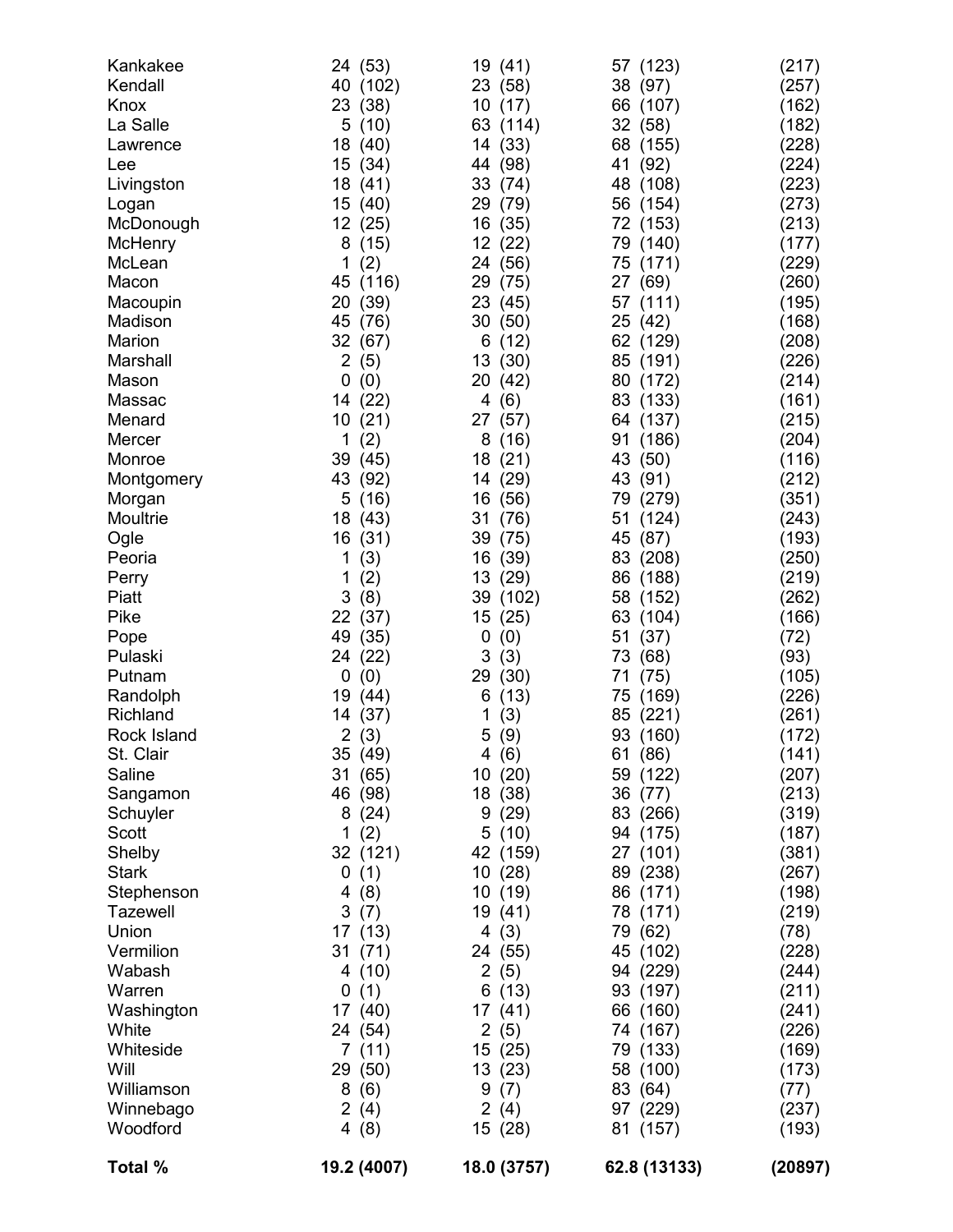### Percent (Number) of **Small Grain Fields** Surveyed With Indicated **Residue Level**

| <b>Residue Level</b> |                  |                    |                   |              |  |  |
|----------------------|------------------|--------------------|-------------------|--------------|--|--|
| <b>County</b>        | $0 - 15%$        | <u>16-30%</u>      | $>30\%$           | <u>Total</u> |  |  |
| Adams                | (0)<br>0         | 10(4)              | 90 (35)           | (39)         |  |  |
| Alexander            | 0<br>(0)         | 0<br>(0)           | (0)<br>0          | (0)          |  |  |
| <b>Bond</b>          | (16)<br>27       | 3<br>(2)           | 69 (41)           | (59)         |  |  |
| <b>Boone</b>         | 0<br>(0)         | 86<br>(12)         | 14(2)             | (14)         |  |  |
| <b>Brown</b>         | 0<br>(0)         | 31<br>(5)          | 69 (11)           | (16)         |  |  |
| <b>Bureau</b>        | 0<br>(0)         | 0<br>(0)           | 100(3)            | (3)          |  |  |
| Calhoun              | 50<br>(2)        | 25<br>(1)          | 25<br>(1)         | (4)          |  |  |
| Carroll              | 0<br>(0)         | $\mathbf 0$<br>(0) | 100<br>(6)        | (6)          |  |  |
| Cass                 | (2)<br>8         | 69<br>(18)         | 23<br>(6)         | (26)         |  |  |
| Champaign            | 0<br>(0)         | 0<br>(0)           | 100<br>(4)        | (4)          |  |  |
| Christian            | 33<br>(1)        | 67<br>(2)          | 0<br>(0)          | (3)          |  |  |
| Clark                | 0<br>(0)         | (0)<br>0           | 100 (10)          | (10)         |  |  |
| Clay                 | 16<br>(5)        | (2)<br>6           | 78 (25)           | (32)         |  |  |
| Clinton              | 100<br>(1)       | 0<br>(0)           | 0<br>(0)          | (1)          |  |  |
| Coles                | 29<br>(2)        | 43<br>(3)          | 29<br>(2)         | (7)          |  |  |
| Crawford             | 5<br>(1)         | 45<br>(9)          | 50 (10)           | (20)         |  |  |
| Cumberland           | 0<br>(0)         | (0)<br>0           | 100 (11)          | (11)         |  |  |
| De Kalb              | 43<br>(3)        | (0)<br>0           | 57<br>(4)         | (7)          |  |  |
| De Witt              | 100<br>(1)       | (0)<br>0           | 0<br>(0)          | (1)          |  |  |
| Douglas              | 67<br>(4)        | 17<br>(1)          | 17<br>(1)         | (6)          |  |  |
| Edgar                | (0)<br>0         | 100<br>(7)         | 0<br>(0)          | (7)          |  |  |
| Edwards              | (0)<br>0         | (0)<br>0           | 100 (22)          | (22)         |  |  |
| Effingham            | 100<br>(40)      | (0)<br>0           | 0<br>(0)          | (40)         |  |  |
| Fayette              | 38<br>(20)       | (11)<br>21         | 42 (22)           | (53)         |  |  |
| Ford                 | 22<br>(2)        | 78<br>(7)          | 0(0)              | (9)          |  |  |
| Franklin             | 8<br>(2)         | 28<br>(7)          | 64 (16)           | (25)         |  |  |
| Fulton               | 13<br>(1)        | 0<br>(0)           | 88<br>(7)         | (8)          |  |  |
| Gallatin             | 100<br>(7)       | (0)<br>0           | (0)<br>0          | (7)          |  |  |
| Greene               | 0<br>(0)         | (0)<br>0           | 100 (19)          | (19)         |  |  |
| Grundy               | 100(1)           | (0)<br>0           | 0<br>(0)          | (1)          |  |  |
| Hamilton             | 15(4)            | (1)<br>4           | (22)<br>81        | (27)         |  |  |
| Hancock              | 0(0)             | 0(0)               | 100 (13)          | (13)         |  |  |
| Hardin               | 0(0)             | 0(0)               | 0(0)              | (0)          |  |  |
| Henderson            | (0)<br>0         | 100(4)<br>0        | 0(0)              | (4)          |  |  |
| Henry                | 0<br>(0)         | (0)                | 100(9)            | (9)          |  |  |
| Iroquois<br>Jackson  | 17(1)<br>52 (16) | (0)<br>0<br>0      | 83 (5)            | (6)          |  |  |
|                      |                  | (0)                | 48 (15)           | (31)         |  |  |
| Jasper<br>Jefferson  | 20<br>(3)        | 40<br>(6)          | 40 (6)            | (15)         |  |  |
|                      | 12(5)            | (0)<br>0           | 88 (36)           | (41)         |  |  |
| Jersey<br>Jo Daviess | 8<br>(2)<br>0    | (1)<br>4           | 88 (21)<br>40 (6) | (24)<br>(15) |  |  |
| Johnson              | (0)<br>0         | 60(9)<br>0(0)      | 0(0)              |              |  |  |
| Kane                 | (0)              |                    |                   | (0)          |  |  |
|                      | 6(1)             | 63 (10)            | 31(5)             | (16)         |  |  |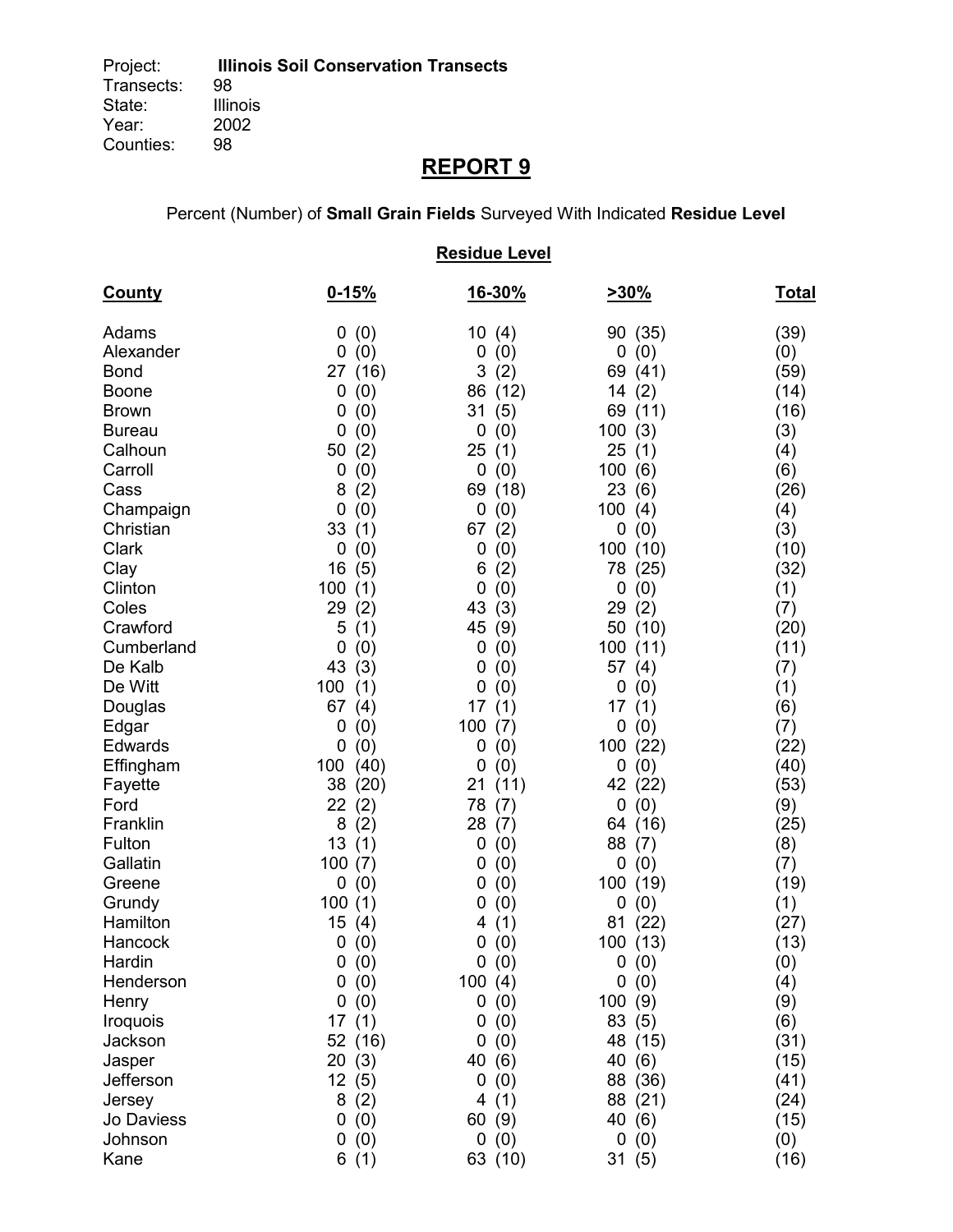| Kankakee<br>Kendall<br>Knox<br>La Salle<br>Lawrence<br>Lee<br>Livingston<br>Logan<br>McDonough<br>McHenry<br>McLean<br>Macon<br>Macoupin<br>Madison<br>Marion<br>Marshall<br>Mason<br>Massac<br>Menard<br>Mercer<br>Monroe<br>Montgomery<br>Morgan<br>Moultrie<br>Ogle<br>Peoria<br>Perry<br>Piatt<br>Pike<br>Pope<br>Pulaski<br>Putnam<br>Randolph<br>Richland<br>Rock Island<br>St. Clair<br>Saline<br>Sangamon<br>Schuyler<br>Scott<br>Shelby<br><b>Stark</b><br>Stephenson<br><b>Tazewell</b><br>Union<br>Vermilion | 18<br>(2)<br>0<br>(0)<br>(0)<br>0<br>(0)<br>0<br>(2)<br>4<br>0<br>(0)<br>10<br>(1)<br>0<br>(0)<br>(0)<br>0<br>100 (15)<br>0<br>(0)<br>(0)<br>0<br>38<br>(6)<br>8<br>(3)<br>42<br>(14)<br>0<br>(0)<br>0<br>(0)<br>0<br>(0)<br>0<br>(0)<br>(0)<br>0<br>(4)<br>4<br>9<br>(1)<br>0<br>(0)<br>0<br>(0)<br>(0)<br>0<br>(0)<br>0<br>(2)<br>4<br>0<br>(0)<br>23<br>(3)<br>0<br>(0)<br>71<br>(5)<br>0<br>(0)<br>28<br>(44)<br>60<br>(15)<br>13<br>(1)<br>0(0)<br>0<br>(0)<br>0<br>(0)<br>(0)<br>0<br>(0)<br>0<br>23 (9)<br>0<br>(0)<br>0<br>(0)<br>29<br>(2)<br>0<br>(0)<br>50<br>(1) | (0)<br>0<br>100 (12)<br>(0)<br>0<br>(0)<br>0<br>(2)<br>4<br>0<br>(0)<br>(9)<br>90<br>100<br>(7)<br>(0)<br>0<br>(0)<br>0<br>(0)<br>0<br>(0)<br>0<br>0<br>(0)<br>92<br>(34)<br>0<br>(0)<br>(0)<br>0<br>4<br>(1)<br>(0)<br>0<br>71<br>(5)<br>(0)<br>0<br>(25)<br>27<br>18<br>(2)<br>0<br>(0)<br>100<br>(8)<br>89<br>(8)<br>(0)<br>0<br>8<br>(4)<br>(0)<br>0<br>8<br>(1)<br>(0)<br>0<br>(0)<br>0<br>(0)<br>0<br>(1)<br>1<br>(0)<br>0<br>25<br>(2)<br>21 (10)<br>(0)<br>0<br>(0)<br>0<br>(0)<br>0<br>(0)<br>0<br>(30)<br>77<br>(0)<br>0<br>100 (16)<br>57(4)<br>11<br>(2)<br>(0)<br>0 | 82 (9)<br>0<br>(0)<br>100<br>(1)<br>100(1)<br>92 (46)<br>100<br>(6)<br>0<br>(0)<br>0<br>(0)<br>100<br>(1)<br>0<br>(0)<br>0<br>(0)<br>(0)<br>0<br>63<br>(10)<br>0<br>(0)<br>58<br>(19)<br>100<br>(2)<br>96<br>(22)<br>0<br>(0)<br>29<br>(2)<br>100<br>(4)<br>69<br>(65)<br>73<br>(8)<br>100<br>(14)<br>0<br>(0)<br>11<br>(1)<br>100<br>(6)<br>88<br>(45)<br>100<br>(1)<br>69<br>(9)<br>(2)<br>100<br>29<br>(2)<br>100<br>(2)<br>(111)<br>71<br>(10)<br>40<br>63 (5)<br>79 (38)<br>100(9)<br>100(1)<br>100 (17)<br>100(10)<br>0(0)<br>100(1)<br>0<br>(0)<br>14(1)<br>89 (16)<br>50(1) | (11)<br>(12)<br>(1)<br>(1)<br>(50)<br>(6)<br>(10)<br>(7)<br>(1)<br>(15)<br>(0)<br>(0)<br>(16)<br>(37)<br>(33)<br>(2)<br>(23)<br>(0)<br>(7)<br>(4)<br>(94)<br>(11)<br>(14)<br>(8)<br>(9)<br>(6)<br>(51)<br>(1)<br>(13)<br>(2)<br>(7)<br>(2)<br>(156)<br>(25)<br>(8)<br>(48)<br>(9)<br>(1)<br>(17)<br>(10)<br>(39)<br>(1)<br>(16)<br>(7)<br>(18)<br>(2) |
|-------------------------------------------------------------------------------------------------------------------------------------------------------------------------------------------------------------------------------------------------------------------------------------------------------------------------------------------------------------------------------------------------------------------------------------------------------------------------------------------------------------------------|------------------------------------------------------------------------------------------------------------------------------------------------------------------------------------------------------------------------------------------------------------------------------------------------------------------------------------------------------------------------------------------------------------------------------------------------------------------------------------------------------------------------------------------------------------------------------|----------------------------------------------------------------------------------------------------------------------------------------------------------------------------------------------------------------------------------------------------------------------------------------------------------------------------------------------------------------------------------------------------------------------------------------------------------------------------------------------------------------------------------------------------------------------------------|-------------------------------------------------------------------------------------------------------------------------------------------------------------------------------------------------------------------------------------------------------------------------------------------------------------------------------------------------------------------------------------------------------------------------------------------------------------------------------------------------------------------------------------------------------------------------------------|-------------------------------------------------------------------------------------------------------------------------------------------------------------------------------------------------------------------------------------------------------------------------------------------------------------------------------------------------------|
|                                                                                                                                                                                                                                                                                                                                                                                                                                                                                                                         |                                                                                                                                                                                                                                                                                                                                                                                                                                                                                                                                                                              |                                                                                                                                                                                                                                                                                                                                                                                                                                                                                                                                                                                  |                                                                                                                                                                                                                                                                                                                                                                                                                                                                                                                                                                                     |                                                                                                                                                                                                                                                                                                                                                       |
|                                                                                                                                                                                                                                                                                                                                                                                                                                                                                                                         |                                                                                                                                                                                                                                                                                                                                                                                                                                                                                                                                                                              |                                                                                                                                                                                                                                                                                                                                                                                                                                                                                                                                                                                  |                                                                                                                                                                                                                                                                                                                                                                                                                                                                                                                                                                                     |                                                                                                                                                                                                                                                                                                                                                       |
|                                                                                                                                                                                                                                                                                                                                                                                                                                                                                                                         |                                                                                                                                                                                                                                                                                                                                                                                                                                                                                                                                                                              |                                                                                                                                                                                                                                                                                                                                                                                                                                                                                                                                                                                  |                                                                                                                                                                                                                                                                                                                                                                                                                                                                                                                                                                                     |                                                                                                                                                                                                                                                                                                                                                       |
| Wabash<br>Warren                                                                                                                                                                                                                                                                                                                                                                                                                                                                                                        | 0<br>(0)<br>33(1)                                                                                                                                                                                                                                                                                                                                                                                                                                                                                                                                                            | 0<br>(0)<br>(2)<br>67                                                                                                                                                                                                                                                                                                                                                                                                                                                                                                                                                            | 100 (21)<br>0<br>(0)                                                                                                                                                                                                                                                                                                                                                                                                                                                                                                                                                                | (21)<br>(3)                                                                                                                                                                                                                                                                                                                                           |
| Washington                                                                                                                                                                                                                                                                                                                                                                                                                                                                                                              | 8<br>(13)                                                                                                                                                                                                                                                                                                                                                                                                                                                                                                                                                                    | 82 (137)                                                                                                                                                                                                                                                                                                                                                                                                                                                                                                                                                                         | 11 (18)                                                                                                                                                                                                                                                                                                                                                                                                                                                                                                                                                                             | (168)                                                                                                                                                                                                                                                                                                                                                 |
| White                                                                                                                                                                                                                                                                                                                                                                                                                                                                                                                   | (0)<br>0                                                                                                                                                                                                                                                                                                                                                                                                                                                                                                                                                                     | 0<br>(0)                                                                                                                                                                                                                                                                                                                                                                                                                                                                                                                                                                         | 100 (52)                                                                                                                                                                                                                                                                                                                                                                                                                                                                                                                                                                            | (52)                                                                                                                                                                                                                                                                                                                                                  |
| Whiteside                                                                                                                                                                                                                                                                                                                                                                                                                                                                                                               | 75<br>(6)                                                                                                                                                                                                                                                                                                                                                                                                                                                                                                                                                                    | 25(2)                                                                                                                                                                                                                                                                                                                                                                                                                                                                                                                                                                            | 0(0)                                                                                                                                                                                                                                                                                                                                                                                                                                                                                                                                                                                | (8)                                                                                                                                                                                                                                                                                                                                                   |
| Will                                                                                                                                                                                                                                                                                                                                                                                                                                                                                                                    | 0<br>(0)                                                                                                                                                                                                                                                                                                                                                                                                                                                                                                                                                                     | 0<br>(0)                                                                                                                                                                                                                                                                                                                                                                                                                                                                                                                                                                         | 100 (12)                                                                                                                                                                                                                                                                                                                                                                                                                                                                                                                                                                            | (12)                                                                                                                                                                                                                                                                                                                                                  |
| Williamson<br>Winnebago                                                                                                                                                                                                                                                                                                                                                                                                                                                                                                 | (0)<br>0<br>0                                                                                                                                                                                                                                                                                                                                                                                                                                                                                                                                                                | (0)<br>0<br>0                                                                                                                                                                                                                                                                                                                                                                                                                                                                                                                                                                    | 0<br>(0)<br>100(30)                                                                                                                                                                                                                                                                                                                                                                                                                                                                                                                                                                 | (0)                                                                                                                                                                                                                                                                                                                                                   |
| Woodford                                                                                                                                                                                                                                                                                                                                                                                                                                                                                                                | (0)<br>0<br>(0)                                                                                                                                                                                                                                                                                                                                                                                                                                                                                                                                                              | (0)<br>0<br>(0)                                                                                                                                                                                                                                                                                                                                                                                                                                                                                                                                                                  | 100(9)                                                                                                                                                                                                                                                                                                                                                                                                                                                                                                                                                                              | (30)<br>(9)                                                                                                                                                                                                                                                                                                                                           |
| Total %:                                                                                                                                                                                                                                                                                                                                                                                                                                                                                                                | 16.5 (293)                                                                                                                                                                                                                                                                                                                                                                                                                                                                                                                                                                   | 25.1 (446)                                                                                                                                                                                                                                                                                                                                                                                                                                                                                                                                                                       | 58.4 (1036)                                                                                                                                                                                                                                                                                                                                                                                                                                                                                                                                                                         | (1775)                                                                                                                                                                                                                                                                                                                                                |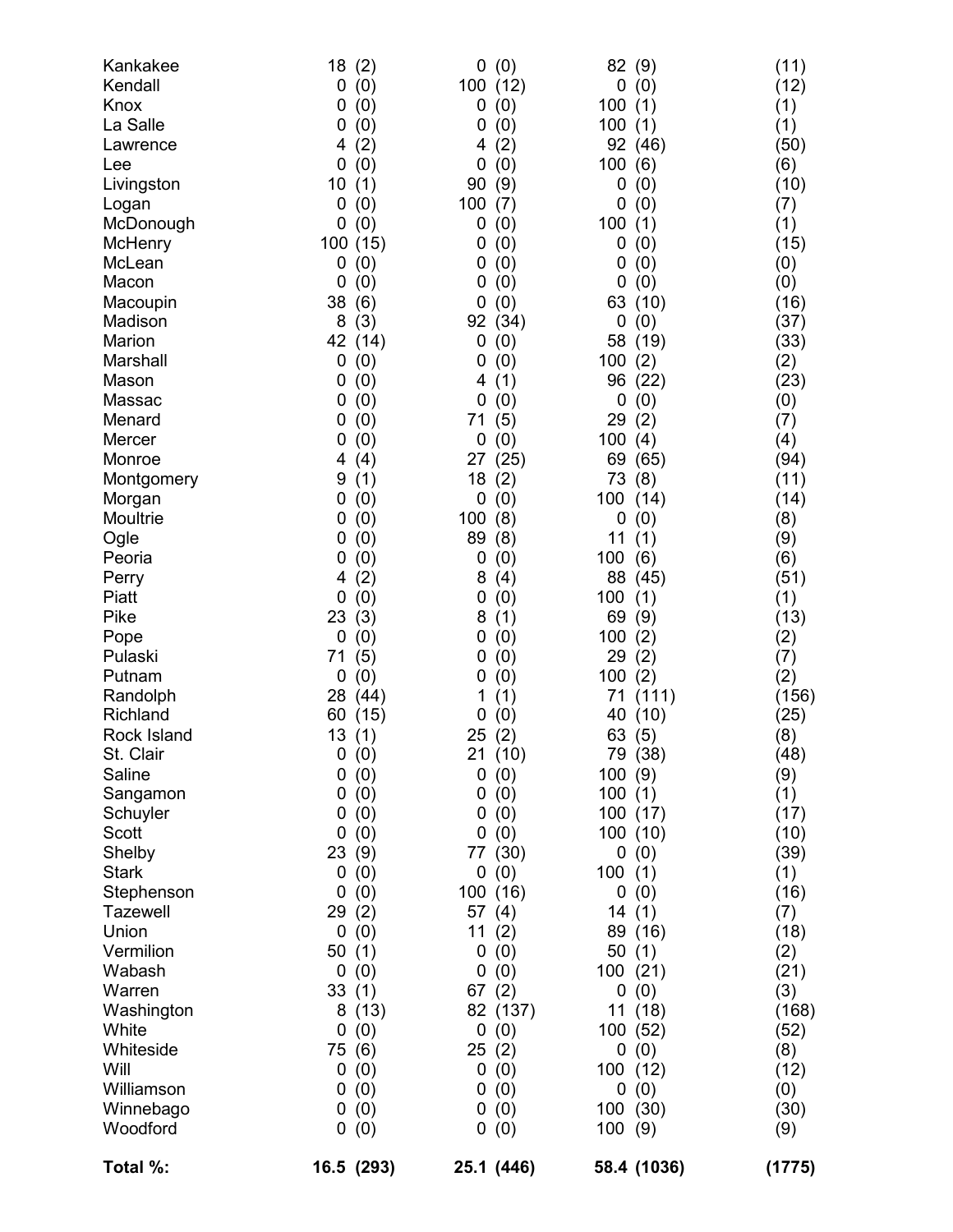Percent (Number) of Fields Surveyed With Indicated **Ephemeral Erosion**

### **Ephemeral Erosion**

| <b>County</b>   | <b>Yes</b>          | <u>No</u>            | <b>Total</b>   |
|-----------------|---------------------|----------------------|----------------|
| Adams           | 19 (143)            | 81 (599)             | (742)          |
| Alexander       | 2(3)                | 98 (140)             | (143)          |
| <b>Bond</b>     | 9(40)               | 91 (404)             | (444)          |
| <b>Boone</b>    | 14 (72)             | 86 (437)             | (509)          |
| <b>Brown</b>    | 57 (307)            | 43 (236)             | (543)          |
| <b>Bureau</b>   | 33 (177)            | 67 (364)             | (541)          |
| Calhoun         | 14 (34)             | 86 (216)             | (250)          |
| Carroll         | 11 (65)             | 89 (501)             | (566)          |
| Cass            | 56 (354)            | 44 (278)             | (632)          |
| Champaign       | 9(53)               | 91 (553)             | (606)          |
| Christian       | 3(15)               | 97 (527)             | (542)          |
| Clark           | 19 (94)             | 81 (405)             | (499)          |
| Clay            | 10 (68)             | 90 (637)             | (705)          |
| Clinton         | 3(24)               | 97 (682)             | (706)          |
| Coles           | 21 (96)             | 79 (371)             | (467)          |
| Crawford        | 32 (196)            | 68 (411)             | (607)          |
| Cumberland      | 11 (70)             | 89 (595)             | (665)          |
| De Kalb         | 16 (76)             | 84 (405)             | (481)          |
| De Witt         | 6(37)               | 94 (572)             | (609)          |
| Douglas         | 3(14)               | 97 (496)             | (510)          |
| Edgar           | 19 (90)             | 81 (390)             | (480)          |
| Edwards         | 29 (131)            | 71 (318)             | (449)          |
| Effingham       | 16 (100)            | 84 (527)             | (627)          |
| Fayette<br>Ford | 18 (140)<br>5(29)   | 82 (649)<br>95 (610) | (789)<br>(639) |
| Franklin        | $\mathbf{1}$<br>(4) | 99 (508)             | (512)          |
| Fulton          | 43 (261)            | 57 (353)             | (614)          |
| Gallatin        | 62 (255)            | 38 (156)             | (411)          |
| Greene          | 26 (175)            | 74 (509)             | (684)          |
| Grundy          | 8(42)               | 92 (456)             | (498)          |
| Hamilton        | 23 (117)            | 77 (389)             | (506)          |
| Hancock         | 44<br>(232)         | 56 (297)             | (529)          |
| Hardin          | 66 (82)             | 34 (42)              | (124)          |
| Henderson       | 59 (274)            | 41 (189)             | (463)          |
| Henry           | 11 (67)             | 89 (557)             | (624)          |
| Iroquois        | 11 (49)             | 89 (395)             | (444)          |
| Jackson         | 58 (344)            | 42 (252)             | (596)          |
| Jasper          | 13 (80)             | 87 (540)             | (620)          |
| Jefferson       | 31 (179)            | 69 (400)             | (579)          |
| Jersey          | 25 (113)            | 75 (339)             | (452)          |
| Jo Daviess      | 47 (221)            | 53 (252)             | (473)          |
| Johnson         | 10(20)              | 90 (175)             | (195)          |
| Kane            | 6(34)               | 94 (538)             | (572)          |